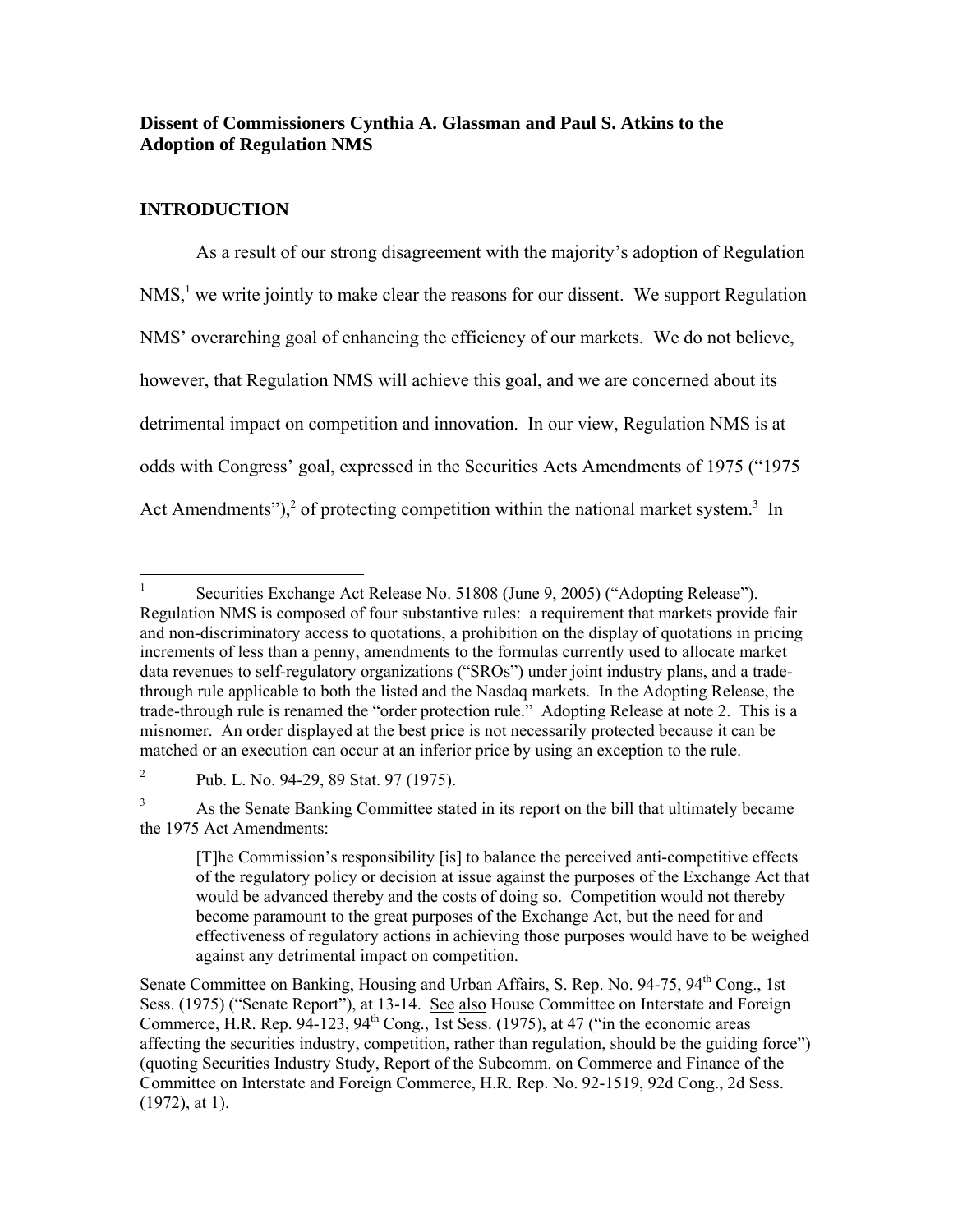analyzing Regulation NMS and voting to dissent from its adoption, we have been guided by Congress' clear preference that competitive forces, rather than unnecessary regulation, guide the development of the national market system. [4](#page-1-0) With the adoption of Regulation NMS, the majority's arbitrary notions and unfounded assumptions about how markets and investors should interact have taken unwarranted precedence over the interplay of competitive forces within the marketplace.<sup>5</sup> We believe that Regulation NMS turns back Commission policy regarding competition and innovation and sets up roadblocks for our markets.

The majority's statutory interpretations and policy changes are arbitrary, unreasonable and anticompetitive. They are not supported by substantial evidence that, notwithstanding their anti-competitive effect, they are necessary or appropriate to further the purposes of the Exchange Act. The impetus for the Commission's efforts to modernize the securities markets was the outdated Intermarket Trading System ("ITS") trade-through rule that impeded the ability of electronic trading centers to compete against floor-based exchanges in the listed market. It is ironic that the end result of this lengthy process is the imposition of even more complex trade-through restrictions, not only on the New York Stock Exchange, Inc. ("NYSE"), but on Nasdaq, a market in which competition is already robust.

We believe the wiser and more practical approach to improving the efficiency of U.S. markets for all investors would have been to improve access to quotations, enhance

1

2

<span id="page-1-0"></span><sup>4</sup> See, e.g., H.R. Rep. No. 94-229, 94<sup>th</sup> Cong., 1<sup>st</sup> Sess. (1975) ("Conference Report"), at 92 ("It is the intent of the [House and Senate] conferees that the national market system evolve through the interplay of competitive forces as unnecessary regulatory restrictions are removed.").

<span id="page-1-1"></span><sup>5</sup> See, e.g., Senate Report, supra note 3, at 12 ("This is not to suggest that under S. 249 the SEC would have either the responsibility or the power to operate as an 'economic czar' for the development of a national market system.") (citations omitted).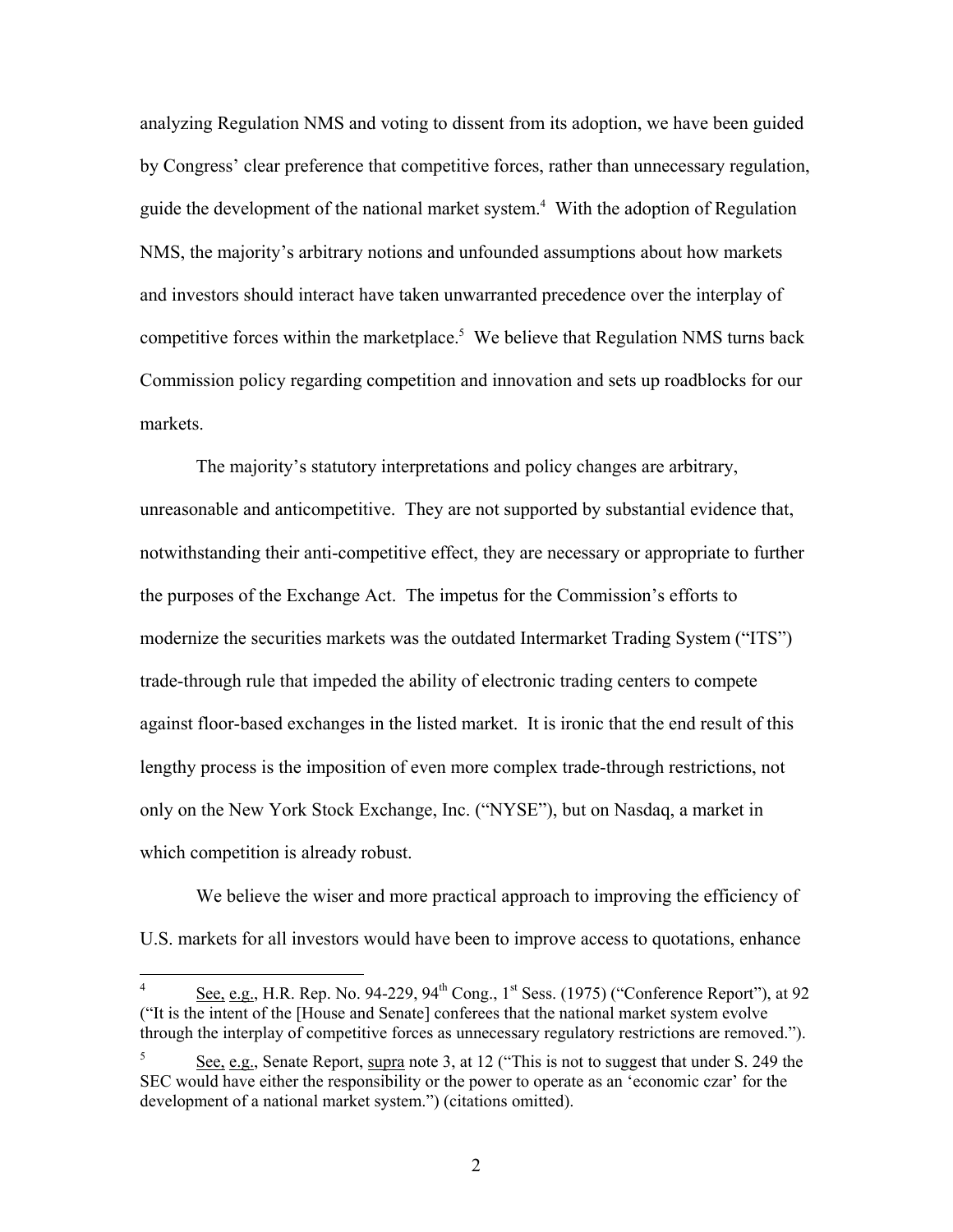connectivity among markets and market participants, clarify the broker's duty of best execution, and reduce barriers to competition. In our view, these steps would improve market efficiency without exposing our markets to unforeseen consequences, redundant regulatory oversight and the concomitant compliance costs that will ultimately be borne by investors.<sup>[6](#page-2-0)</sup>

For purposes of our dissent, we will focus principally on the trade-through rule.

The issues raised in our dissent reflect the same concerns we made public at the open

Commission meeting on April 6, 2005, at which we dissented from the adoption of

Regulation NMS. Our specific concerns are set forth below.

<span id="page-2-0"></span> 6 Given the uncertainty about the impact of the trade-through rule and the clear determination of the majority to pursue its chosen policy direction, we believe that it would have been prudent for the majority to have considered alternatives that would have permitted the Commission to gain more experience with the rule before requiring its implementation on all markets. One alternative would have been to implement access standards first, and adopt a tradethrough rule only if deemed necessary after access and connectivity had been improved. Another alternative would have been to phase in the implementation of the trade-through rule in successive stages, allowing for sufficient time between stages to permit the Commission to evaluate the impact of the rule before full implementation across all markets. Yet another alternative would have been to extend the de minimis pilot approved in August 2002 for certain exchange-traded funds. See Securities Exchange Act Release No. 46428 (Aug. 28, 2002), 67 FR 56607 (Sept. 4, 2002). The exemption, which the Commission extended twice, led to increased competition, narrowing of spreads, and a reduction in trade-through rates. See Securities Exchange Act Release No. 49325 (Feb. 26, 2004), 69 FR 11126 (Mar. 9, 2004) ("Proposing Release"), at 11134 note 50 (citing October 2002 Analysis of QQQ Trading Before and After De Minimis, Memorandum from the Commission's Office of Economic Analysis to the File (Feb. 24, 2004) (available at: http://www.sec.gov/rules/proposed/s71004/oeamemo022404.pdf)). See also Comment Letter of C. Thomas Richardson, Managing Director, Citigroup Global Markets, Inc. (Jan. 26, 2005) ("Citigroup Reproposal Comment Letter"), at 2-3 (noting, with respect to trading in QQQQs: "In its first six weeks of trading as a Nasdaq-listed product, the average consolidated effective spread on trades executed dropped by 34%, despite the lack of any tradethrough protection. In addition, quoted spreads did not widen, but, in fact, decreased approximately 15% as measured by the average consolidated spread. What is so significant about this comparison is that before the QQQQs began trading in Nasdaq's electronic market, a \$0.03 de minimis exception to the Trade-Through Rule existed already and had narrowed spreads significantly.") (citing economic research provided by NASDAQ). However, no such alternatives were given serious consideration.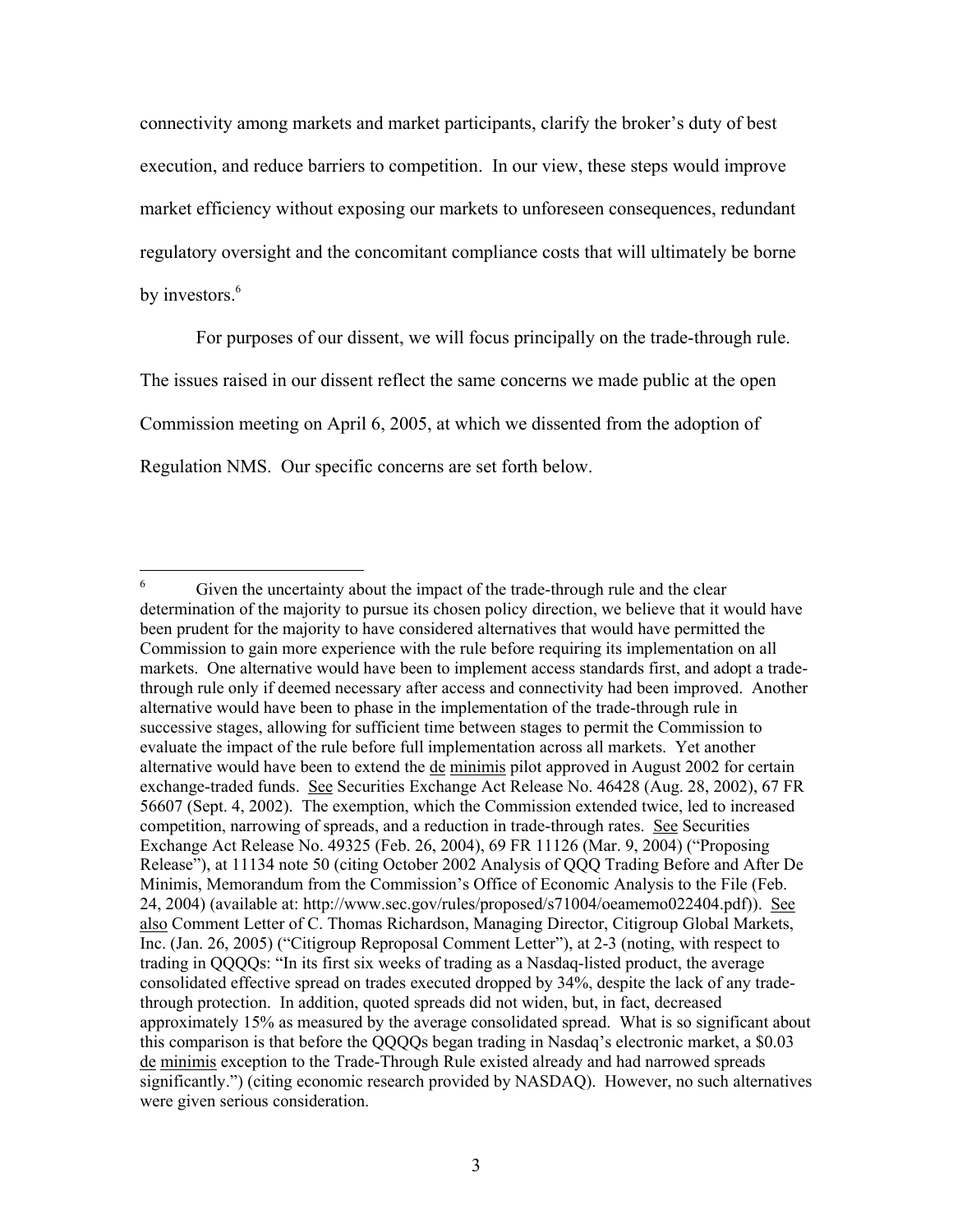**I**. **THE MAJORITY MISCHARACTERIZES THE TRADE-THROUGH RULE AS NEEDED TO INCREASE MARKET DEPTH.**

One of the original catalysts for Regulation NMS was the need to address market inefficiencies caused by the antiquated ITS trade-through rule. The Commission's policy objectives for the trade-through rule have expanded, however, far beyond a cure for integrating automated and manual markets. During the rulemaking, rationales offered for the trade-through rule have been a moving target, morphing from the protection of limit orders, to the need to increase market depth and liquidity, to the reduction of transaction costs for long-term investors and issuers.

In February 2004, the Commission proposed a uniform trade-through rule as part of Regulation NMS, with the stated goals of encouraging limit orders and aggressive quoting.[7](#page-3-0) The proposed rule contained two major exceptions. The first exception provided an "opt-out" from the trade-through rule for informed customers,<sup>[8](#page-3-1)</sup> and the second permitted an automated order execution facility to trade through the quotations of non-automated markets.<sup>[9](#page-3-2)</sup> The opt-out proposal was intended to provide investors with flexibility in choosing where to route their orders and in determining whether their orders should trade-through better-priced quotes.<sup>10</sup> The automated market exception was

4

<span id="page-3-0"></span> $\frac{1}{7}$ See Proposing Release, supra note 6, at Section III.B.2 ("Intermarket Price Protection").

<span id="page-3-1"></span><sup>8</sup> See Proposing Release, supra note 6, at Section III.D.1 ("Opt-Out Orders").

<span id="page-3-2"></span><sup>9</sup> See Proposing Release, supra note 6, at Section III.D.2 ("Automated Order Execution Facility Exception").

<span id="page-3-3"></span><sup>&</sup>lt;sup>10</sup> The opt-out exception "strives to preserve the usual customers' expectation of having their orders executed at the best displayed price, but allows a choice for those investors whose trading strategies may benefit from an immediate execution priced outside the national best bid and offer ('NBBO')." Proposing Release, supra note 6, at 11138. "Large traders may also want the ability to execute a block immediately at a price outside the quotes, to avoid parceling the block out over time in a series of transactions that could cause the market to move to an inferior price." Id.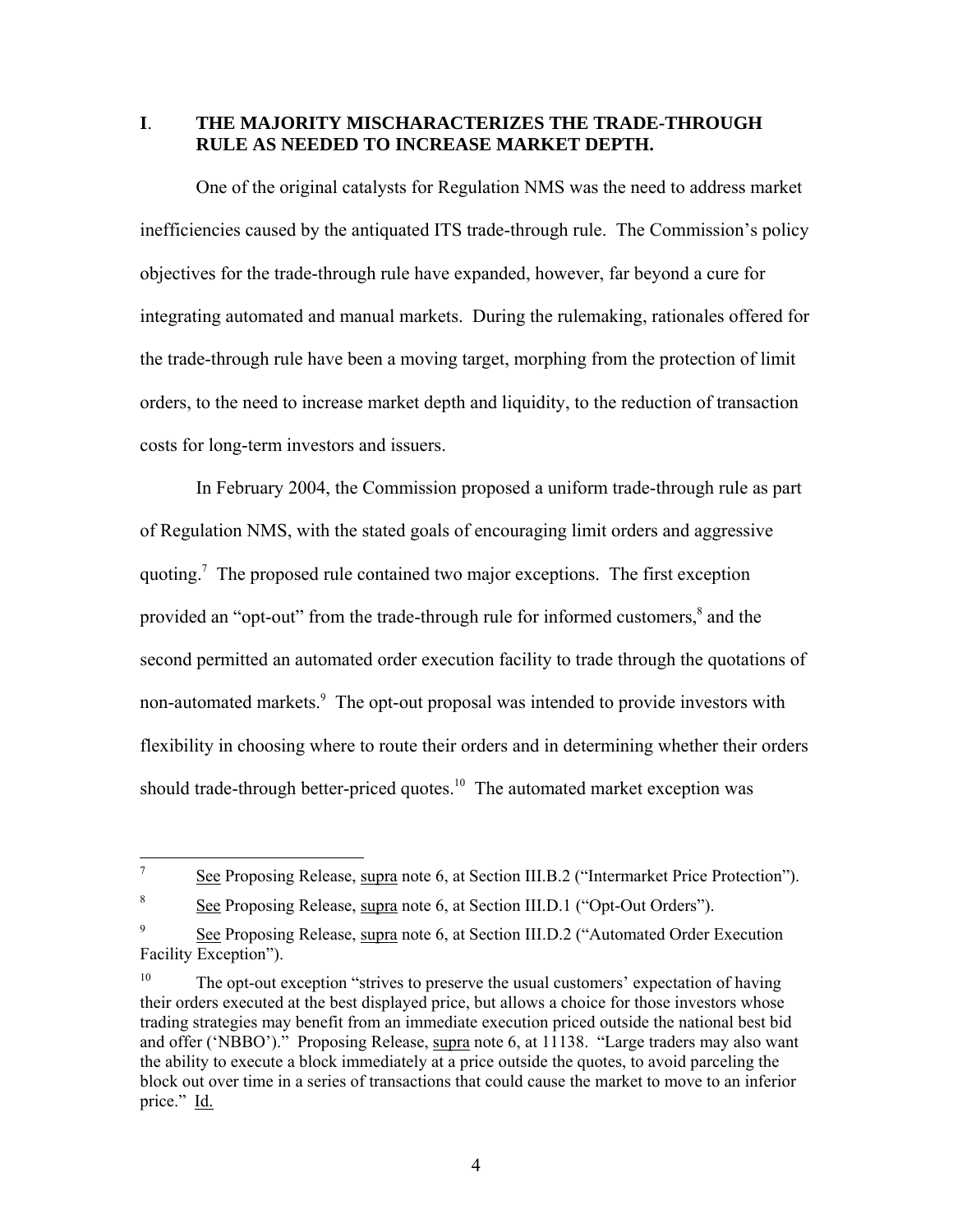intended to resolve problems of integrating automated and manual markets under the ITS trade-through rule by protecting only the quotations of automated markets.<sup>[11](#page-4-0)</sup>

Commenters on the Proposing and Supplemental Releases were split on the need for a trade-through rule to promote fair and efficient markets.<sup>12</sup> The floor-based exchanges and many institutional investors supported a trade-through rule and opposed an opt-out.<sup>13</sup> Electronic markets, online retail broker-dealers, and Nasdaq market makers were generally opposed to a trade-through rule,<sup>14</sup> although there was some support for a

<span id="page-4-0"></span> $\overline{11}$ See generally Proposing Release, supra note 6, at Sections III.B.2. ("Intermarket Price Protection") and III.D.2 ("Automated Order Execution Facility Exception"). In May 2004, the Commission solicited comment on whether individual automated quotations, rather than automated markets, should receive protection under the trade-through rule. Securities Exchange Act Release No. 49749 (May 20, 2004), 69 FR 30142 (May 26, 2004) ("Supplemental Release").

<span id="page-4-1"></span><sup>&</sup>lt;sup>12</sup> See Adopting Release, supra note 1, at Section II.A.1 ("Need for Intermarket Trade-Through Rule").

<span id="page-4-2"></span><sup>13</sup> See, e.g., Comment Letter of Darla C. Stuckey, Corporate Secretary of the New York Stock Exchange, Inc. (July 2, 2004); Comment Letter of David Humphreville, President, Specialist Association (June 30, 2004); Comment Letter of Kenneth J. Polcari, President, Organization of Independent Floor Brokers (May 12, 2004); Comment Letter of Ari Burstein, Associate Counsel, Investment Company Institute (June 30, 2004); George U. Sauter, Managing Director, The Vanguard Group, Inc. (July 14, 2004).

<span id="page-4-3"></span><sup>&</sup>lt;sup>14</sup> See, e.g., Comment Letter of John H. Bluher, Executive Vice President and General Counsel, Knight Trading Group (July 2, 2004) ("Knight Proposal Comment Letter"); Comment Letter of Edward S. Knight, Executive Vice President and General Counsel, Nasdaq Stock Market, Inc. (July 2, 2004) ("Nasdaq Proposal Comment Letter"); Comment Letter of Eric D. Roiter, Senior Vice President and General Counsel, Fidelity Management & Research Co. (June 22, 2004), at 3-6; Comment Letter of Huw Jenkins, Managing Director, UBS Securities LLC (July 2, 2004) ("UBS Proposal Comment Letter"), at 3; Comment Letter of Kenneth Griffin, President and Chief Executive Officer, Citadel Investment Group, LLC (July 9, 2004) ("Citadel Proposal Comment Letter"); Comment Letter of Ellen L. S. Koplow, Executive Vice President and General Counsel, Ameritrade, Inc. (June 30, 2004), at 2-4; Comment Letter of Carrie E. Dwyer, General Counsel and Executive Vice President, Charles Schwab & Co., Inc. (June 30, 2004) ("Schwab Proposal Comment Letter"), at 13-16; Comment Letter of Kim Bang, President and Chief Executive Officer, Bloomberg Tradebook LLC (June 30, 2004), at 2 and 9-14.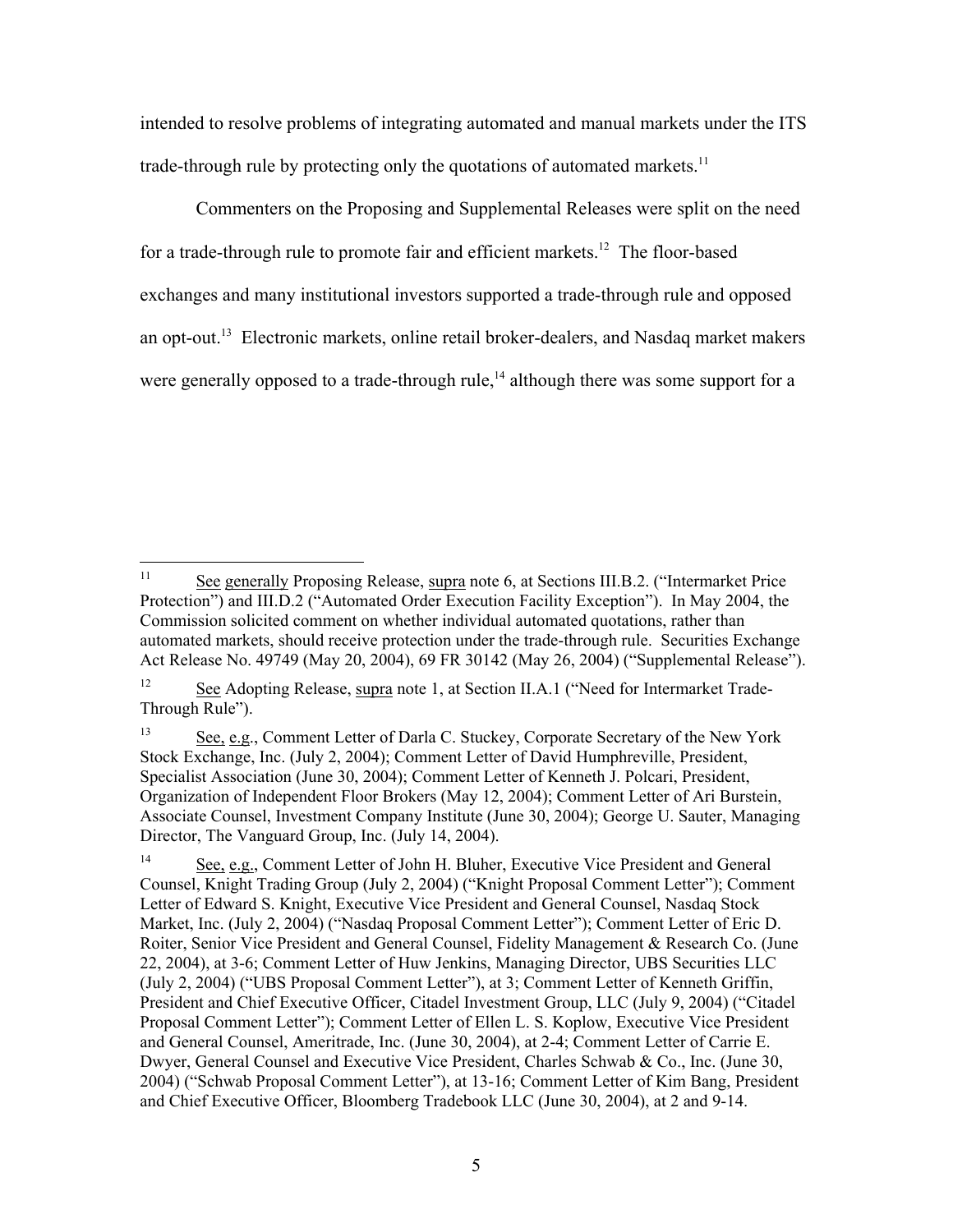rule, provided that it included an opt-out.<sup>15</sup> Numerous commenters particularly opposed extending the trade-through rule to Nasdaq.<sup>16</sup>

In December 2004, the Commission voted to repropose Regulation NMS, over Commissioner Atkins' dissent.[17](#page-5-2) In the Reproposing Release, the Commission's prior emphasis on encouraging aggressive quoting was dropped, and concern about market depth became more prominent.<sup>18</sup> The Commission noted that many commenters opposing a trade-through rule, particularly on Nasdaq, had pointed to Nasdaq's efficient functioning without a trade-through rule.<sup>19</sup> In response to these comments regarding Nasdaq's market quality, the Commission's Office of Economic Analysis ("OEA") was

<span id="page-5-0"></span><sup>15</sup> See, e.g., Comment Letter of Thomas N. McManus, Managing Director and Counsel, Morgan Stanley & Co., Inc. (Aug. 19, 2004); Comment Letter of Edward J. Nicoll, Instinet Group Inc. (June 30, 2004).

<span id="page-5-1"></span><sup>16</sup> See, e.g., Comment Letter of Kevin O'Hara, General Counsel, Archipelago Holdings, Inc. (Sept. 24, 2004); Nasdaq Proposal Comment Letter, supra note 14; UBS Proposal Comment Letter, supra note 14, at 4; Citadel Proposal Comment Letter, supra note 14, at 6; Schwab Proposal Comment Letter, supra note 14, at 13 and 16; Knight Proposal Comment Letter, supra note 14.

<span id="page-5-2"></span><sup>17</sup> Securities Exchange Act Release No. 50870 (Dec. 16, 2004), 69 FR 77424 (Dec. 27, 2004) ("Reproposing Release"). The staff had recommended a final rule, including a tradethrough rule covering full depth of book, which was scheduled for a Commission vote on December 15, 2004, without seeking further comment from the public. When details of the staff's final recommendation for a trade-through rule became public, however, the ensuing outcry led the Commission instead to repropose the rule. Leaving no doubt that there would be a tradethrough rule in the final rule, the Commission solicited comment on whether the trade-through rule should apply to the "top of book" or to a voluntary "depth of book." At the December 15, 2004 open meeting at which Regulation NMS was reproposed, Commissioner Glassman urged commenters not to accept the inevitability of a trade-through rule. She asked for comment on the need for any trade-through rule, not just whether the rule should offer "top of book" or "depth of book" protection. SEC Open Meeting on Regulation NMS (Dec. 15, 2004) (webcast available at: http://www.sec.gov/news/openmeetings.shtml.).

<span id="page-5-3"></span><sup>&</sup>lt;sup>18</sup> Compare Proposing Release, supra note 6, 69 FR at 11134 with Reproposing Release, supra note 17, 69 FR at 77426.

<span id="page-5-4"></span><sup>19</sup> Reproposing Release, supra note 17, 69 FR at 77427-28.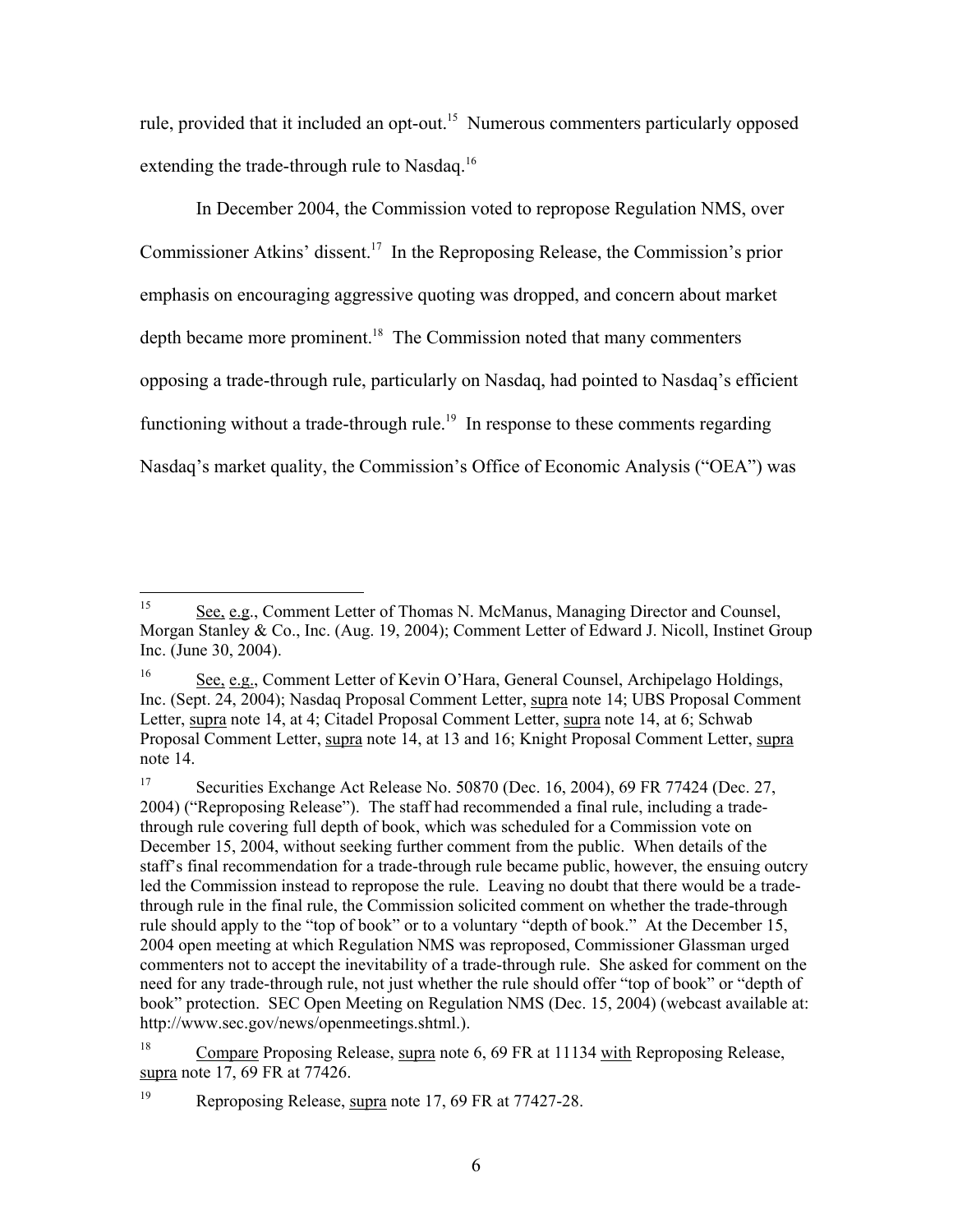asked to conduct a study of trade-through rates on several markets.<sup>20</sup> The Division of Market Regulation also prepared an analysis of comparative execution quality statistics between Nasdaq and NYSE stocks.<sup>21</sup>

The divide among commenters on the need for a trade-through rule continued in response to the Reproposing Release. However, commenters who had originally opposed the rule as well as those whose support for a trade-through rule had been conditioned on a general opt-out provision, which was dropped from the reproposal, were united in their opposition to the reproposed rule.<sup>22</sup> They noted fallacies in the Commission's rationale

<span id="page-6-0"></span><sup>20</sup> Analysis of Trade-throughs in Nasdaq and NYSE Issues, Memorandum from the Commission's Office of Economic Analysis to the File (Dec. 15, 2004) ("OEA Study") (available at: http://www.sec.gov/spotlight/regnms/analysis121504.pdf). As one commenter noted, the Proposing Release's "complete lack of economic analysis supporting the trade-through provisions" was surprising. Comment Letter of W. Hardy Callcott (May 6, 2004), at 6.

<span id="page-6-1"></span><sup>&</sup>lt;sup>21</sup> Comparative Analysis of Rule 11Ac1-5 Statistics by S&P Index, Memorandum to File from the Commission's Division of Market Regulation (Dec. 15, 2004) ("Market Regulation Study") (available at: http://www.sec.gov/rules/proposed/s71004/mrmemo121504.pdf).

<span id="page-6-2"></span><sup>&</sup>lt;sup>22</sup> See, e.g., Comment Letter of Thomas N. McManus, Managing Director and Counsel, Morgan Stanley (Feb. 7, 2005) ("Morgan Stanley Reproposal Comment Letter"), at 5; Comment Letter of Bruce C. Turner, Managing Director, CIBC World Markets Corp. (Feb. 4, 2005) ("CIBC Reproposal Comment Letter"); Comment Letter of Michael J. Lynch, Managing Director, Merrill Lynch, Pierce, Fenner & Smith Inc. (Feb. 4, 2005) ("Merrill Lynch Reproposal Comment Letter"); Comment Letter of Richard M. Whiting, Executive Director and General Counsel, Financial Services Roundtable (Feb. 4, 2005); Comment Letter of David Baker, Global Head of Cash Trading and Global Head of Portfolio Trading, Deutsche Bank Securities Inc. (Feb. 3, 2005) ("Deutsche Bank Reproposal Comment Letter"); Comment Letter of Jeffrey T. Brown, Senior Vice President, Charles Schwab (Feb. 1, 2005) ("Schwab Reproposal Comment Letter"); Comment Letter of James T. Brett, Managing Director, J.P. Morgan Securities, Inc. (Jan. 28, 2005) ("J.P. Morgan Reproposal Comment Letter"); Comment Letter of Stewart P. Greene, Chief Counsel, Securities Law, Teachers Insurance and Annuity Assoc. of America, College Retirement Equities Fund (Jan. 27, 2005) ("TIAA CREF Reproposal Comment Letter"); Citigroup Reproposal Comment Letter, supra note 6; Comment Letter of Minder Cheng, Managing Director, Barclays Global Investors (Jan. 26, 2005) ("Barclays Reproposal Comment Letter"); Edward S. Knight, Executive Vice President and General Counsel, Nasdaq Stock Market, Inc. (Jan. 26, 2005) ("Nasdaq Reproposal Comment Letter"); Comment Letter of Adam Cooper, Senior Managing Director and General Counsel, Citadel Investment Group, L.L.C. (Jan. 26. 2005); Comment Letter of Phylis M. Esposito, Executive Vice President and Chief Strategy Officer, Ameritrade, Inc. (Jan. 26, 2005) ("Ameritrade Reproposal Comment Letter"); Comment Letter of Steve Swanson, CEO & President, Automated Trading Desk, LLC (Jan. 26, 2005) ("Automated Trading Desk Reproposal Comment Letter"); Comment Letter of the Competitive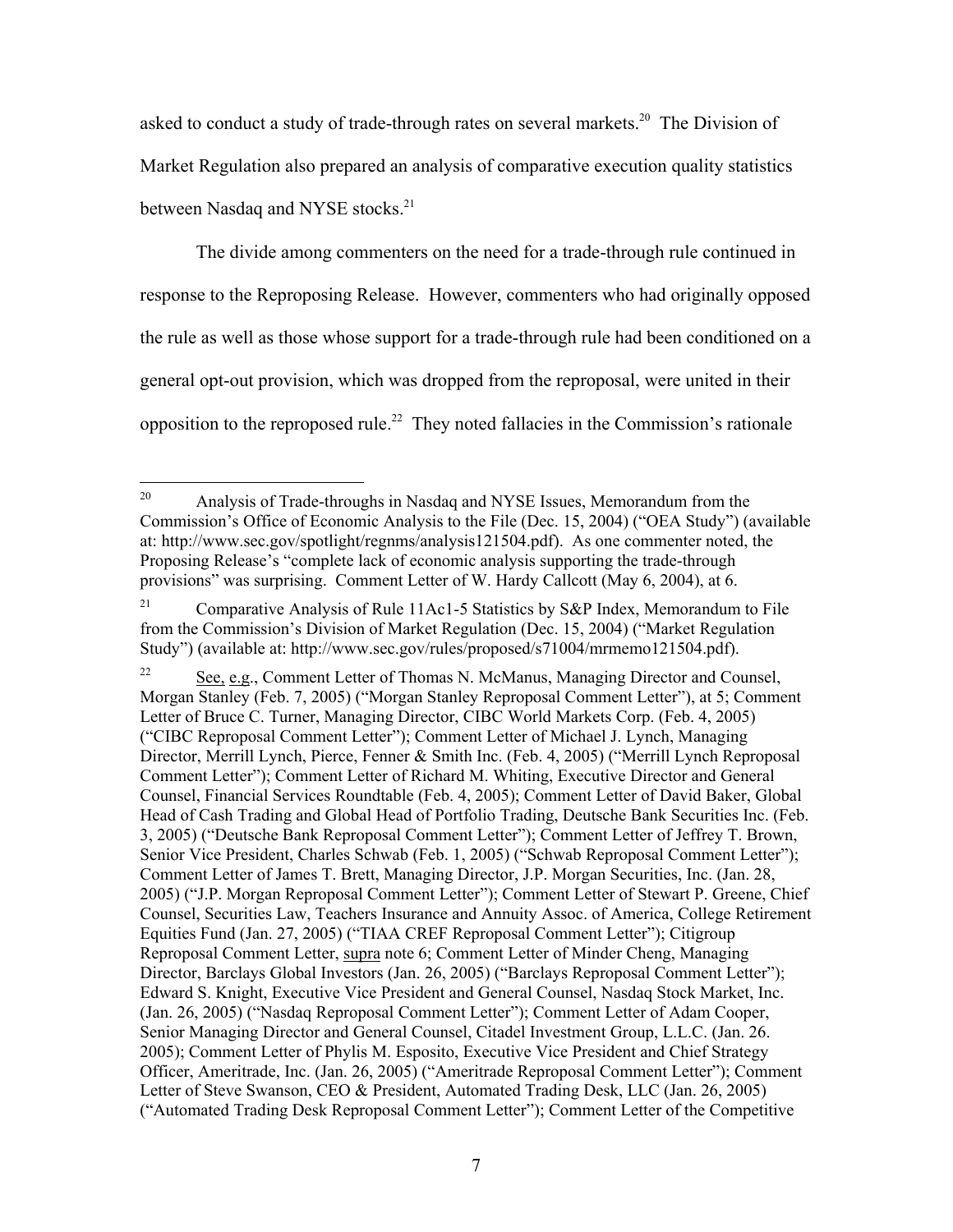for protecting limit orders and pointed to flaws in the OEA Study.<sup>23</sup> They also stated that the Commission had significantly underestimated the costs of implementation.<sup>24</sup>

Over our dissent, the majority voted to adopt Regulation NMS on April 6, 2005, approving a trade-through rule protecting quotations at the "top of book." The rule contains several exceptions, but does not include a general opt-out provision.<sup>25</sup> In the Adopting Release, the goal of trade-through regulation is recast once again. Now, the goal is increasing market depth and liquidity in order to minimize the impact of large

Enterprise Institute (Jan. 26, 2005); Comment Letter of Edward J. Nicoll, Chief Executive Officer, Instinet Group Inc. (Jan. 26, 2005) ("Instinet Reproposal Comment Letter"); Comment Letter of Kevin J. P. O'Hara, Chief Administrative Officer & General Counsel, Archipelago Holdings, Inc. (Jan. 26, 2005) ("Archipelago Reproposal Comment Letter"); Comment Letter of Eric D. Roiter, Senior Vice President and General Counsel, Fidelity Management & Research Co. (Jan. 26, 2005) ("Fidelity Reproposal Comment Letter"); Comment Letter of Daniel Coleman, Managing Director, Head of Equities for the Americas, UBS Securities LLC (Jan. 25, 2005) ("UBS Reproposal Comment Letter"); Comment Letter of Thomas M. Joyce, CEO and President, Knight Trading Group, Inc. (Jan. 25, 2005) ("Knight Trading Reproposal Comment Letter"); Comment Letter of Kim Bang, Bloomberg L.P. (Jan. 25, 2005).

<u>.</u>

<span id="page-7-0"></span><sup>23</sup> See, e.g., Fidelity Reproposal Comment Letter, supra note 22, at 7-8 ("We caution that the Commission's analysis, particularly as set forth in the OEA's study . . . is open to serious question and likely rests on serious methodological flaws. . . . Our own preliminary review of the OEA's study suggests that trade-throughs of displayed superior orders equal to or greater in size than the incoming "trading-through" order may amount to only 0.4% of Nasdaq volume, and perhaps only 0.22% pf NYSE share volume . . . ."); Nasdaq Reproposal Comment Letter, supra note 22, Exhibit 1, at 5; Instinet Reproposal Comment Letter, supra note 22, at 6; Comment Letter of Kevin J. P. O'Hara, Chief Administrative Officer & General Counsel, Archipelago Reproposal Comment Letter, supra note 22, at 6; UBS Reproposal Comment Letter, supra note 22, at 4 ("[T]he OEA Study is based upon several improper assumptions, and thus results in a fundamentally flawed analysis."). See generally Robert Battalio and Robert Jennings, Analysis of the Re-proposing Release of Reg NMS and the OEA's Trade-through Study (Mar. 28, 2005) ("Battalio-Jennings Study") (attachment to Comment Letter of Eric D. Roiter, Senior Vice President and General Counsel, Fidelity Management & Research Co. (Mar. 28, 2005)).

<span id="page-7-1"></span><sup>24</sup> See, e.g., Deutsche Bank Reproposal Comment Letter, supra note 22, at 4-5.

<span id="page-7-2"></span><sup>25</sup> See Adopting Release, supra note 1, at text following note 236. See generally Adopting Release, supra note 1, at Section II.A.4 ("Elimination of Proposed Opt-Out Exception").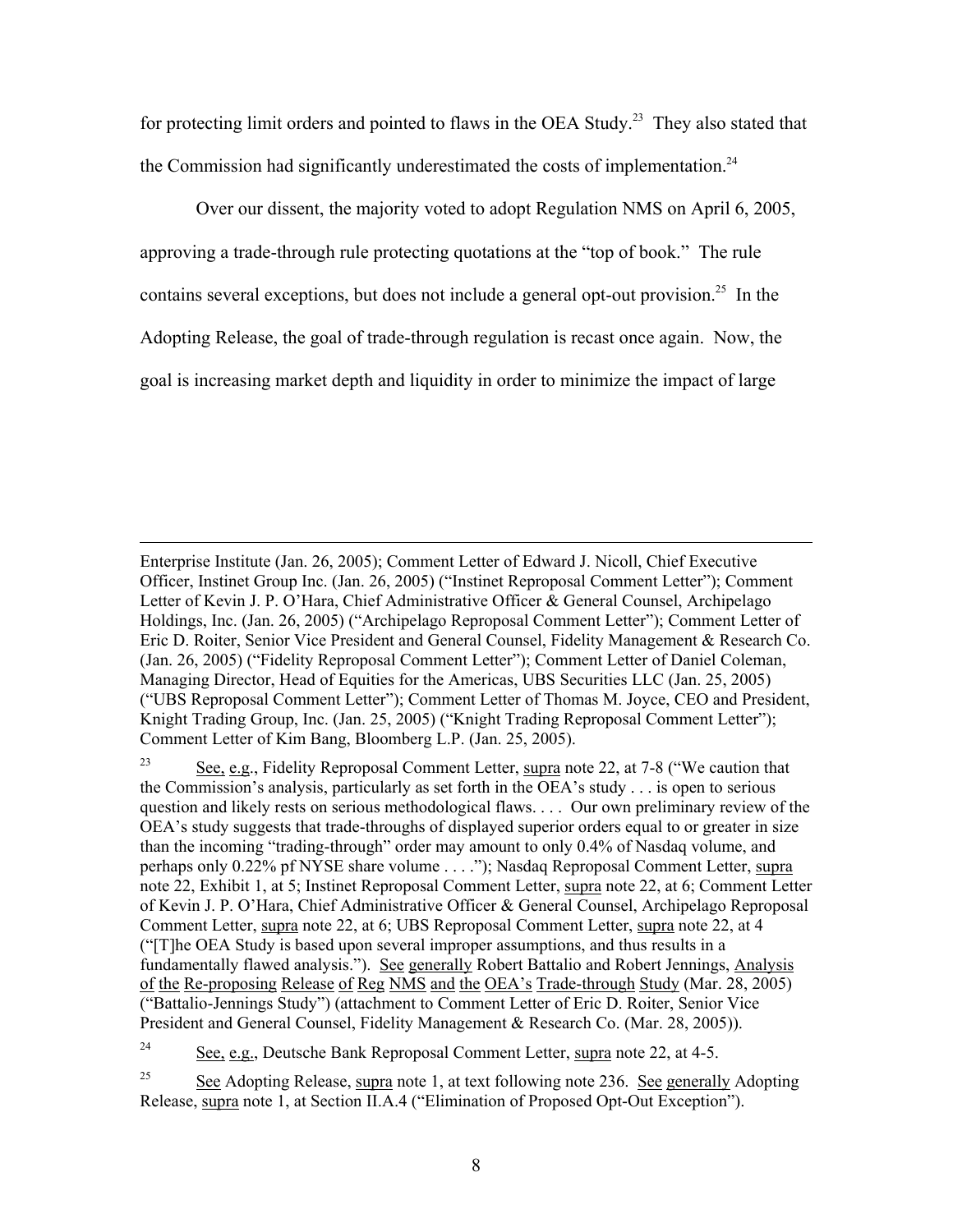orders, while decreasing transitory volatility and transaction costs for the benefit of long-term investors and issuers.<sup>[26](#page-8-0)</sup>

# **II. THE MAJORITY HAS FAILED TO DEMONSTRATE THE TRADE-THROUGH RULE IS WARRANTED.**

The Proposing Release set forth three broad objectives for a review of market structure: equalizing regulation of markets, updating antiquated rules and promoting greater order interaction.<sup>27</sup> Adopted Regulation NMS moves beyond these objectives to establish goals for a trade-through rule that allow the majority to construct its own view of optimal market structure. The majority focuses on two types of so-called market structure "problems" that it claims would be addressed by a trade-through rule: investor protection concerns evidenced by trade-through rates on Nasdaq and  $NYSE^{28}$  and a lack of displayed depth on Nasdaq.[29](#page-8-3) Neither "problem" has been substantiated. However, the majority has contrived "problems" in the Nasdaq market that conform with Congressional goals for the development of a national market system in order to advance its own market structure solutions. [30](#page-8-4) To achieve this result, the majority portrays successful market-driven innovations as intractable market structure problems that can only be solved by government intervention.

Senate Report, supra note 3, at 7.

<span id="page-8-0"></span><sup>26</sup> See generally Adopting Release, supra note 1, at Section I.B.2 ("Serving the Interests of Long-Term Investors and Listed Companies") and text accompanying note 15.

<span id="page-8-1"></span> $27$  Proposing Release, supra note 6, 69 FR at 11128-29.

<span id="page-8-2"></span> $\frac{28}{28}$  See Adopting Release, supra note 1, at text accompanying notes 104 and 105.

<span id="page-8-3"></span> $\frac{29}{2}$  See Adopting Release, supra note 1, at text accompanying note 108.

<span id="page-8-4"></span><sup>&</sup>lt;sup>30</sup> There are two paramount objectives in the development of a national market system. First, the maintenance of stable and orderly markets with maximum capacity for absorbing trading imbalances without undue price movements. And second, the centralization of all buying and selling interest so that each investor will have the opportunity for the best possible execution of his order, regardless of where in the system it originates.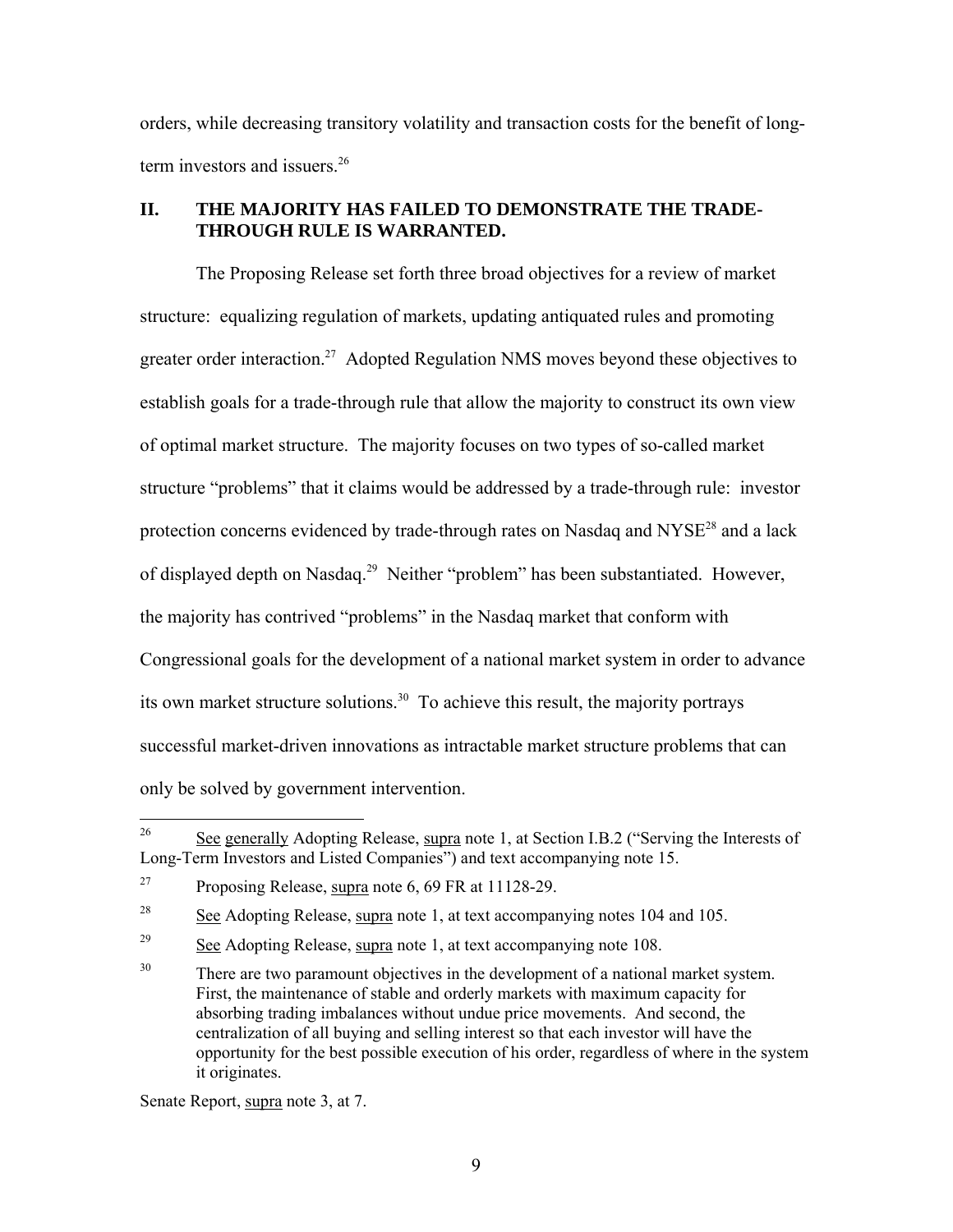#### **A. The OEA Study Did Not Substantiate Investor Protection Concerns.**

The majority has failed to establish that current trade-through rates indicate a significant investor protection problem. The majority has cherry-picked statistics from the results of the OEA Study that appear to justify the adoption of a trade-through rule, while ignoring data that call the need for the rule into question. We do not believe that current minimal trade-through rates indicate that investors are not obtaining best execution, that their orders are being unfairly treated, or that investors are otherwise suffering economic harm.

The Reproposing and Adopting Releases interpret the OEA Study as establishing a seemingly high rate of trade-throughs. The Reproposing Release claimed that 7.9% and 7.2% of the total share volume on Nasdaq and the NYSE, respectively, were traded through.<sup>31</sup> The Reproposing Release failed to point out, however, that these tradethrough rates were calculated, not on the basis of a quotation's displayed size, but on the size of the order. Thus, an order executed at an inferior price was considered to have been traded-through at its full size even if the order was for a larger number of shares than were available in the market. $32$ 

The Adopting Release cites the same figures, but acknowledges that the tradethrough rates for total share volume on Nasdaq and the NYSE drop dramatically from

<span id="page-9-0"></span> $31$ Reproposing Release, supra note 17, 69 FR at 77433. The OEA Study suggests that the 7.9% and 7.2% trade-through rates cited above would be "useful in assessing the potential benefits of increased limit order display and liquidity that the proposed rule intends to promote," but the majority views the statistic as evidence of significant trade-throughs. OEA Study, supra note 20, at 1-2.

<span id="page-9-1"></span> $32$  To illustrate, suppose a broker received a 10,000 share customer order to buy and a 3,000 share offer is displayed in the market at a price of \$10. Under the OEA Study's methodology, executing any portion of the remaining 7,000 shares above \$10 would be considered a tradethrough, regardless of the fact that only 3,000 shares were offered for sale in the market. OEA acknowledged that this was a very conservative approach with the practical effect of overstating the trade-through rates. See OEA Study, supra note 20, at 2.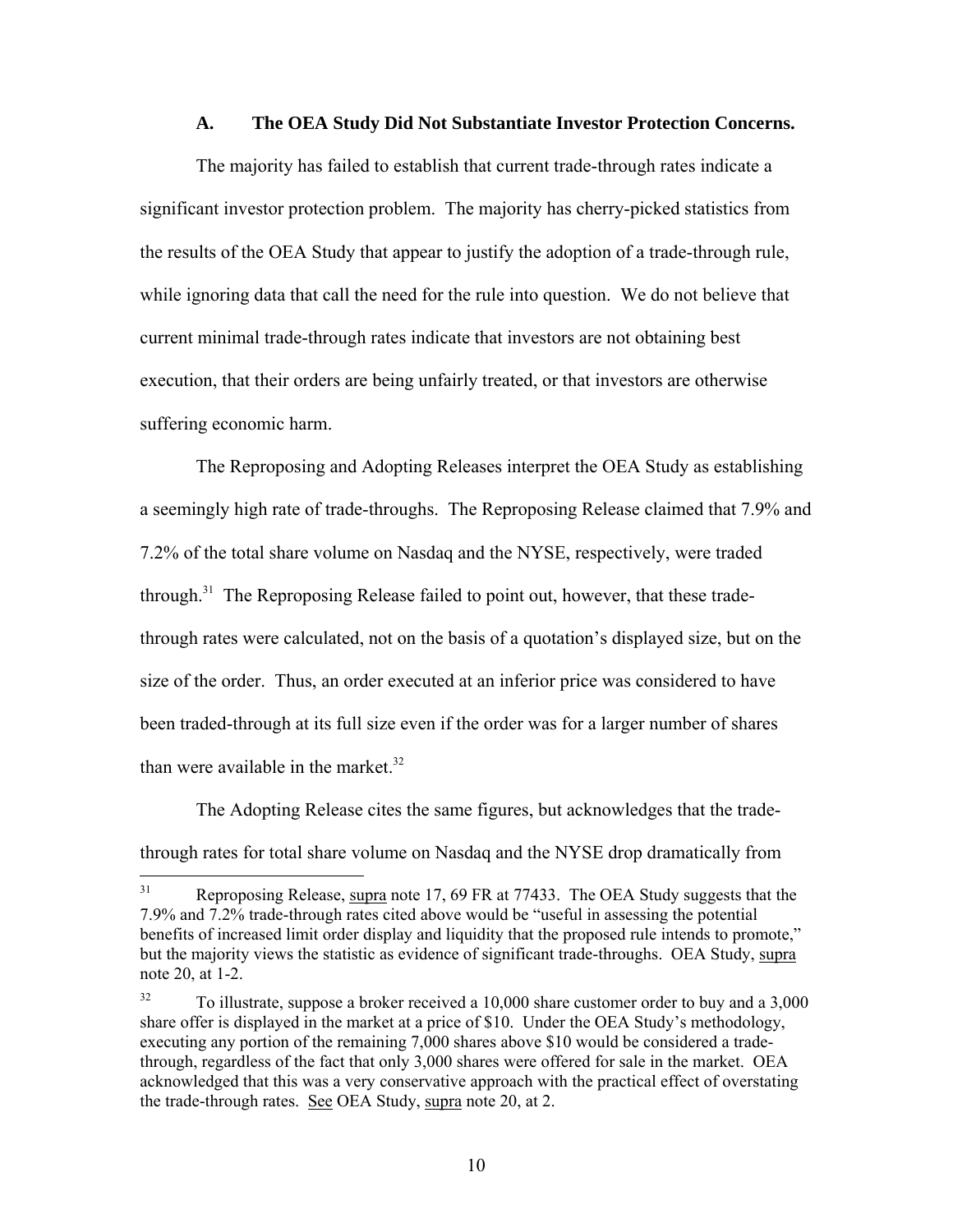7.9% and 7.2%, respectively, to 1.9% and 1.2%, when executions are measured against the displayed number of shares available.<sup>33</sup> This disclosure was made only after commenters faulted the Commission for its selective use of statistics.<sup>[34](#page-10-1)</sup>

Similarly, the majority relies on the NYSE's 7.2% trade-through rate to attempt to show a reduction in trade-through rates hoped to be achieved from the new rule, which does not include the block size or 100 share exceptions contained in the ITS tradethrough rule.[35](#page-10-2) Significantly, the Adopting Release admits that, after eliminating the effects of both of the ITS exceptions, the NYSE trade-through rate for total share volume is actually  $2.3\%$ <sup>36</sup> Given the majority's concession that the NYSE trade-through rate is 1.2% when measured against displayed size, $37$  its emphasis on a possible reduction in trade-throughs to 2.3% is disingenuous. The majority's selective interpretation of the OEA Study to justify the need for a trade-through rule is unreasonable and calls into question the basis of the rule.

An additional finding of the OEA Study was that the majority of trade-throughs occurred within a penny or two of a better bid or offer,<sup>38</sup> at an estimated total cost in 2003 of \$321 million.[39](#page-10-6) These statistics overstate the agency/principal conflict because the

<span id="page-10-0"></span> $33<sup>°</sup>$ See Adopting Release, supra note 1, at text accompanying note 68. See also OEA Study, supra note 20, at text following note 3.

<span id="page-10-1"></span><sup>34</sup> See, e.g., supra note 23 (citing comment letters).

<span id="page-10-2"></span> $35$  See Adopting Release, supra note 1, at text accompanying note 71.

<span id="page-10-3"></span><sup>36</sup> See Adopting Release, supra note 1, at text accompanying note 71.

<span id="page-10-4"></span><sup>&</sup>lt;sup>37</sup> See OEA Study, supra note 20, at 2.

<span id="page-10-5"></span><sup>38</sup> OEA Study, supra note 20, at Tables 3 and 10.

<span id="page-10-6"></span><sup>&</sup>lt;sup>39</sup> OEA Study, supra note 20, at note 5 and accompanying text.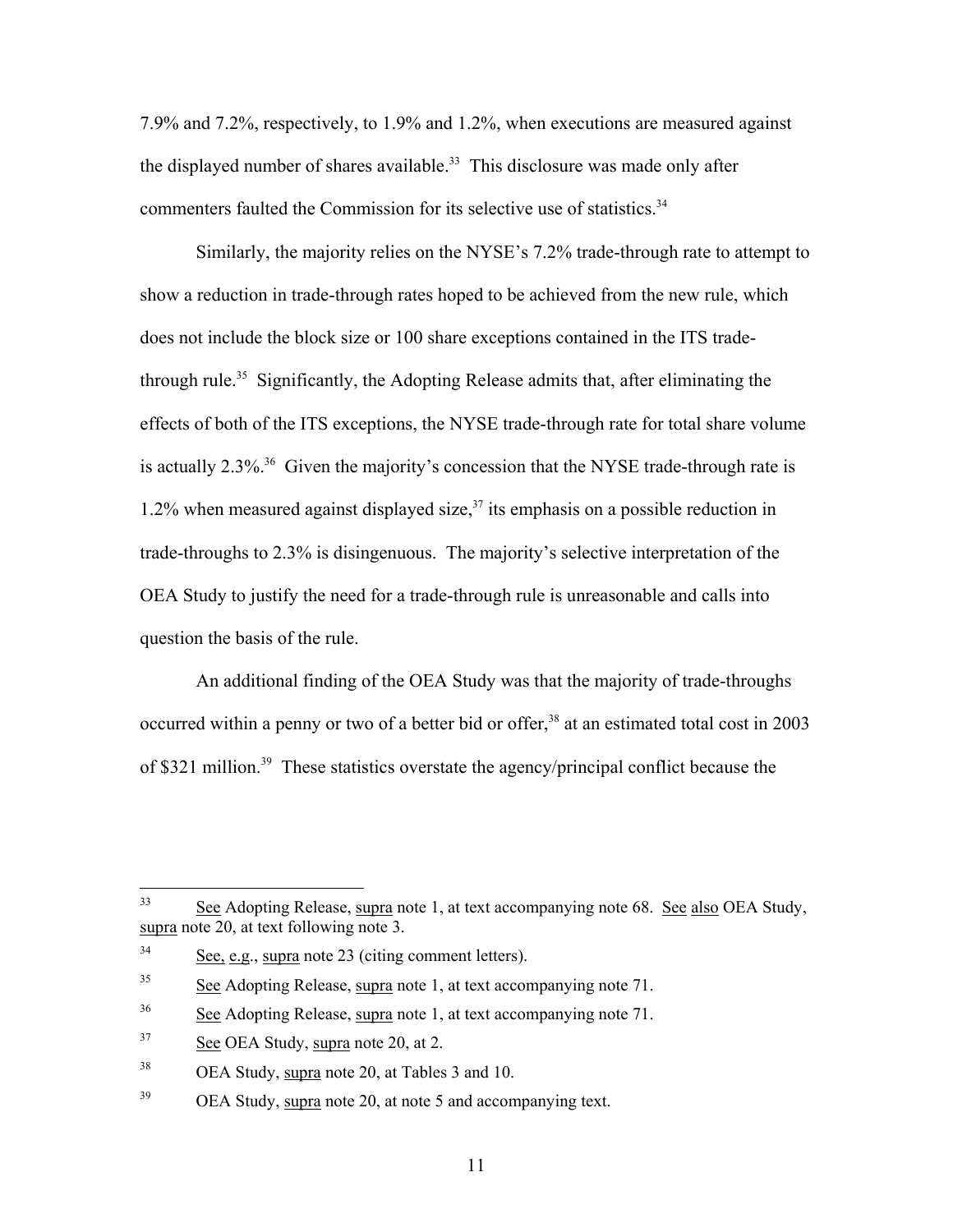OEA Study was not limited to investors owed a duty of best execution.<sup>40</sup> Furthermore, \$321 million is a mere rounding error compared to the dollar value of trading on both markets which totaled approximately \$16.8 trillion in 2003.<sup>41</sup> As a percent of the total dollar value of trading, the \$321 million cost savings represents less than  $1/100<sup>th</sup>$  of one percent. These percentages do not indicate a significant problem with trade-throughs or best execution.<sup>42</sup>

Nor do we believe that the trade-through rates establish that investors' orders are being treated unfairly. The Reproposing and Adopting Releases cited statistics from the

OEA Study indicating that in 2003, approximately 2.5% of all trades on Nasdaq and the

[g]iven the large number of trades that fail to obtain the best displayed prices  $(e.g.,)$ approximately 1 in 40 trades for both Nasdaq and NYSE stocks), the Commission is concerned that many of the investors that ultimately received the inferior price in these trades may not be aware that their orders did not, in fact, obtain the best price.

Adopting Release, supra note 1, at text following note 150. The majority claims that:

investors (and particularly retail investors) often may have difficulty monitoring whether their orders receive the best available prices, given the rapid movement of quotations in many NMS stocks. The Commission believes that furthering the interests of these investors in obtaining best execution on an order-by-order basis is a vitally important objective that warrants adoption of the Order Protection Rule.

Adopting Release, supra note 1, at text following note 105. The majority fails to acknowledge that retail investors have access to consolidated information that allows them to monitor their executions. In fact, the majority argues for a single consolidator by noting investors need reliable consolidated information to monitor their executions. The majority states that "[t]he great strength of the current model is that it benefits investors, particularly retail investors, by enabling them to assess prices and evaluate the best execution of their orders by obtaining data from a single source that is highly reliable and comprehensive." See Adopting Release, supra note 1, at text following note 565. In addition, the NASD and the SEC monitor brokers for compliance with their best execution obligations.

<span id="page-11-0"></span><sup>40</sup> The OEA Study used data from TAQ and Nastraq, neither of which distinguishes among different types of investors. See OEA Study, supra note  $20$ , at 1.

<span id="page-11-1"></span><sup>&</sup>lt;sup>41</sup> See NYSE Reported Share And Dollar Volume, 2003, NYSE FACT BOOK ONLINE (available at: http://www.nysedata.com/factbook/viewer\_edition.asp?mode=table&key= 2923&category=3) (reporting \$9.7 trillion in share trading on the NYSE in 2003); see also World Federation of Exchanges, Annual Report (2004) (available at: http://www.worldexchanges.org/WFE/home.asp?menu=315&document=2174) (reporting \$7.1 trillion in share trading on Nasdaq in 2003).

<span id="page-11-2"></span><sup>42</sup> The majority asserts that: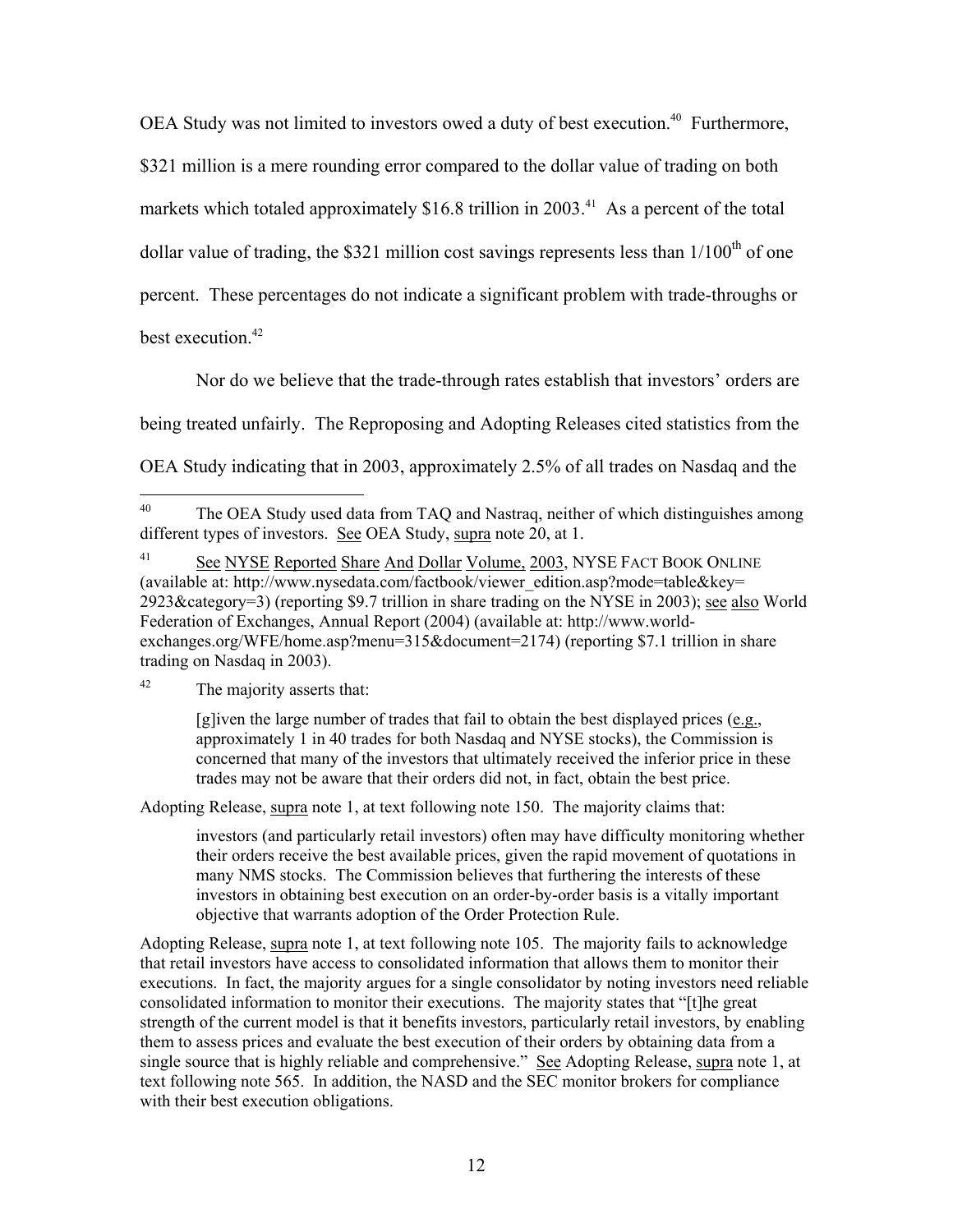NYSE traded-through the market.<sup>43</sup> Notwithstanding these minimal trade-through rates, the majority found the rates "significant," with customer orders being "routinely" tradedthrough.[44](#page-12-1) Commenters identified possible flaws in the OEA Study, suggesting that trade-through rates were lower than OEA's estimate.<sup>45</sup> They also stated that, while the OEA Study was based on 2003 data, data from 2004 reflected a decrease in tradethroughs on Nasdaq to 1.5% due to increased order routing, reduction in internalization rates, and consolidation.<sup>46</sup> The majority's 2.5% trade-through rate is also overstated because it includes trades other than trades for retail customer accounts, including trades for institutions, sophisticated investors and intermediaries.<sup>[47](#page-12-4)</sup>

Based on the record before us, it appears that the trade-through rate on Nasdaq during 2004 was between 1% and 2%. It follows, therefore, that between 98% and 99% of all trades on both markets did not trade-through better-priced bids or offers. Given

<span id="page-12-0"></span> $43$ See Reproposing Release, supra note 17, 69 FR at 77433; Adopting Release, supra note 1, at text accompanying note 102.

<span id="page-12-1"></span><sup>&</sup>lt;sup>44</sup> See Reproposing Release, supra note 17, 69 FR at 77428. The majority states that "the order protection rule will promote a more level playing field for retail investors that currently see their smaller displayed orders bypassed by block trades." Adopting Release, supra note 1, at text following note 84. We question the majority's basis for asserting that retail investors are not on the same playing field as other investors. The statement is also inconsistent with the majority's previous assertion that investors have difficulty monitoring whether their orders receive best execution. See supra note 42.

<span id="page-12-2"></span> $\frac{45}{2}$  See, e.g., Fidelity Reproposal Comment Letter, supra note 22, at 8; Nasdaq Reproposal Comment Letter, supra note 22, at 5; Archipelago Reproposal Comment Letter, supra note 22, at 6; UBS Reproposal Comment Letter, supra note 22, at 4.

<span id="page-12-3"></span><sup>46</sup> See, e.g., Nasdaq Reproposal Comment Letter, supra note 22. The majority unreasonably credits impending regulation for the decrease in internalization rates in the Nasdaq market, rather than increased market efficiency. See Adopting Release, supra note 1, at text preceding note 80.

<span id="page-12-4"></span> $47$  It is important to note, however, that the OEA Study did not distinguish among different investor classes. Thus, the majority would have no basis for determining how many orders that traded through the market were owed a duty of best execution nor how many investors were unable to monitor their executions.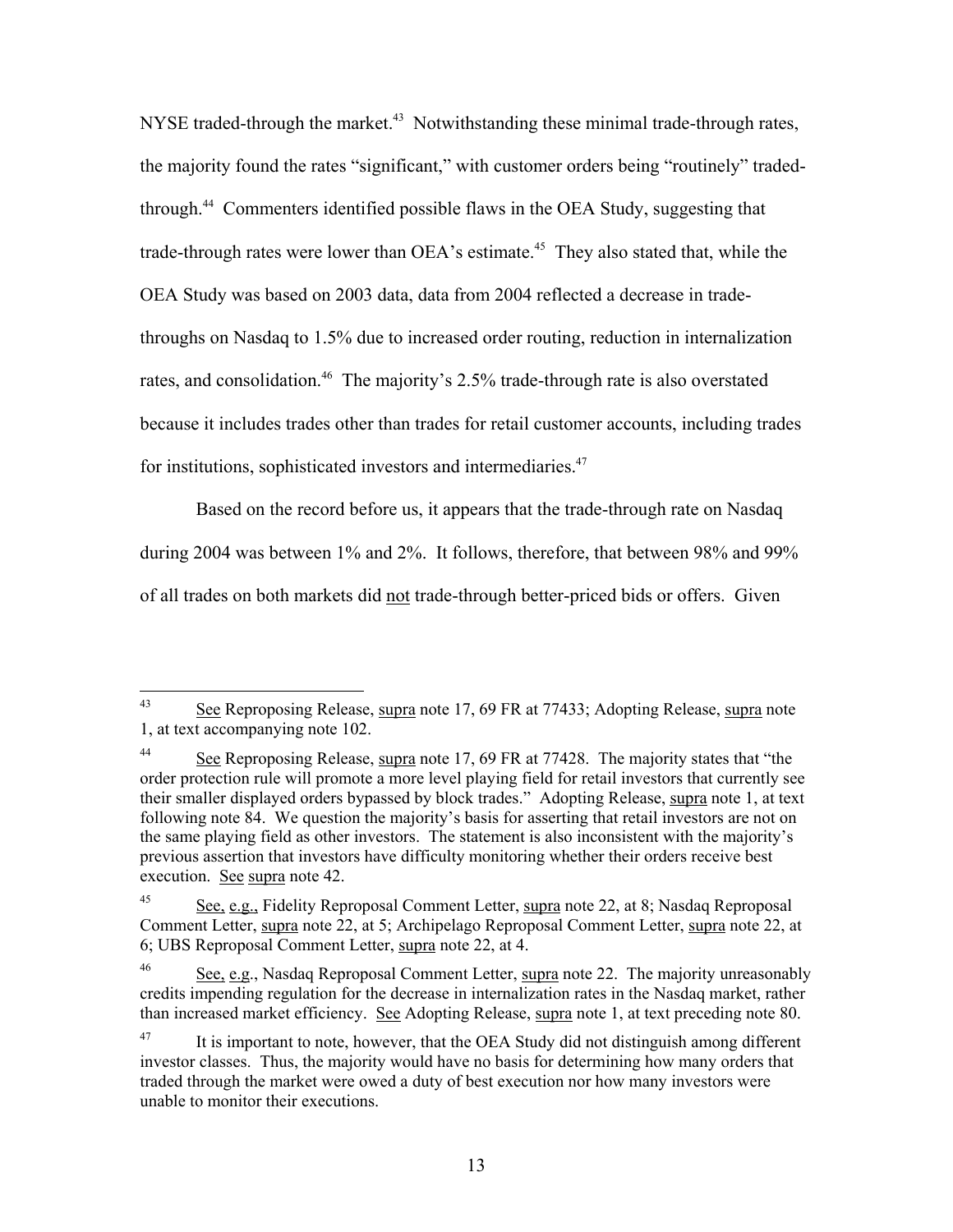that the hypothetical cost of trade-throughs is less than  $1/100<sup>th</sup>$  of 1%, the evidence does not indicate that investors' orders are treated unfairly.

In sum, we believe that the numbers speak for themselves. The minimal tradethrough results reflected in the OEA Study do not support the conclusion that tradethroughs are a significant problem — certainly not one that justifies regulatory intervention on the scale of Regulation NMS.

### **B. There Is No Evidence of a Lack of Depth on Nasdaq.**

Over the past eight years, the Nasdaq market has developed into a completely automated market that meets the objectives of Section 11A of the Exchange Act.<sup>48</sup> It provides economically efficient executions for investors, provides fair competition and equal access for all investors, provides depth of book information with respect to all quotations and transactions in securities, and allows investors to enter orders directly into the market without participating with a dealer. The Nasdaq market is connected by private linkages that allow both brokers and investors to execute transactions at the best price in the market they choose.<sup>49</sup> This has all been accomplished in the absence of a trade-through rule.

- (iii) the availability to brokers, dealers, and investors of information with respect to quotations for and transactions in, securities;
- (iv) the practicability of brokers executing investors' orders in the best market; and
- (v) an opportunity . . . for investors' orders to be executed without the participation of a dealer.

<u>.</u>

<span id="page-13-0"></span><sup>&</sup>lt;sup>48</sup> 15 U.S.C. 78k-1. Section  $11A(a)(1)(C)$  provides that "[i]t is in the public interest and appropriate for the protection of investors and the maintenance of fair and orderly markets to assure":

<sup>(</sup>i) economically efficient execution of securities transactions;

<sup>(</sup>ii) fair competition among brokers and dealers, among exchange markets, and between exchange markets and markets other than exchange markets;

<span id="page-13-1"></span><sup>&</sup>lt;sup>49</sup> In the Adopting Release the majority notes approvingly: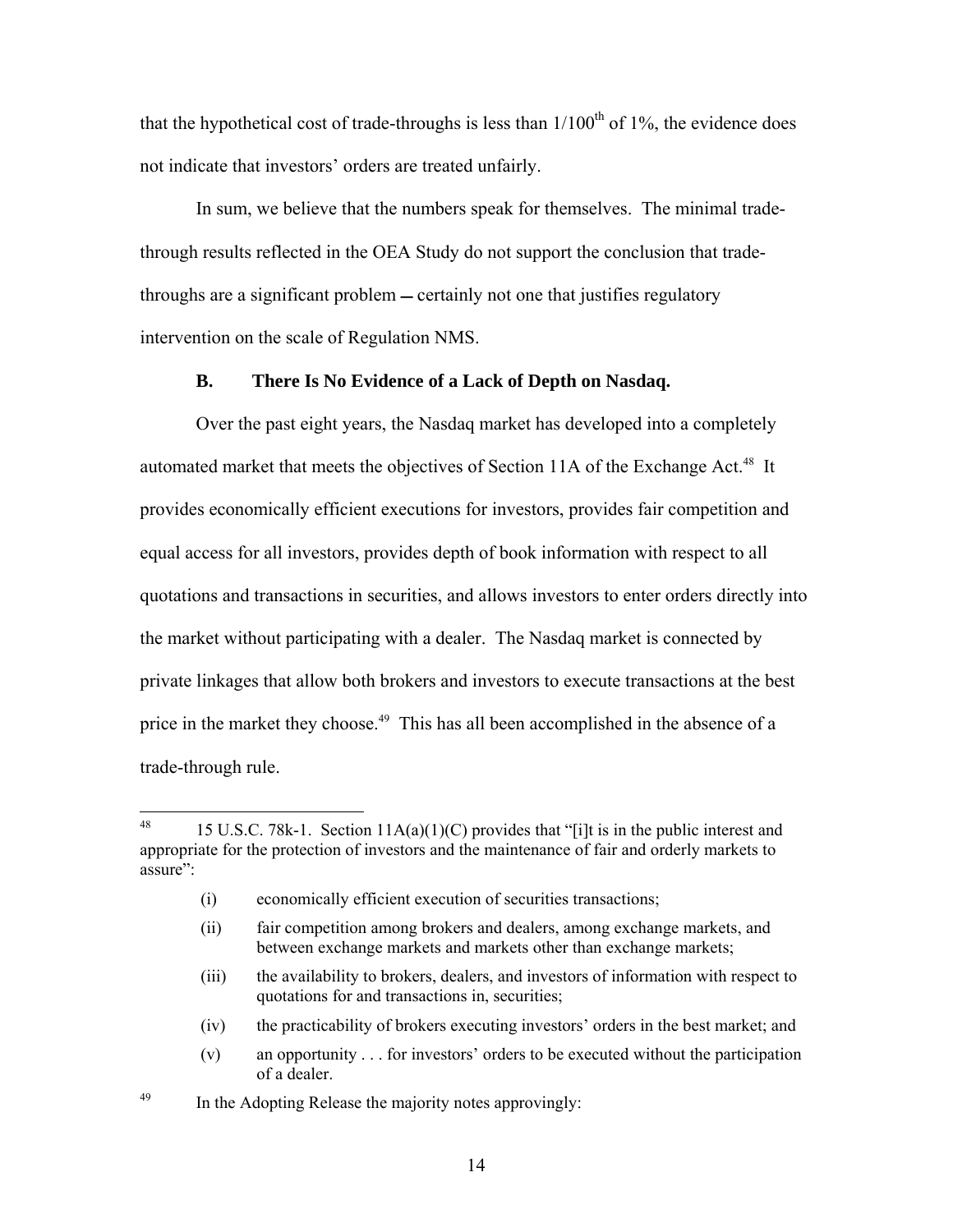Congress did not mandate that the Commission go beyond the goals of Section 11A to design its own view of optimal market structure, yet this is what the majority seeks to accomplish.<sup>50</sup> The majority has offered no substantive basis for extending the trade-through rule to the Nasdaq market.<sup>51</sup> To justify imposing the rule on Nasdaq, particularly in light of the minimal trade-through rates reflected in the OEA Study, the majority attempts to establish a lack of market depth. Defining Nasdaq's "problem" as a lack of depth is critical for justifying the rule's extension to Nasdaq because increasing market depth was one of Congress' goals for the national market system.<sup>52</sup> The majority relies on a staff study of comparative execution quality conducted by the lawyers in the Division of Market Regulation (not the economists in OEA),<sup>53</sup> anecdotal evidence,

[w]ith respect to Nasdaq stocks, connectivity among many trading centers already is established through private linkages. Routing out to other trading centers when necessary to obtain the best prices for Nasdaq stocks is an integral part of the business plan of many trading centers, even when not affirmatively required by best execution responsibilities or by Commission rule.

Adopting Release, supra note 1, at text following note 290.

<span id="page-14-0"></span> $^{50}$  "[T]he fundamental goals of a national market system must include (1) providing an investor or his broker with the ability to be able to determine, at any given time, where a particular transaction can be effected at the most favorable price and (2) creating an incentive for multiple market makers to deal in depth on a continuous basis." Senate Report, supra note 3, at 12 (emphasis added).

<span id="page-14-1"></span> $51$  The Proposing Release, referring to a "disparity" of regulation on the listed and Nasdaq markets, simply asserted the need for a uniform trade-through rule. No rationale for why uniformity was important was offered. See Proposing Release, supra note 6, at Section II.A ("Promote Equal Regulation of Market Centers"), 69 FR at 11128-29. We would note that if uniformity of treatment were a valid goal, having no trade-through rule would accomplish this. In any event, uniformity was not a Congressional objective for the national market system:

This is not to say that it is the goal of the legislation to ignore or eliminate distinctions between exchange markets and over-the-counter markets or other inherent differences or variations in components of a national market system. Some present distinctions may tend to disappear in a national market system, but it is not the intention of the bill to force all markets for all securities into a single mold.

Senate Report, supra note 3, at 7.

1

- <span id="page-14-2"></span>52 See Senate Report, supra note 3, at 7.
- <span id="page-14-3"></span><sup>53</sup> Market Regulation Study, supra note 21.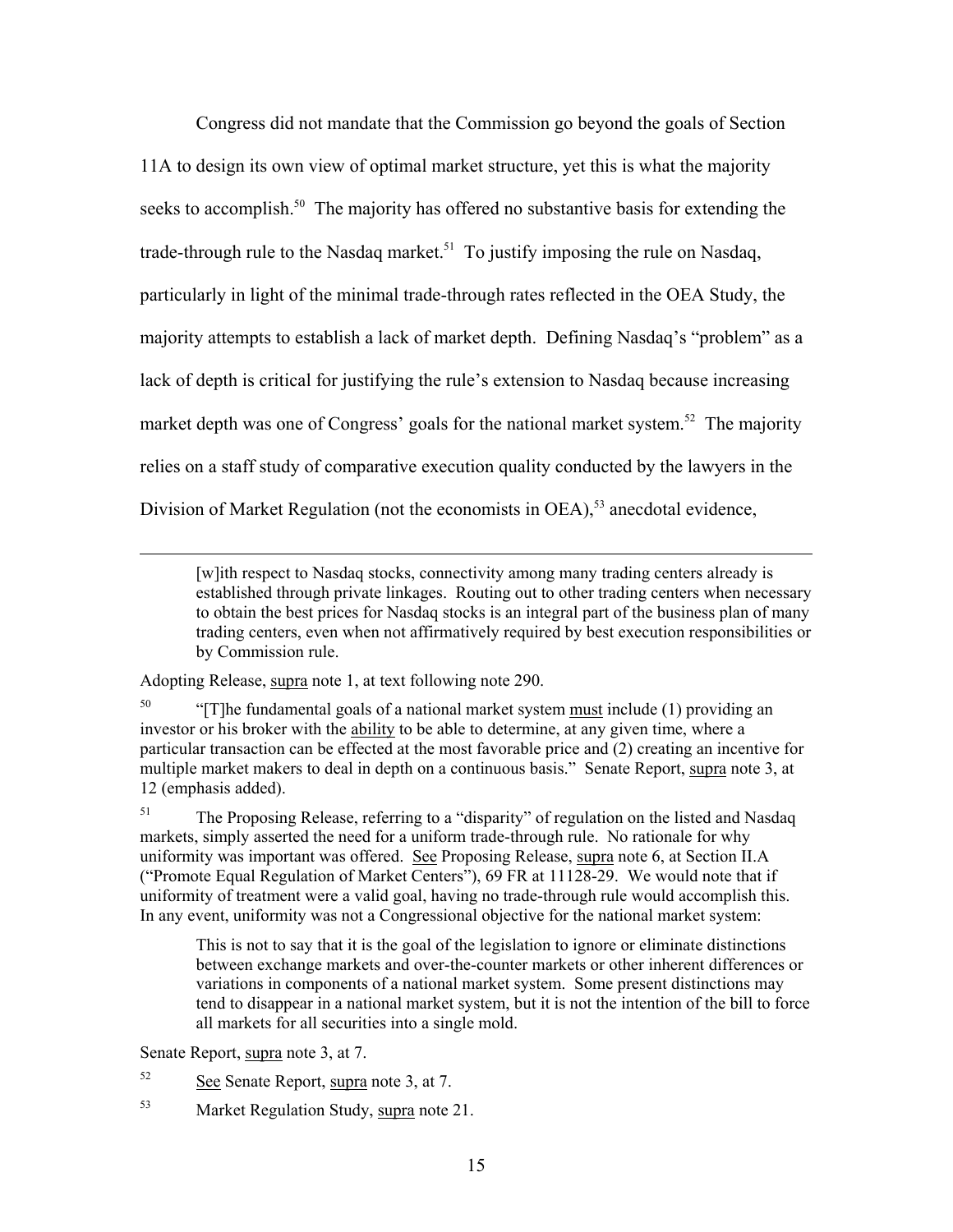hypothetical cost savings and conjecture specifically related to low fill rates to attempt to show that, in addition to the investor protection problem, the Nasdaq market suffers from a lack of market depth. This is surprising, given the view of many commenters that the large number of limit orders in Nasdaq stocks signifies that sufficient incentives exist for the placement of such orders and that low fill rates do not represent a market weakness or cause investor harm.<sup>54</sup> We do not believe that there were complaints about a lack of depth in the Nasdaq market in the Commission's roundtables on market structure or the comment letters. In fact, many broker-dealers representing retail investors and institutions objected to extending the trade-through rule to Nasdaq.<sup>[55](#page-15-1)</sup>

In the Reproposing Release, Nasdaq's small average displayed share size and low fill rate for large marketable limit orders was characterized as evidencing a lack of displayed depth, a purported defect in its market structure that a trade-through rule on Nasdag would address.<sup>56</sup> In the Adopting Release, the majority argues that the relatively low share volume of traded-through quotations evidences a shortage of quoted depth.<sup>57</sup> The Adopting Release concedes, however, that Nasdaq's low fill rate is attributable to market participants' liquidity probing activities, otherwise known as "pinging." Generally speaking, institutional investors seeking liquidity may "ping" or search for

<span id="page-15-0"></span><sup>54</sup> See, e.g., Instinet Reproposal Comment Letter, supra note 22.

<span id="page-15-1"></span><sup>55</sup> See, e.g., Schwab Reproposal Comment Letter, supra note 22; Ameritrade Reproposal Comment Letter, supra note 22, at 4; Comment Letter of Lou Klobuchar Jr., President and Chief Brokerage Officer, E\*TRADE Financial (June 30, 2004); Fidelity Reproposal Comment Letter, supra note 22.

<span id="page-15-2"></span><sup>&</sup>lt;sup>56</sup> "Thus, low fill rates demonstrate that the total displayed and reserve liquidity available for Nasdaq stocks at any particular trading center typically is small compared to the demand for liquidity at the inside prices." Adopting Release, supra note 1, at text following note 132.

<span id="page-15-3"></span> $^{57}$  "[T]he share volume of quotations that currently are traded-through is a symptom of the problem that the Order Protection Rule is designed to address  $-$  a shortage of quoted depth  $\dots$ ." Adopting Release, supra note 1, at text accompanying note 108.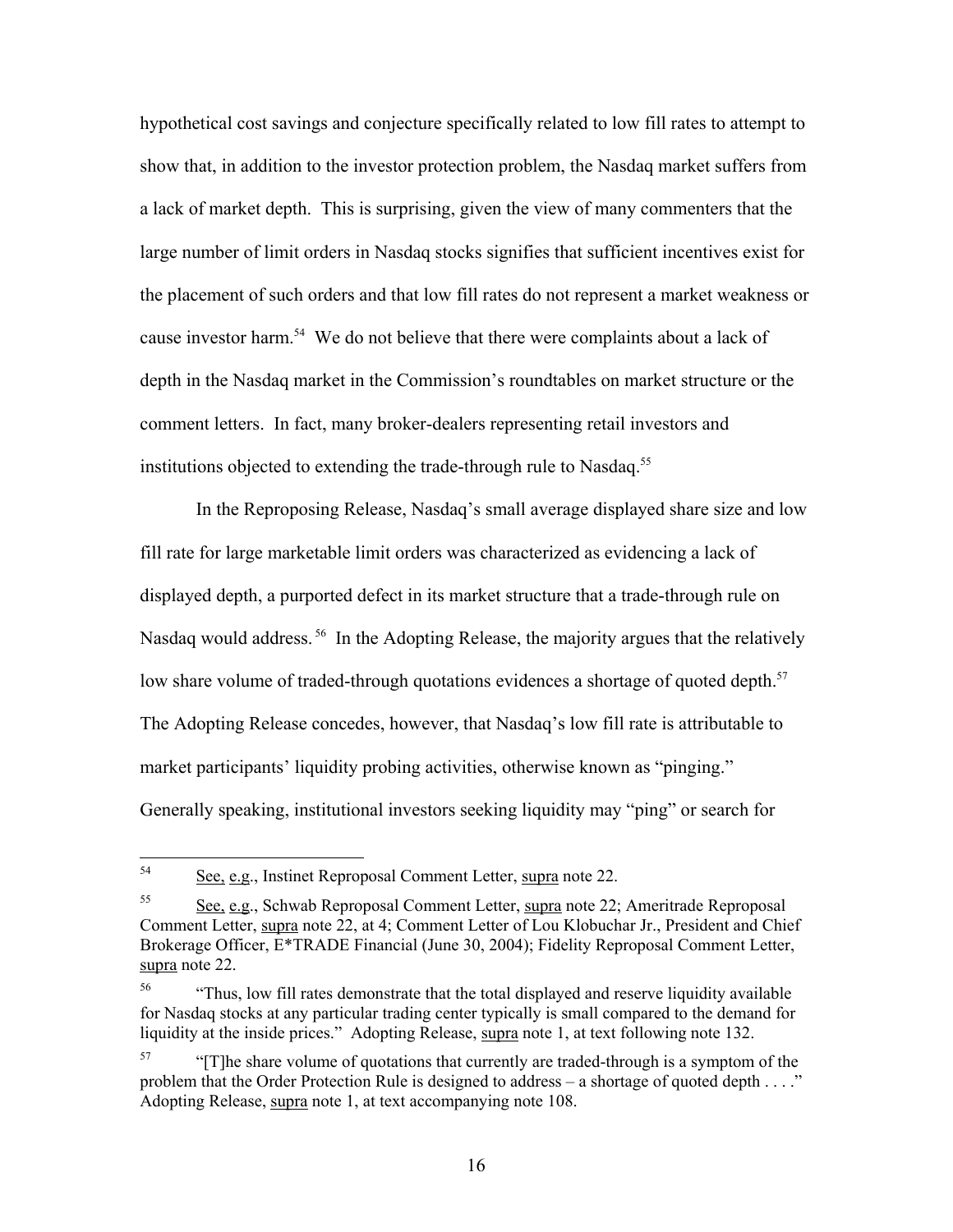non-displayed limit orders in the Nasdaq market by sending electronic marketable limit orders for a number of shares greater than a market's displayed size.<sup>58</sup> If there is liquidity in reserve, institutional investors will receive an execution for a number of shares greater than the displayed size. If there is no liquidity in reserve, orders will receive a partial execution or be left unfilled, contributing to the purported low fill rate on Nasdaq. "Pinging" provides investors with an efficient and economical method for searching for liquidity on an anonymous basis. The practice is the electronic version of the search for liquidity on manual markets through the auction market system, without the possibility of information leakage that may create market impact costs for investors. It is a fundamental trait of any market that the knowledge of additional trading interest will likely affect prices. Yet the majority views this market-based solution for searching for liquidity as evidence of a regulatory "problem" with Nasdaq's market structure that a trade-through rule must address.<sup>59</sup>

We believe that Nasdaq's low fill rate is evidence that investors are actively seeking liquidity in an efficient manner. Unless the majority forces all liquidity to be displayed in the market, investors will naturally continue to search for hidden liquidity to meet their demand. The Adopting Release appears to suggest that Nasdaq participants should change their aggressive order pricing behavior and instead expose their orders by

<span id="page-16-0"></span><sup>58</sup> See Adopting Release, supra note 1, at text preceding note 132.

<span id="page-16-1"></span><sup>&</sup>lt;sup>59</sup> The majority states that the trade-through rule will increase displayed liquidity and "promote market efficiency by reducing the uncertainty and costs associated with the need for market participants to 'ping' electronic markets for liquidity that is held in reserve." Adopting Release, supra note 1, at text following note 132.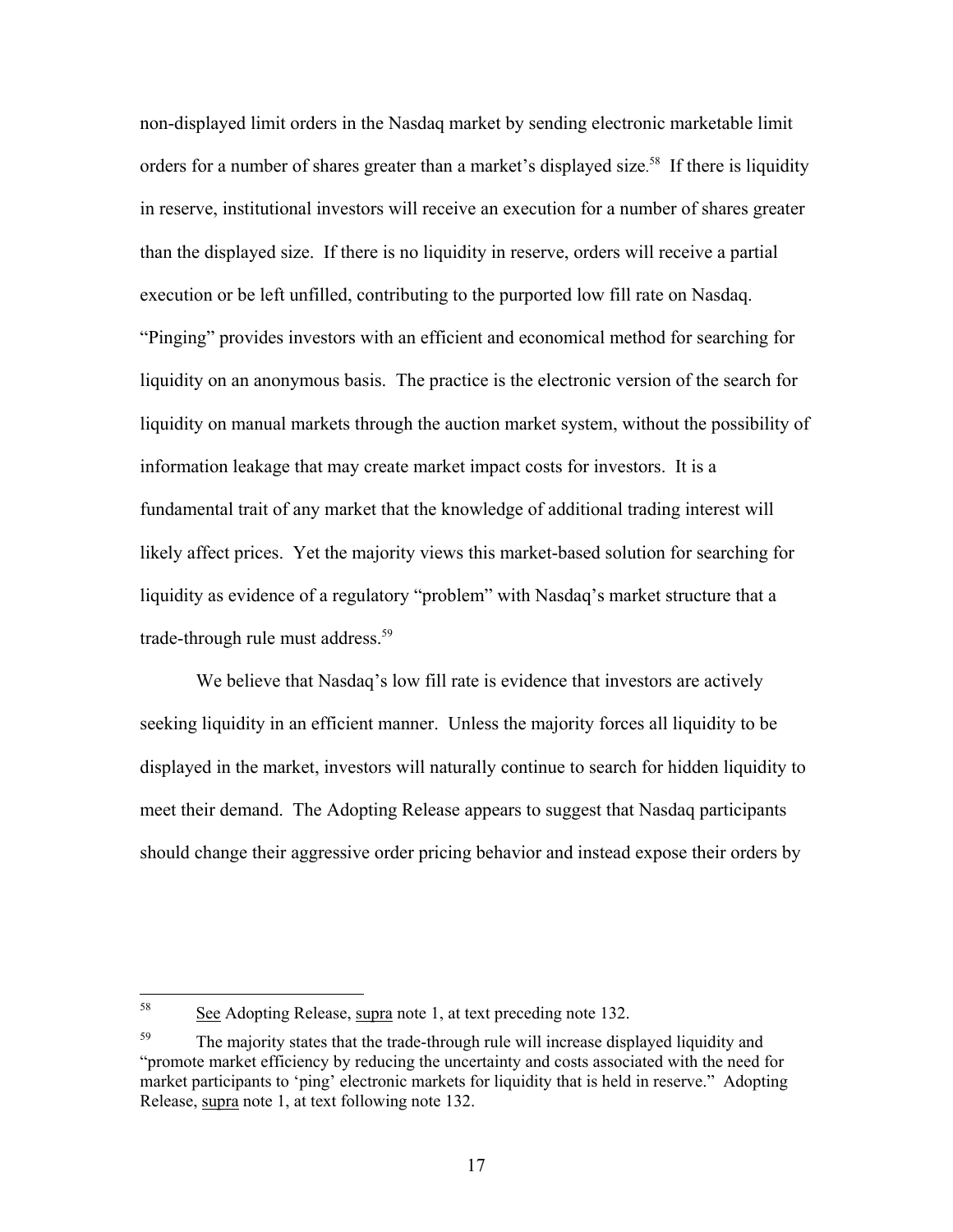providing latent displayed liquidity[.60](#page-17-0) In our view, however, the rule will not be successful in significantly modifying market participant behavior.<sup>61</sup> There are legitimate reasons why market participants may not want to display their orders. For instance, concerns about market impact will still act to prevent market participants from displaying the full size of their orders, even with a trade-through rule.<sup>62</sup>

In one respect, the majority is correct that the trade-through rule, as modified after its adoption on April 6, 2005, will alter market participant behavior. By amending the rule text to remove the reference to "size" from the definition of quotation, the majority has substantially altered the scope of protected liquidity. We do not believe a change of this magnitude to a major rule should be made without the benefit of the Commission's usual notice and comment process. In our view, this change is not merely a technical amendment, but rather cuts to the heart of how the rule will operate.

The trade-through rule requires trading centers to establish and maintain written policies and procedures designed to prevent trade-throughs of protected quotations unless they fall within an applicable exception. $63$  Prior to the amendment, the plain text of the

<span id="page-17-0"></span><sup>60</sup> The majority states "the Rule strengthens the incentive for the voluntary display of a greater proportion of latent trading interest by assuring that, when such interest is displayed, it is protected against most trade-throughs." Adopting Release, supra note 1, at preceding note 152.

<span id="page-17-1"></span>As we have previously noted, the 2-8% range for lower and upper limits of potential benefits of increased market depth assumes that demand will create its own supply. See supra text accompanying notes 32 and 33. There is no basis for OEA's assumption.

<span id="page-17-2"></span> $62$  J.P. Morgan Reproposal Comment Letter, supra note 22, at 4 ("For any particular trade, multiple factors may bear on the quality of execution, including speed, certainty of execution, liquidity and depth, opportunities for price improvement, anonymity, error rates, and the quality of a trading center's program of self-regulation. These factors all relate to costs that are not captured by quoted prices, such as market access and transactional fees, market impact costs, costs of broken or erroneous trades, and indirect costs such as market data costs.").

<span id="page-17-3"></span><sup>63</sup> New Rule 611 states:

<sup>(</sup>a) Reasonable policies and procedures.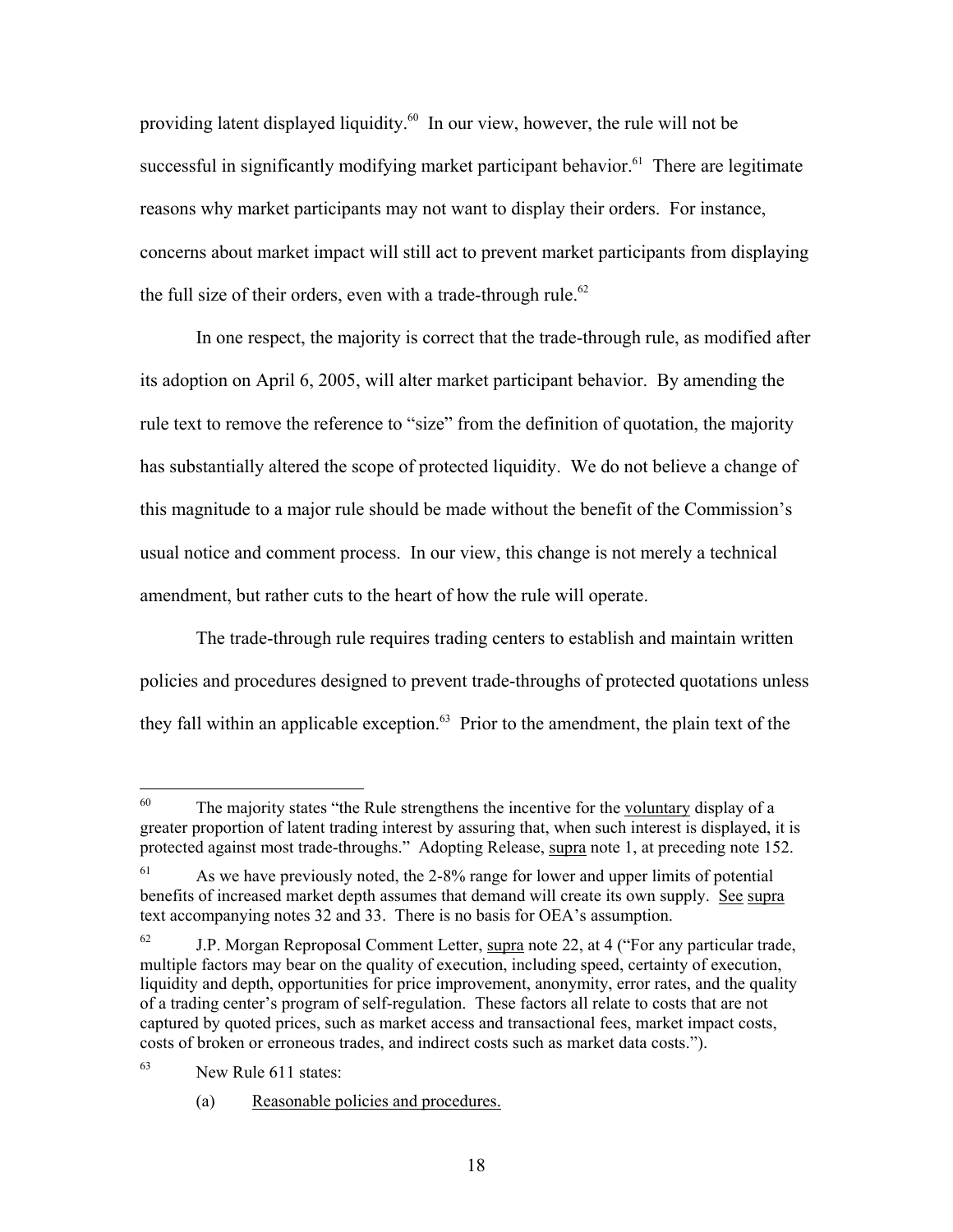definition of quotation clearly included both price and size. Therefore, trading centers could route an order to a protected quotation's full displayed size and simultaneously execute an order at an inferior price. This was consistent with the policy goal of increasing displayed size. Under the amended formulation, however, the critical component of size has been eliminated, thus expanding the scope of liquidity falling under the protected quotation umbrella. Thus, under the new definition of quotation, trading centers cannot trade-through a protected quotation's price, regardless of available liquidity, without an exception. The practical effect is that market participants must exhaust liquidity in reserve prior to moving to the next price level. Ironically, this seems to provide more incentive to maintain liquidity in reserve, rather than to display it publicly, a result that would be contrary to the majority's stated goals.

#### **III. REGULATION NMS WILL NOT ACHIEVE ITS GOALS.**

 $\overline{a}$ 

The majority asserts that a uniform trade-through rule will promote market efficiency. By encouraging the display of limit orders, it argues, the rule will increase liquidity and displayed depth and lower transaction costs for long-term investors and issuers. At the same time, the majority asserts that the rule will enhance best execution obligations. We firmly believe, however, that the hoped-for benefits of the trade-through rule will not materialize.

<sup>(1)</sup> A trading center shall establish, maintain, and enforce written policies and procedures that are reasonably designed to prevent trade-throughs on that trading center of protected quotations in NMS stocks that do not fall within an exception set forth in paragraph (b) of this section and, if relying on such an exception, that are reasonably designed to assure compliance with the terms of the exception.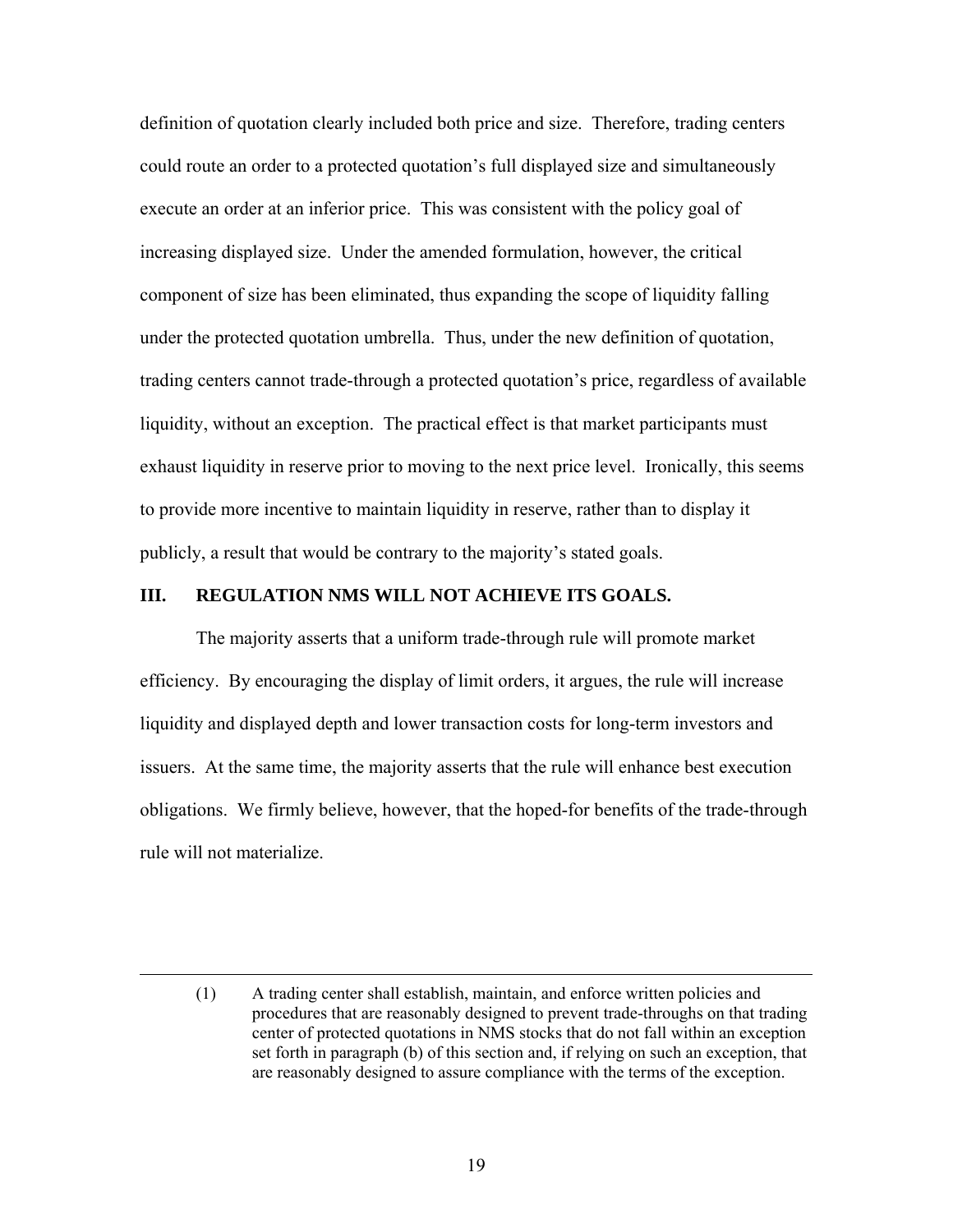## **A. A Trade-Through Rule Is Not Needed as a Backstop to Best Execution.**

The majority believes that the trade-through rule will further the objectives of the Exchange Act by providing a "backstop" to a broker's best execution obligations and that it will "materially reduce the trade-through rates in both the market for Nasdaq stocks and the market for exchange-listed stocks."[64](#page-19-0) Its only response to arguments that current trade-through rates do not justify the need for regulatory action is to assert that the tradethrough rates found in the OEA Study are not insignificant and to assert that the total number of trade-throughs is not the sole consideration in evaluating the need for the trade-through rule.<sup>65</sup>

As stated above, we find these assertions unreasonable given the majority's failure to establish a significant trade-through problem as well as its acknowledgement that trade-throughs will continue to occur following the rule's adoption. We note that the Adopting Release does not contain an estimate of the reduction in trade-throughs. Moreover, consistent with the objectives of Section 11A, the Nasdaq market provides investors with the ability to determine where they can obtain the best price and provides linkages that allow them to obtain the best price available. Given the negative consequences of the rule, which we discuss below, we believe that any potential reduction in the already low rate of trade-throughs will be minimal, at best, and will be outweighed by the costs of the rule. Moreover, the majority's "one size fits all" approach

<span id="page-19-0"></span><sup>64</sup> 64 See Adopting Release, supra note 1, at text preceding note 63. Furthermore, the NASD and the Commission's Office of Compliance, Inspections and Examinations routinely monitor execution quality and whether brokers are fulfilling their best execution obligations.

<span id="page-19-1"></span><sup>&</sup>lt;sup>65</sup> See Adopting Release, supra note 1, at text following note 102.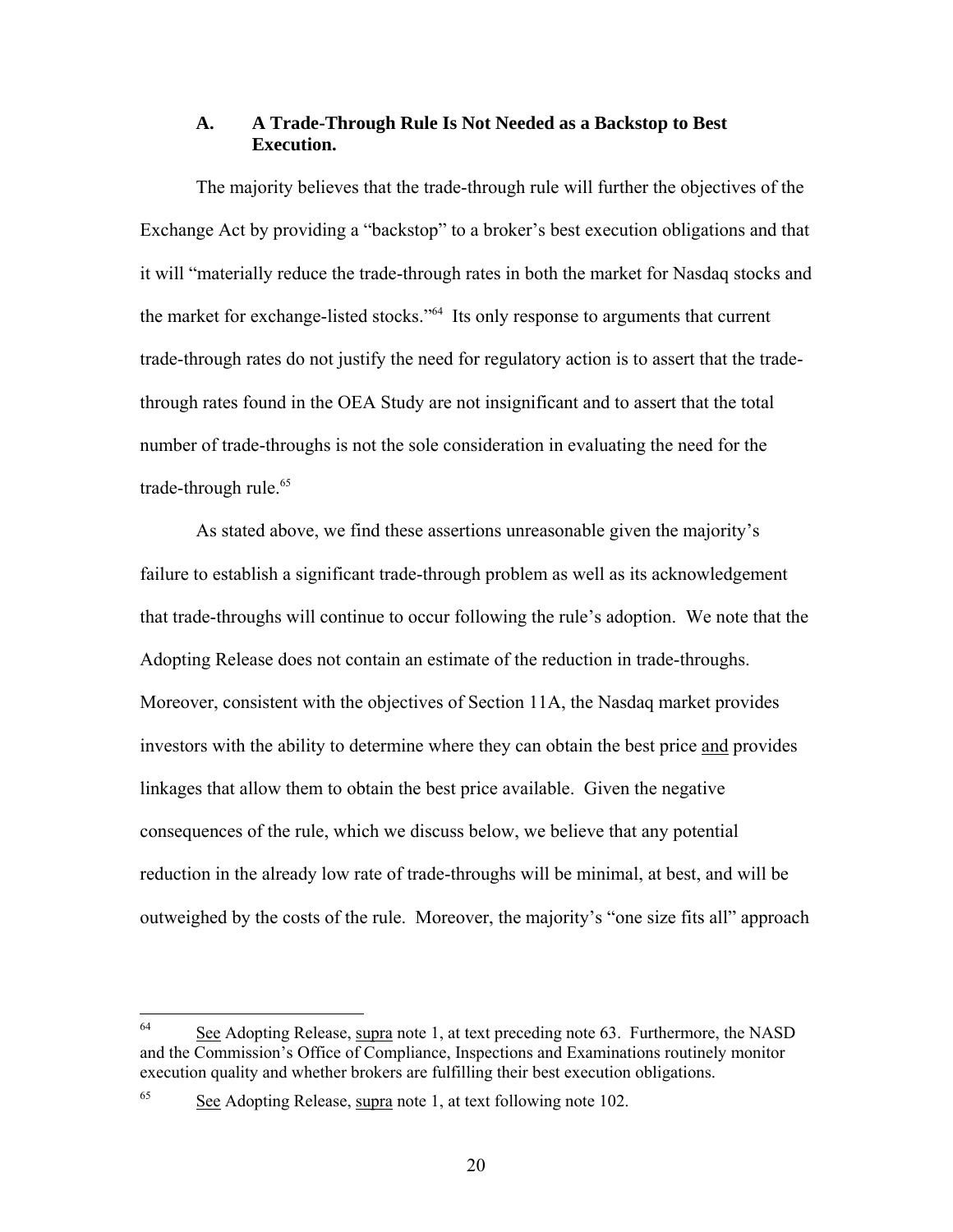to best execution will prevent many investors from obtaining the best execution for themselves and their fiduciaries.<sup>66</sup>

## **B. Some Trade-Throughs Will Continue**.

The final rule requires trading centers to establish, maintain and enforce written policies and procedures to prevent trade-throughs, but it does not prohibit trade-throughs. The rule contains numerous exceptions for, among others, intermarket sweeps, self-help, flickering quotes, volume weighted average priced ("VWAP") trades, and stopped orders,<sup>67</sup> which means that trade-throughs will not be eliminated. In addition, commenters have suggested that there will be trade-throughs, even with a trade-through rule.[68](#page-20-2) The minimal rate of trade-throughs in the current environment and the undoubted existence of trade-throughs even after the rule's implementation call into question the likelihood that the rule will reduce trade-throughs to any significant degree.

# **C**. **The Trade-Through Rule Will Not Augment Market Depth Because It Provides Only Incomplete Protection of Limit Orders.**

The majority states that the protection of limit orders, the foundation of market

pricing, is one of its most important goals for market structure.<sup>69</sup> This goal may be

worthy, but Regulation NMS will not achieve it because the adopted trade-through rule

<span id="page-20-0"></span><sup>66</sup> See, e.g., J.P. Morgan Reproposal Comment Letter, supra note 22, at 6 ("To disenfranchise institutional investors for whom best execution frequently diverges from best posted quotes by limiting their strategies for managing risk would be to create a burden that is both unfairly distributed and disproportionate to the limited benefits of trade-through protection.").

<span id="page-20-1"></span> $67$  Rule 611(b).

<span id="page-20-2"></span><sup>68</sup> See, e.g., UBS Reproposal Comment Letter, supra note 22, at 5; Comment Letter of Reg NMS Study Group (May 23, 2004), at 4 ("Accidental trade-throughs may be common in a market with fleeting quotes and limit orders that persist for only a second or two, making it difficult to effectively identify and sanction deliberate trade-throughs."); Comment Letter of David Cummings, Chief Executive Officer of Tradebot Systems, Inc. (Jan. 26, 2005) ("Tradebot Reproposal Comment Letter"), at 1.

<span id="page-20-3"></span> $\frac{69}{2}$  See Adopting Release, supra note 1, at text following note 29.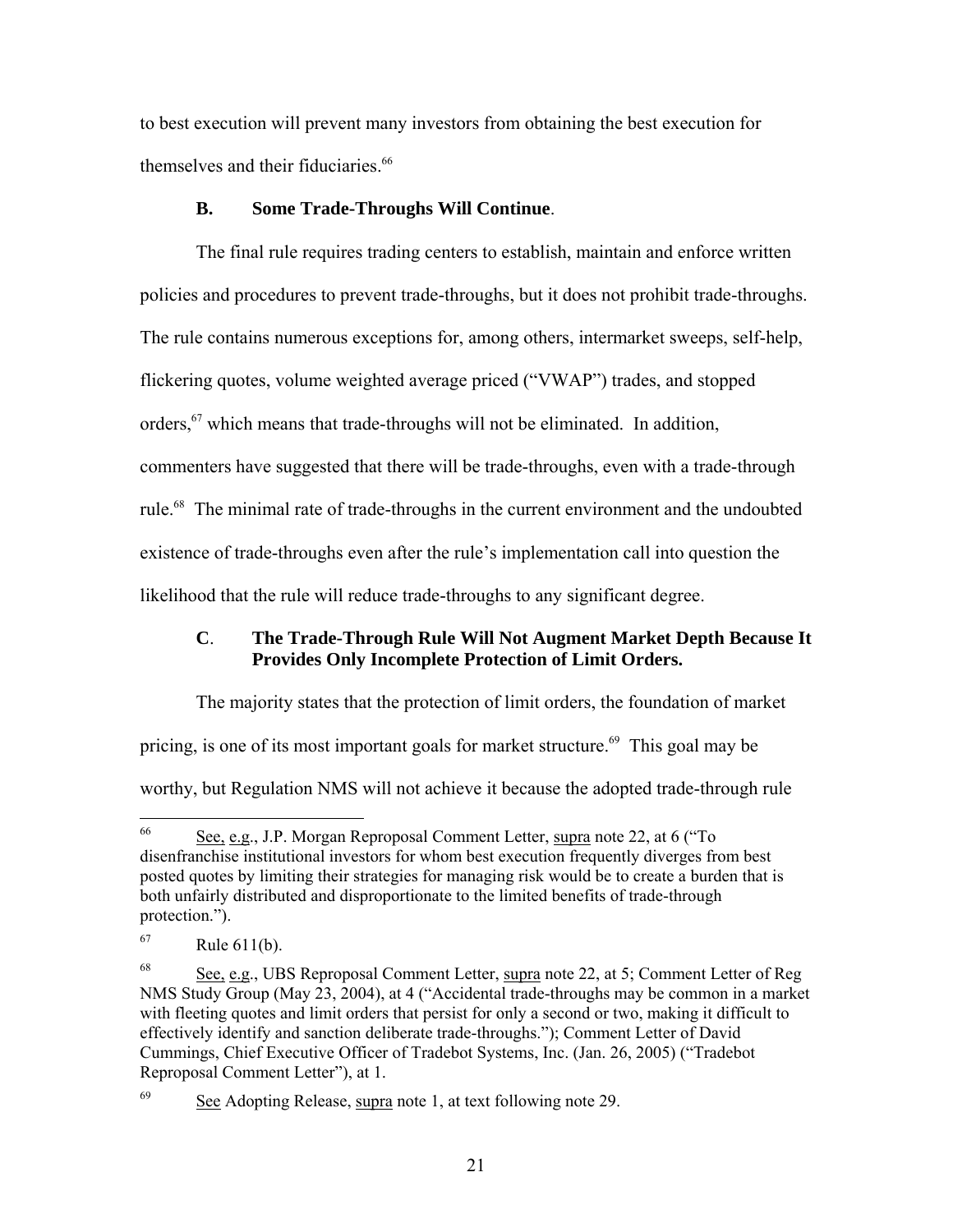does not protect all limit orders. Under the voluntary "depth of book" alternative proposed in the Reproposing Release, trade-through protection would have been given to all quotations that a trading center voluntarily transmitted to a securities information processor ("SIP"), not just its best bid or offer. We recognize that the full depth of book alternative would create its own set of problems, particularly with respect to its implications for centralization, technological complications and the size of the market data revenue pie. It would also have been the death knell for floor-based exchange trading. However, the majority's professed commitment to protecting limit orders is difficult to reconcile given its rejection of the full depth of book alternative.<sup>[70](#page-21-0)</sup>

The final rule claims to protect a market's best bid or offer ("BBO"), but since market participants can match a trading center's BBO, rather than route orders to it, the rule does not actually protect limit orders at each market's BBO. The Adopting Release acknowledges that the BBO trade-through rule will not draw out every limit order, but asserts that it will provide investors with the appropriate incentives to post additional limit orders.<sup>71</sup> This assertion is highly questionable. Given its decision to protect limit orders only at the top-of-book, the permissibility of internalization, and the numerous

<span id="page-21-0"></span><sup>70</sup> Commenters saw through this false claim. See, e.g., Morgan Stanley Reproposal Comment Letter, supra note 22, at 4 ("[W]e cannot agree with the SEC's view that the single most important objective of the SEC's trade-through rule alternatives is the protection of limit orders, as the only effective way to accomplish that objective would be to impose market-wide price/time priority . . . ."); Comment Letter of George U. Sauter, Managing Director, The Vanguard Group, Inc. (Jan. 27, 2005) ("Vanguard Reproposal Comment Letter"), at 4 ("If one believes that the trade-through rule is important for the protection of investors, which we do, there is no logical reason why price protection should not be extended to all displayed liquidity. In fact, protection for just the BBO actually codifies trade-throughs."); Ameritrade Reproposal Comment Letter, supra note 22, at 5 ("The Market BBO Alternative would protect only the best priced limit orders, while all other limit orders are unprotected and can be traded through with impunity.").

<span id="page-21-1"></span> $\frac{\text{See}}{\text{2}}$  Adopting Release, supra note 1, at text following note 110.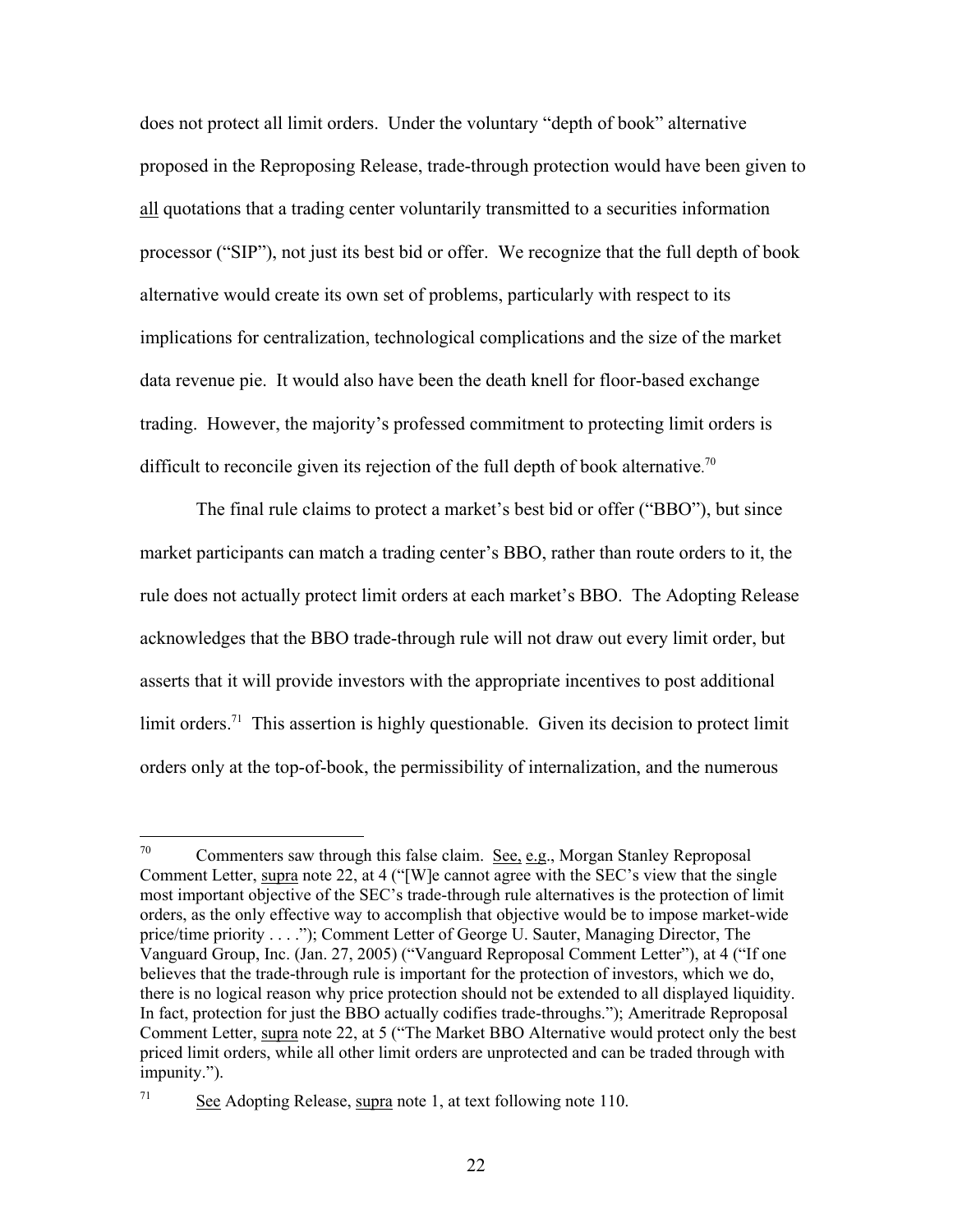exceptions to the trade-through rule, the majority cannot credibly argue that the protection of limit orders is a high priority.<sup>72</sup>

The majority is careful to characterize the trade-through rule's objective of increasing market depth as "modest," translating into a hypothetical \$755 million in cost savings in 2003 for long-term investors.<sup>73</sup> This amount is based upon a hypothetical  $5\%$ improvement in depth and liquidity or an average reduction of 1.87 basis points in price impact and liquidity search costs.<sup>74</sup> The majority provides no basis, however, for positing a 5% improvement in depth and liquidity, except to characterize it as the "current share volume of trade-through transactions that does not interact with displayed liquidity."[75](#page-22-3)  Although it is apparently intended to show an order of magnitude, there is no basis for the 5% estimate.

Further, the majority fails to provide an estimate of the expected reductions in trade-throughs or indicate specifically how the new displayed depth will be generated. It speculates that "greater displayed liquidity will at least lower the search costs associated with trying to find liquidity,"<sup>76</sup> and goes on to make unfounded assumptions claiming that

<span id="page-22-0"></span><sup>72</sup> The trade-through rule will only apply during normal trading hours. Thus, market participants might game the system and avoid the trade-through rule by shifting liquidity to afterhours trading sessions.

<span id="page-22-1"></span> $73$  See Adopting Release, supra note 1, at 303. The majority explains:

The Rule is designed to increase the perceived benefits of order display, against which the negatives are balanced. As a result, the market participant that currently displays only 500 shares of its 50,000-share trading interest might be willing to display 1000 shares. The collective effect of many market participants reaching the same conclusion would be a material increase in the total displayed depth in the market, thereby improving the transparency of price discovery and reducing investor transaction costs.

Adopting Release, supra note 1, at text following note 110.

<span id="page-22-2"></span> $\frac{74}{74}$  See Adopting Release, supra note 1, at text following note 303.

<span id="page-22-3"></span> $\frac{56}{25}$  See Adopting Release, supra note 1, at text following note 303.

<span id="page-22-4"></span> $\frac{76}{100}$  See Adopting Release, supra note 1, at text following note 160.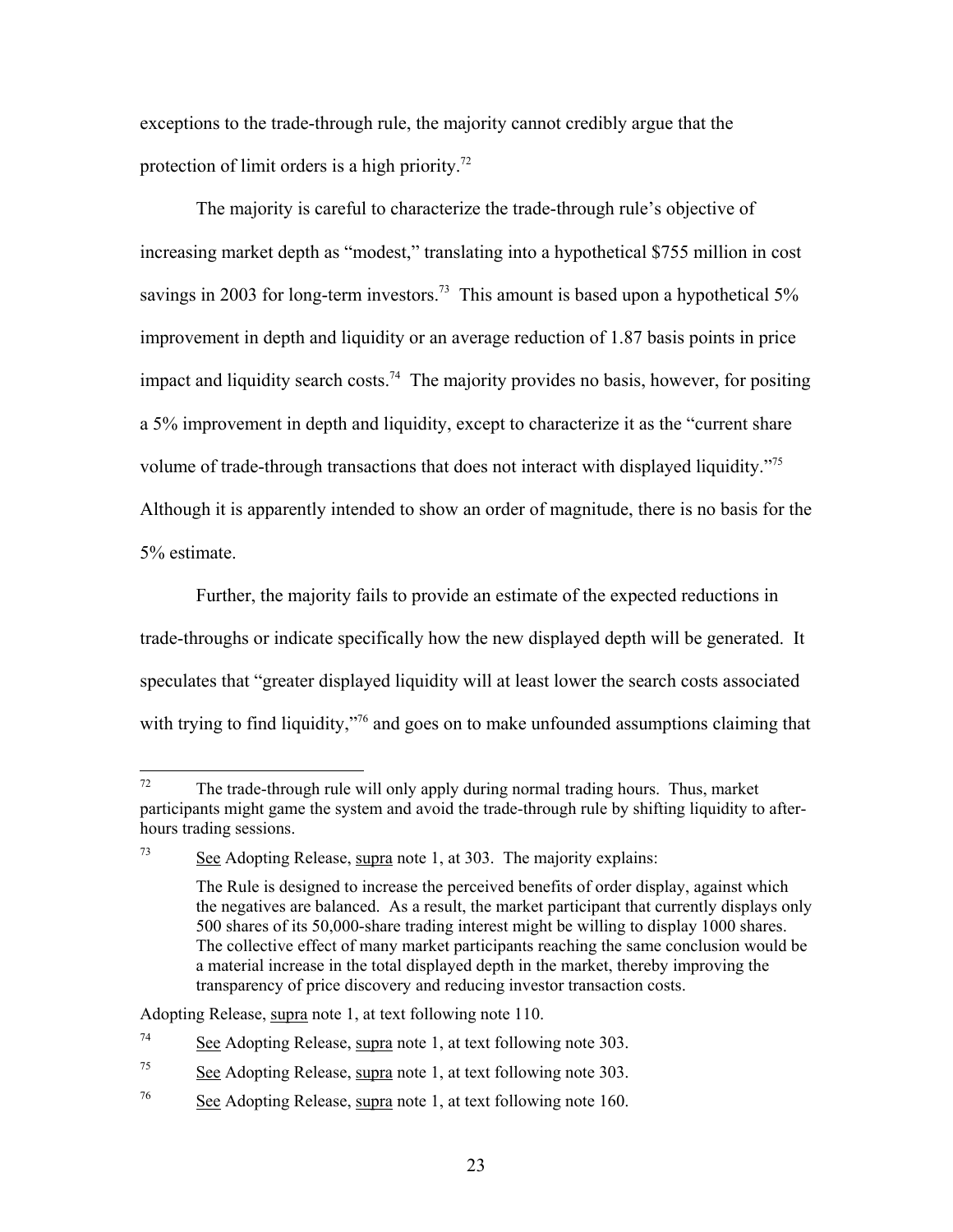"[i]ncreased liquidity, in turn, could lead market participants to interact more often with displayed orders, which would lead to greater use of limit orders, and thus begin the cycle again."<sup>77</sup> The majority fails to address how internalization, free-riding or market impact costs will factor into the display of additional limit orders. Instead, it provides only a theoretical response to an extremely complex question.

## **IV. THE MAJORITY'S DISTINCTION BETWEEN LONG-TERM AND SHORT-TERM INVESTORS IS ARBITRARY AND UNREASONABLE.**

Essential to the majority's argument that a trade-through rule is necessary to augment market depth is its decision to favor the interests of long-term investors and issuers for purposes of market structure design.<sup>78</sup> The majority interprets Section 11A of the Exchange Act as requiring the Commission to facilitate the national market system – not for the protection of "investors," but for the protection of "long-term investors."<sup>79</sup> We find the majority's parsing of the term "investor" arbitrary and unreasonable. In our

<span id="page-23-0"></span> $\overline{77}$ See Adopting Release, supra note 1, at text following note 160.

<span id="page-23-1"></span><sup>78</sup> See Adopting Release, supra note 1, at Section I.B.2 ("Serving the Interests of Long-Term Investors and Listed Companies"). In the 1975 Act Amendments, Congress did not exhibit such favoritism:

The purpose of this title is to insure that our Nation's capital markets continue to be the best in existence . . . by establishing a framework for a national market systems in which all qualified persons throughout our country may be linked together electronically so that they may compete and may bring to the marketplace their capital so as to make for broader, deeper and more liquid capital markets.

H.R. Rep. No. 94-123, supra note 3, at 90.

<span id="page-23-2"></span><sup>&</sup>lt;sup>79</sup> See Adopting Release, supra note 1, at text preceding note 15; see generally Adopting Release, supra note 1, at Section I.B.2 ("Serving the Interests of Long-Term Investors and Listed Companies"). The majority cites the legislative history of the adoption of the Exchange Act in 1934 to support this position, but that history is not relevant. See Adopting Release, supra note 1, at text accompanying notes 20 and 23. The term "investor" as interpreted by the Commission was contained in Section 11A of the 1975 Act Amendments directing the Commission to facilitate the national market system. The legislation did not include a definition of the term.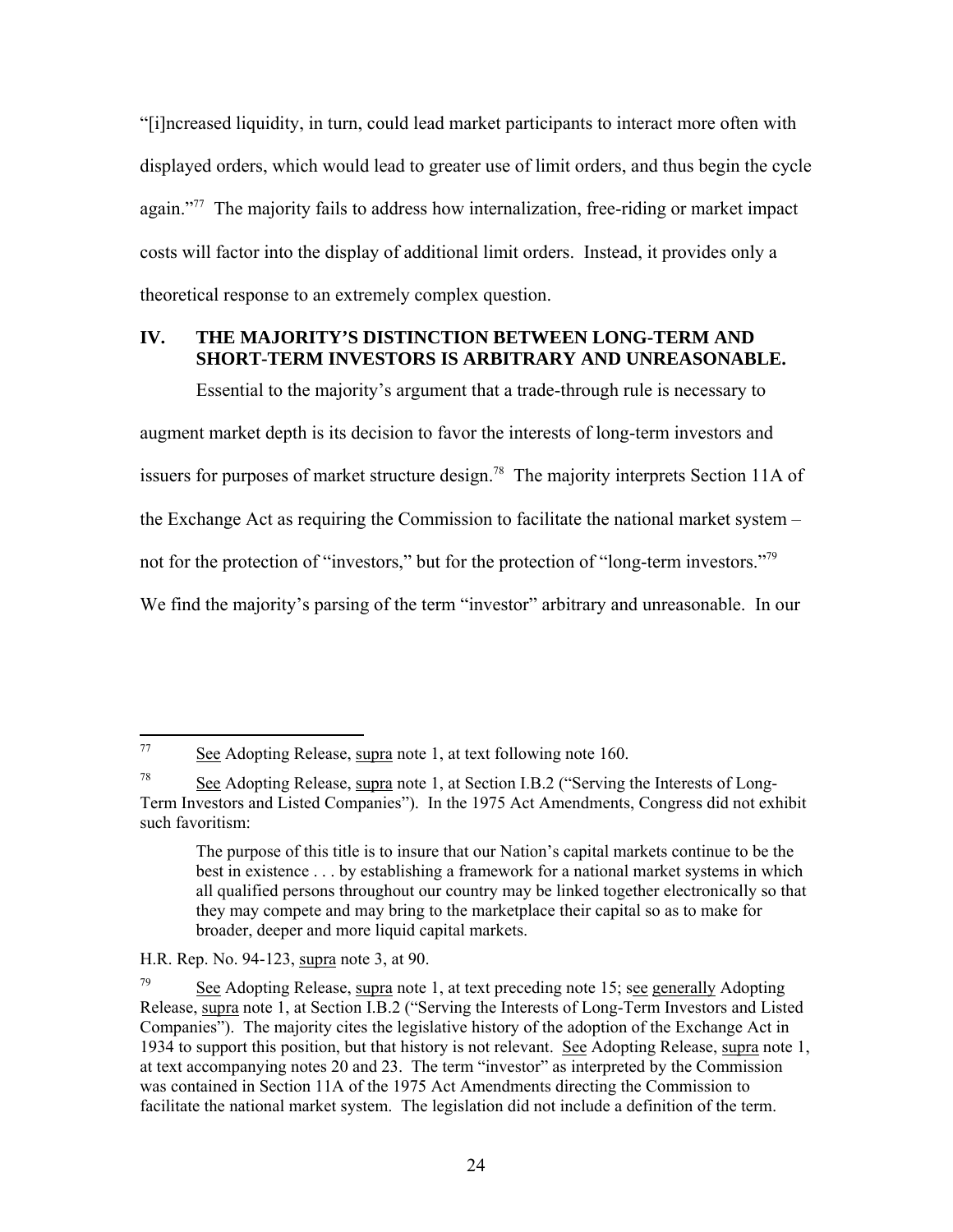view, all investors are entitled to efficient executions and access to the best markets. This is not the case, however, under Regulation NMS.<sup>[80](#page-24-0)</sup>

The majority characterizes short-term investors, or traders, as holding securities for a matter of seconds, minutes or hours.<sup>81</sup> It concedes that short-term investors provide valuable liquidity to long-term investors, ${}^{82}$  yet acknowledges that the rule may harm short-term investors and market intermediaries.<sup>83</sup> What the majority fails to recognize is that, by harming short term investors, the rule may also negatively affect long-term investors who may face increased spreads and decreased liquidity. Liquidity provided by short-term investors narrows spreads and gives long-term investors better executions. Because short-term investors are willing to take risks that strengthen the marketplace and benefit long-term investors, Congress clearly could not have intended for short-term investors to be harmed through the Commission's facilitation of the national market system. In fact, Congress prioritized the removal of barriers to competition to increase the participation of market makers and increase the competitive trading of securities.<sup>[84](#page-24-4)</sup>

<span id="page-24-0"></span><sup>80</sup> The Adopting Release does not credit commenters' claim that a trade-through rule is not needed on the Nasdaq market because that market is efficient. See Adopting Release, supra note 1, at text preceding note 61 The majority unreasonably views this claim as suspect "when market efficiency is examined from the perspective of transaction costs of long-term investors, as opposed to short-term traders." Adopting Release, supra note 1, at text following note 63.

<span id="page-24-1"></span><sup>&</sup>lt;sup>81</sup> See Adopting Release, supra note 1, at note 22 and accompanying text.

<span id="page-24-2"></span> $82$  See Adopting Release, supra note 1, at text following note 19.

<span id="page-24-3"></span><sup>83</sup> See Adopting Release, supra note 1, at text following note 22.

<span id="page-24-4"></span><sup>&</sup>lt;sup>84</sup> One of the fundamental purposes underlying the national market system contemplated by S. 249 is to enhance the competitive structure of the securities markets in order to foster the risk-taking function of market makers and thereby to provide free market incentives to active participation in the flow of orders. The competitive structure and incentives to participation thus provided should supplement, and ultimately may be able to replace, most affirmative requirements to deal imposed by regulation.

Senate Report, supra note 3, at 14. The trade-through rule creates comparable barriers to offboard trading restrictions, which were among the barriers Congress sought to remove.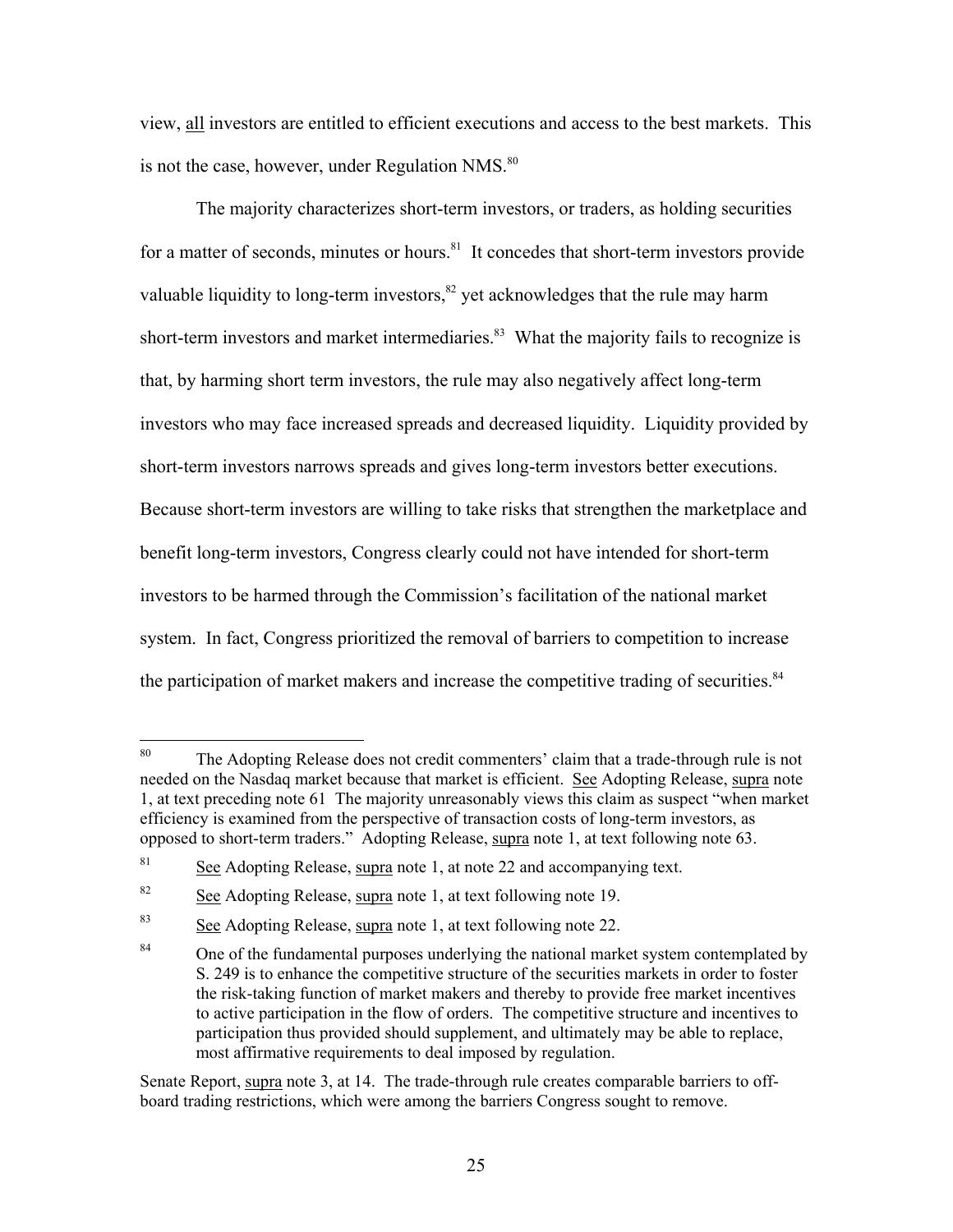The majority also fails to take into account that long-term and short-term investors are not mutually exclusive groups. Investors can be long-term and short-term investors at the same time or they may be a long-term investor one moment and, for a variety of reasons, become a short-term investor the next. The overlapping nature of these undefined categories highlights the arbitrary nature of the majority's distinction. The length of time an individual owns a stock or intends to own a stock at any particular moment is not a relevant factor in distinguishing among groups of investors.

The majority claims that the trade-through rule ensures that investors get the best price. We have indicated above why we believe this claim significantly overstates the problem the rule is intended to address. By making price the sole criterion for determining how and where orders will be executed, the trade-through rule also restricts investor choice and ability to obtain best execution. As one commenter explained:

Indeed, based on years of empirical evidence and substantial quantitative research into the components of transaction costs, it is our strong belief that price is just one element in overall execution quality. Institutional traders often need to trade off price for liquidity, speed of execution, likelihood of completion, and other attributes. We believe investors should have the choice over where to execute their orders, considering these other attributes, and that regulatory reform should continue to encourage market centers to compete in all these dimensions of execution quality.<sup>[85](#page-25-0)</sup>

The majority claims that the limitation on investor choice inherent in the tradethrough rule is in the public interest and is needed to protect retail and long-term investors that may be harmed by trade-throughs. Before restricting investors' ability to obtain the best execution in a manner that satisfies their investment needs, the majority

<span id="page-25-0"></span>85

Barclays Reproposal Comment Letter, supra note 22, at 2-3.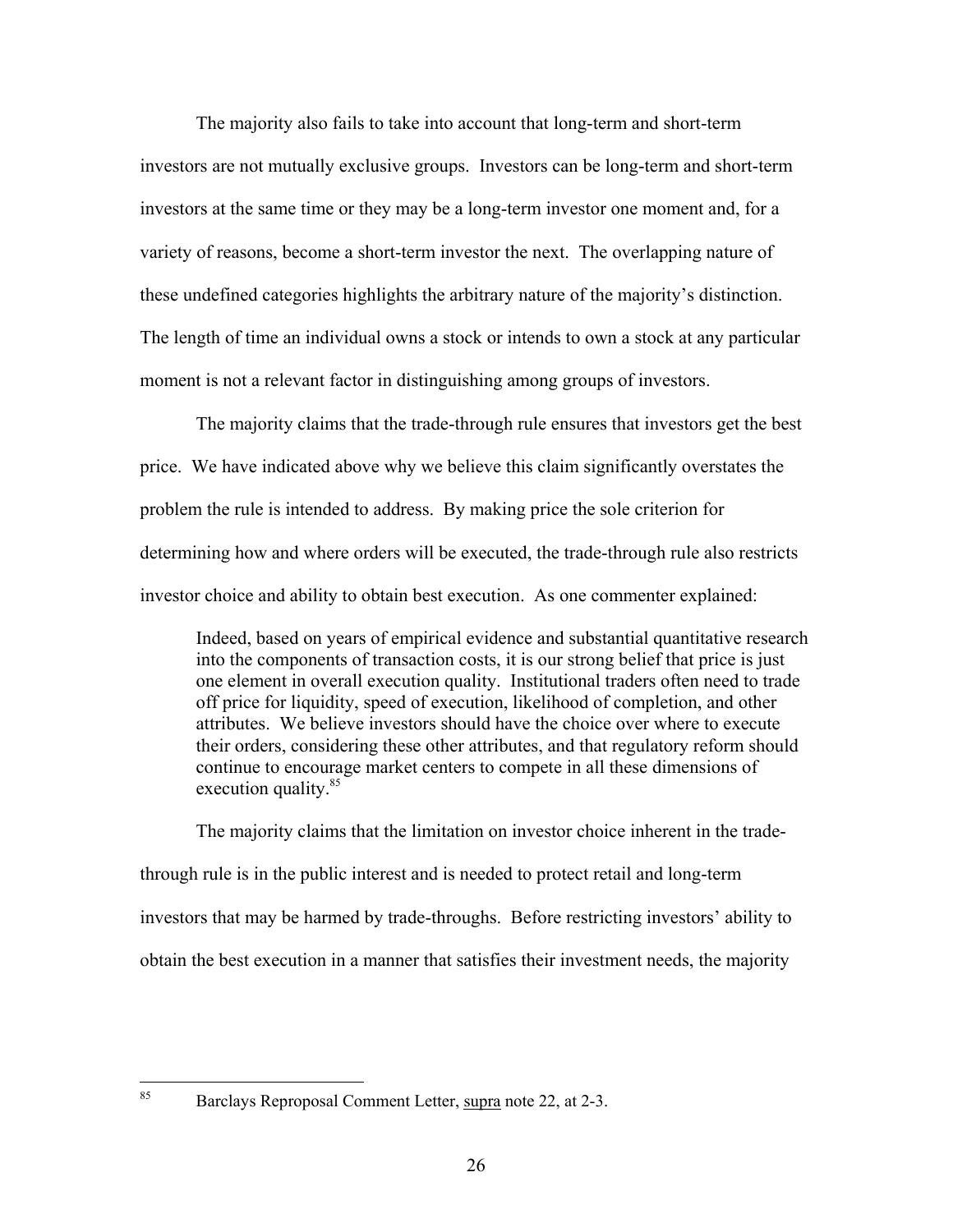should be required not only to show current harm, but to demonstrate the benefits provided by the trade-through rule.<sup>86</sup>

 The majority's distinction between the interests of long- and short-term investors simply provides a way for it to attempt to justify its policy choices, without any basis in fact, and it sets a dangerous precedent. Once codified, the concept may leach into other rulemakings and alter the basic ownership principles governing the market. Clearly, the interests of long- and short-term investors are inextricably linked. In the words of the Proposing Release: "A fair and efficient national market system must serve the interests of both types of investors."[87](#page-26-1) In the absence of Regulation NMS, fair and efficient markets would develop to provide economically efficient execution of securities transactions for all investors, not just those favored by the Commission.<sup>[88](#page-26-2)</sup>

#### **V. THE RULE WILL HAVE NEGATIVE REPERCUSSIONS.**

We believe that, not only will the trade-through rule not achieve its purported benefits, it will have negative unintended consequences. The complexity of the rule structure invites exploitation that may create unforeseen market distortions. Commenters indicated that the BBO trade-through rule may introduce market inefficiencies, competitive barriers, and unnecessary costs, while stifling innovation.

<span id="page-26-0"></span><sup>86</sup> See Senate Report, supra note 3, at 12 ("In other words, in the national market system, investors should be able to obtain the best execution of their orders and be assured that because of open competition among market makers the total market for each security is as liquid and orderly as the characteristics of that security warrant.").

<span id="page-26-1"></span><sup>87</sup> Reproposing Release, supra note 17, 69 FR at 77439.

<span id="page-26-2"></span><sup>&</sup>lt;sup>88</sup> The majority is selective in its reliance on the long- and short-term investor distinction. In rejecting the proposed opt-out, the majority claims that advocates of the opt-out "have failed to consider the interests of all investors -- both those who submit marketable orders and those who submit limit orders." Adopting Release, supra note 1, at text following note 247.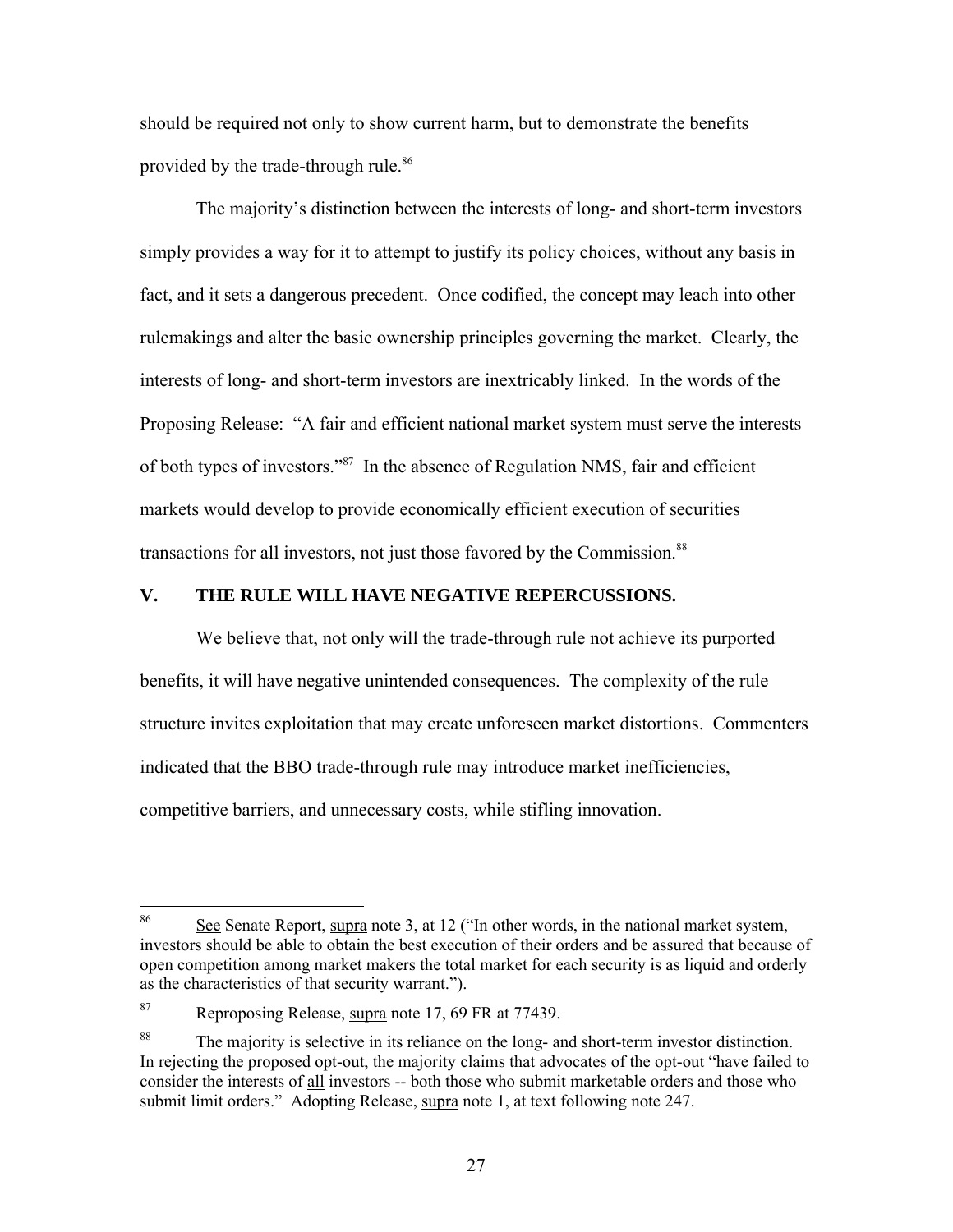Market participants and academics warned the Commission of unintended consequences,  $89$  including: (i) decreased price discovery and quantity discovery,  $90$ (ii) increased gaming opportunities,  $91$  (iii) the lowest common denominator problem,  $92$ (iv) increased market fragmentation,<sup>93</sup> and (v) increased volatility.<sup>94</sup> The lack of consensus about the likely impact of Regulation NMS among industry participants, academics and investors provides further evidence of the risks attendant to the rule's

<span id="page-27-2"></span><sup>91</sup> See, e.g., J.P. Morgan Reproposal Comment Letter, supra note 22, at 11.

<span id="page-27-3"></span><sup>92</sup> See, e.g., Instinet Reproposal Comment Letter, supra note 22, at 17; Merrill Lynch Reproposal Comment Letter, supra note 22, at 5.

<span id="page-27-0"></span><sup>89</sup> 89 See, e.g., Comment Letter of Marc E. Lackritz, President, Securities Industry Assoc. (Feb 1, 2005) ("SIA Reproposal Comment Letter"), at 10; Comment Letter of James A. Duncan, Chairman, and John C. Giesea, President and Chief Executive Officer, Security Traders Assoc. (Jan. 19, 2005); J.P. Morgan Reproposal Comment Letter, supra note 22, at 7; Paul L. Davis and Robert A. Schwartz, Report, Comments on SEC Reg NMS (Jan. 26, 2005) (attachment to TIAA CREF Reproposal Comment Letter, supra note 22), at 7; Battalio-Jennings Study, supra note 34, at 5 ("[T]he proposed trade-through rule may have negative unintended consequences."); Comment Letter of James J. Angel, Assoc. Professor of Finance, McDonough School of Business, Georgetown University (Jan. 25, 2005) ("Angel Reproposal Comment Letter"), at 1.

<span id="page-27-1"></span><sup>90</sup> See, e.g., TIAA CREF Reproposal Comment Letter, supra note 22, at 2 (expressing concern that "both of the proposed trade-through rules will compromise" price and quantity discovery).

<span id="page-27-4"></span><sup>93</sup> See, e.g., J.P. Morgan Reproposal Comment Letter, supra note 22, at 10 ("T] he incentive structure created by the Top of Book Alternative could also lead to increased market fragmentation despite the SEC's intent to the contrary."); Citigroup Reproposal Comment Letter, supra note 6, at 5 (explaining that the top of the book alternative "could cause market participants to choose market centers for execution that are more likely to have less liquidity and order flow so that the market participant's order has a greater probability of being at the top of the book (best bid/offer) and therefore receiving increased protection. . . . Ultimately, we feel this could result in increased fragmentation with each broker-dealer's order flow being dispersed throughout the eleven 'protected' market centers."); Tradebot Reproposal Comment Letter, supra note 68, at 2 ("It is not widely understood yet, but I think a trade through rule with automated quotes would . . . increas[e] market fragmentation . . . .").

<span id="page-27-5"></span><sup>94</sup> See, e.g., J.P. Morgan Reproposal Comment Letter, supra note 22, at 6 ("A trade-through rule that essentially forces investors to perform sweeps is likely to increase volatility in the marketplace, particularly for relatively illiquid securities."); Vanguard Reproposal Comment Letter, supra note 70, at 4 ("The BBO alternative would produce greater volatility, as some executions would occur at inferior prices."); Automated Trading Desk Reproposal Comment Letter, supra note 22, at 3 ("The proposed rule will create added market volatility due to behavioral changes by block positioners . . . .").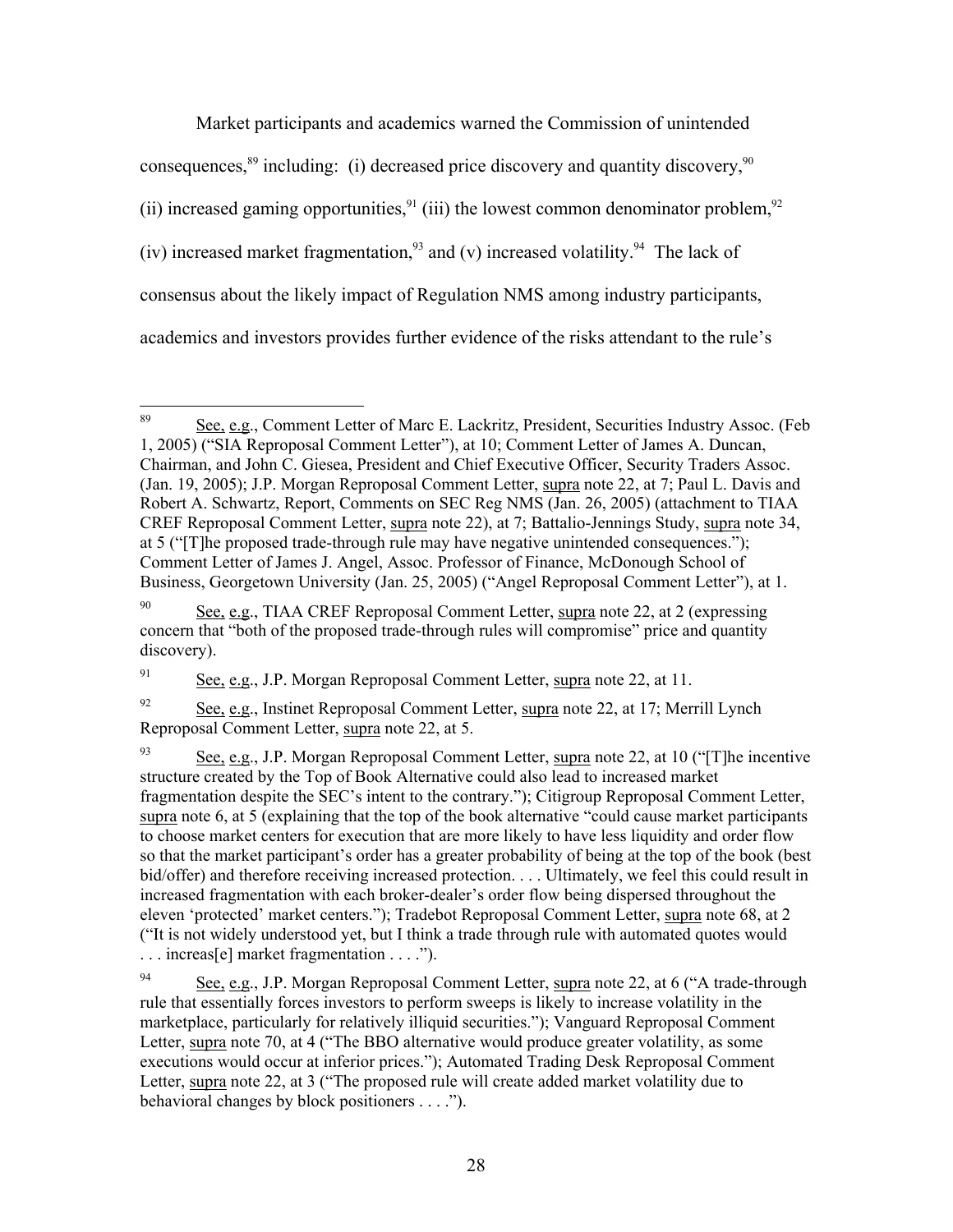implementation. Our concerns about these negative consequences are aggravated by the rule's questionable enforceability.<sup>[95](#page-28-0)</sup>

#### **A. The Rule Will Limit Competition and Stifle Innovation.**

The majority speaks continually of the importance of encouraging two types of competition – competition among orders and competition among markets, and believes that the trade-through rule promotes competition on both scores. We find no mention of different types of competition in the language of Section 11A, the source of the Commission's authority in this area, and we believe the rule is anti-competitive.

#### **1. Competition Among Markets.**

In adopting the trade-through rule, the majority has opted for governmentcontrolled competition over competitive market forces to determine the appropriate market structure. Section 11A plainly states, however, that a national market system should foster competition among broker-dealers and among markets. Today, brokerdealers, electronic communications networks ("ECNs") and SROs compete in the Nasdaq market on the basis of technology, execution quality and cost. Competition among market makers increased significantly following the Commission's adoption of Rule

<span id="page-28-0"></span><sup>95</sup> 95 OEA, in its study on trade-throughs, remarked on the complexity of identifying actual trade-throughs, a necessary predicate to the enforcement of the rule. OEA Study, supra note 20, at 1 ("While trade-through identification seems straightforward, in practice it is complicated by quickly changing quotes, system time lags, data limitations, and imperfect access to markets."). See also UBS Reproposal Comment Letter, supra note 22, at 5 ("[E]nforceability will be unachievable (correctly noted by the OEA Study) due to the inability to accurately identify when, due to quotation changes, system imperfections and data discrepancies, a trade-through has even occurred."); Morgan Stanley Reproposal Comment Letter, supra note 22, at 14 ("In order to monitor and enforce a trade-through rule, it is essential that the Commission promulgate standards for an intermarket clock. The existing clock synchronization standards, which differ by market, combined with penny trading increments, would render it virtually impossible to effectively monitor compliance with the proposed trade-through rule.").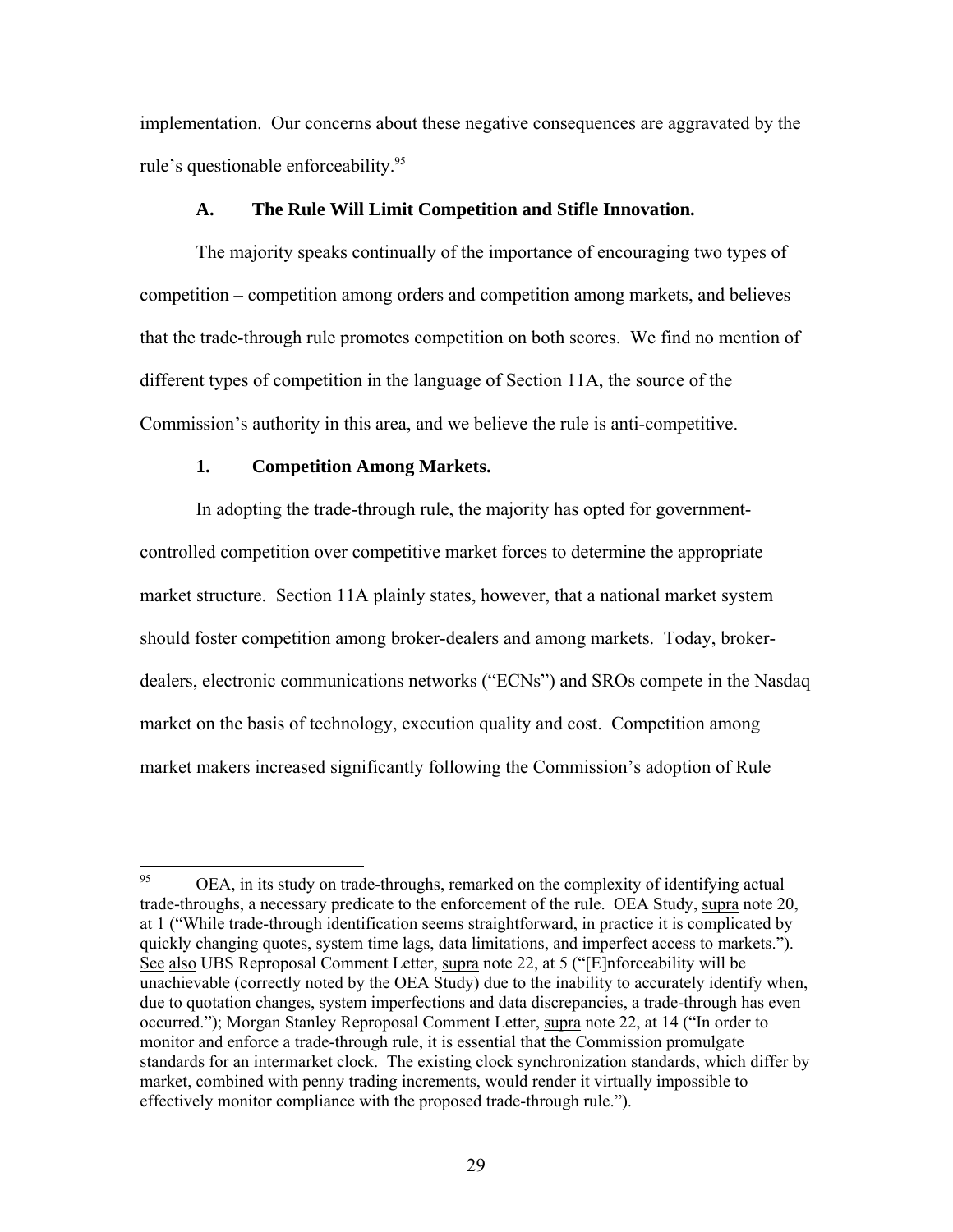11Ac1-5, which required market centers to publish execution quality statistics.<sup>96</sup> This information permitted brokers to make more informed order routing decisions, consistent with their best execution obligations. At the same time, overall execution quality for retail customers improved as competition among executing broker-dealers on the basis of execution quality became a means of attracting retail order flow. Likewise, competition between markets and ECNs drove technological innovation as a means of attracting orders and liquidity to their markets.

Under the trade-through rule, competition among market makers may decrease. Given the rule's sole focus on price, incentives to improve execution quality above and beyond the trade-through rule's mandated execution methodology may be reduced. Further, by limiting order routing decisions to the price of protected quotations, the tradethrough rule sacrifices competition among SROs and ECNs, which will have a negative impact on innovation. Instead of allowing markets to compete for order flow, the tradethrough rule forces order flow to the SRO markets. The majority believes that competitive pressures will continue to drive change since orders may still be internalized, and priority for routing decisions can be made when SROs are displaying the same price. We believe, however, that the trade-through rule will restrict competitive forces and reduce markets to the lowest common denominator by dampening the incentives for markets to compete on the basis of improved technology and services and reduced costs. With the government managing all aspects of the competition, it is difficult to credit the majority's claim that the trade-through rule promotes competition. In our view, the tradethrough rule limits competition among markets.

<span id="page-29-0"></span><sup>96</sup> 96 See Securities Exchange Act Release No. 43590 (Nov. 17, 2000), 65 FR 43590 (Dec. 1, 2000).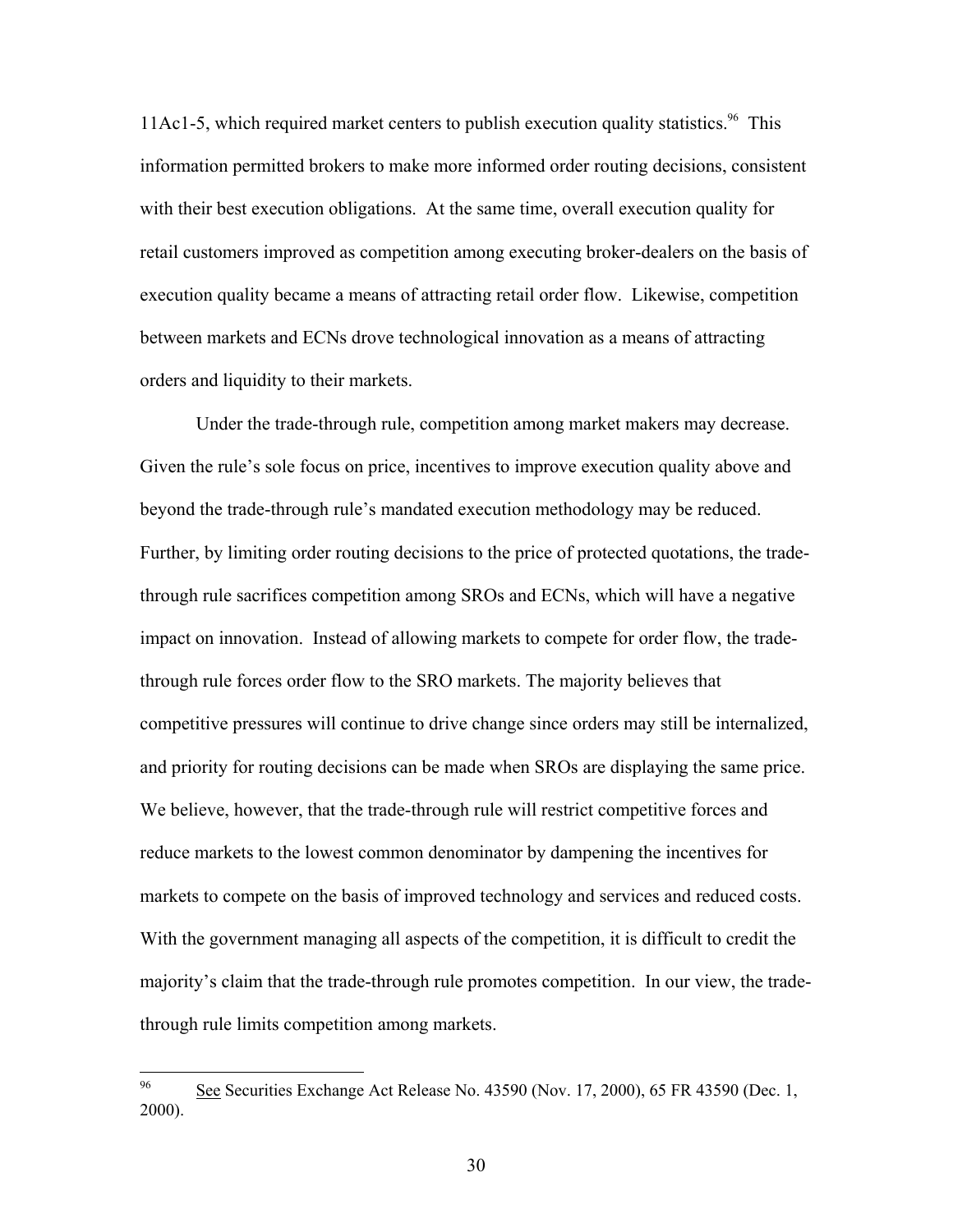Market share may well shift following implementation of the trade-through rule, but not because the rule promotes competition. To the extent that we observe shifting market share, it will be attributable to limit orders being redistributed among protected SRO quotations. Market participants may game the system by distributing orders to what might normally be their second-choice market, so that their orders will be protected as top-of-book at the second-choice market. To the extent that investors spread orders among the various SROs to obtain as much top-of-book protection as possible, any resulting shift in market share would occur, not as a result of increased market competition, but as a result of the Commission's attempt to engineer market structure by imposing a trade-through rule. $97$ 

#### **2. Competition Among Orders.**

The majority believes that by protecting limit orders, that is, restricting pricing decisions, it will create the appropriate incentives for investors to display more of their interest to buy or sell, which will decrease volatility and implicit transaction costs. However, the trade-through rule restricts competition among orders by requiring a government-mandated method of trading. Disfavoring short-term investors could upset the market's liquidity equilibrium and decrease competition among orders because "short-term" investors provide much needed liquidity to the market through their willingness to buy and sell stock.<sup>[98](#page-30-1)</sup>

<span id="page-30-0"></span><sup>97</sup> See, e.g., J.P. Morgan Reproposal Comment Letter, supra note 22, at 10 ("The result likely would be that market participants would engage in an economically inefficient competition to develop costly computer systems that route and re-route limit orders to various markets based on the probability of achieving trade-through protection."); Citigroup Reproposal Comment Letter, supra note 6, at 5 ("[T]his type of market regulation may serve to support certain market centers that otherwise may be incapable of competing because of poor technology and inferior execution.").

<span id="page-30-1"></span><sup>&</sup>lt;sup>98</sup> See supra Section IV.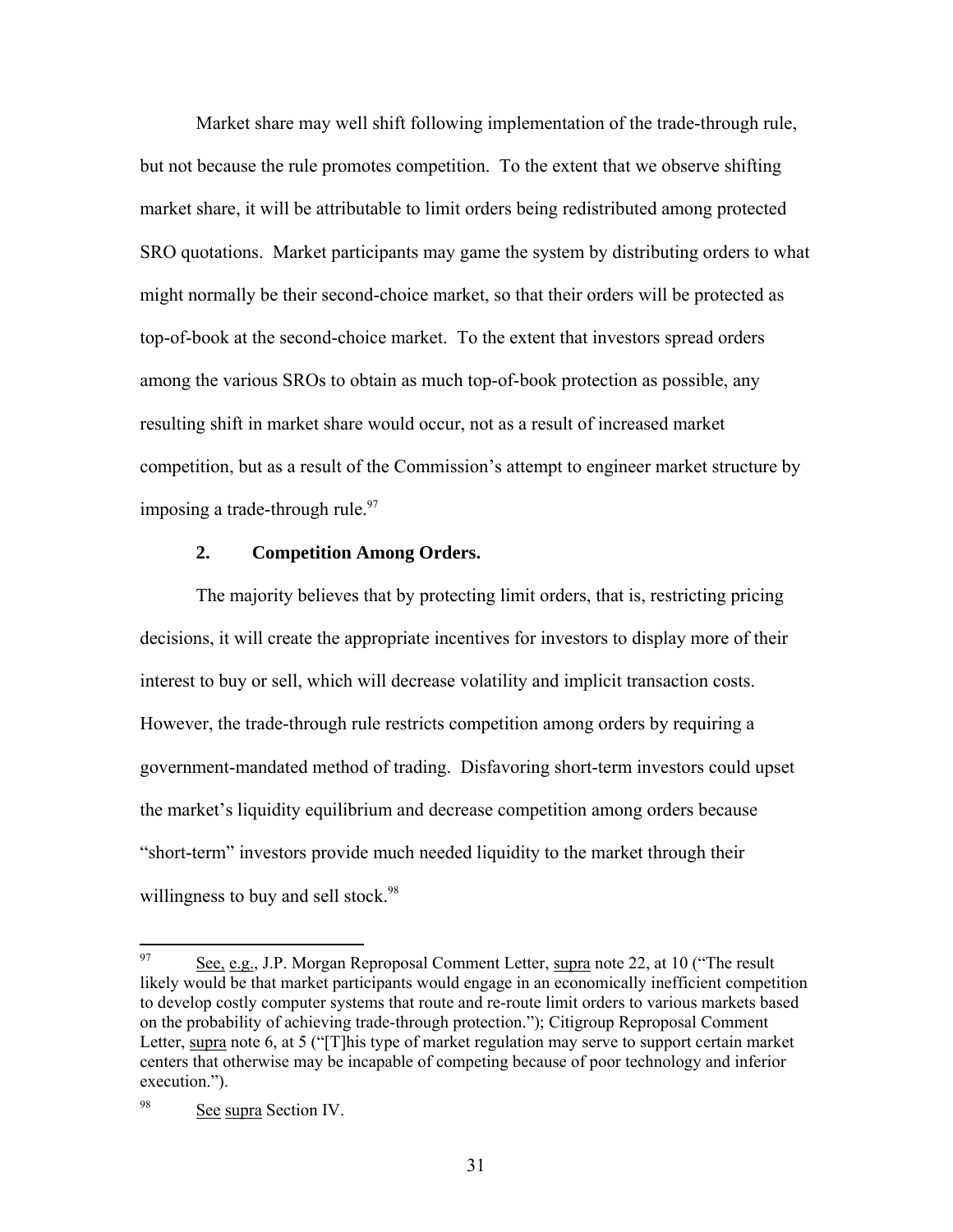Unrestricted market and order competition in the Nasdaq market has achieved several objectives under Section 11A, including increased direct order interaction, reduced execution costs and improved execution quality for all investors. In the absence of any valid justification for extending the trade-through rule to Nasdaq, the majority is forced to argue that Nasdaq's vigorous order competition reflects a weakness in market depth and liquidity that requires a trade-through rule. As discussed above, the use of electronic methods of price and size discovery on Nasdaq is evidence of a healthy, competitive market, not evidence of structural weakness.<sup>99</sup>

By adopting a trade-through rule, the majority has shown itself willing to sacrifice competition among markets to attempt to increase competition among orders. If increasing order competition were its goal, however, then the majority should have afforded full protection of limit orders by imposing price-time priority. It is questionable how order competition will increase under a rule that applies a price priority structure that is rife with exceptions. The negligible protection afforded to limit orders under the tradethrough rule simply does not square with the degree of increased order competition that the majority hopes will materialize. If anything, the rule's compromised approach favoring long-term investors may decrease liquidity, and thus decrease order competition.

<span id="page-31-0"></span><sup>99</sup> See supra Section II.B.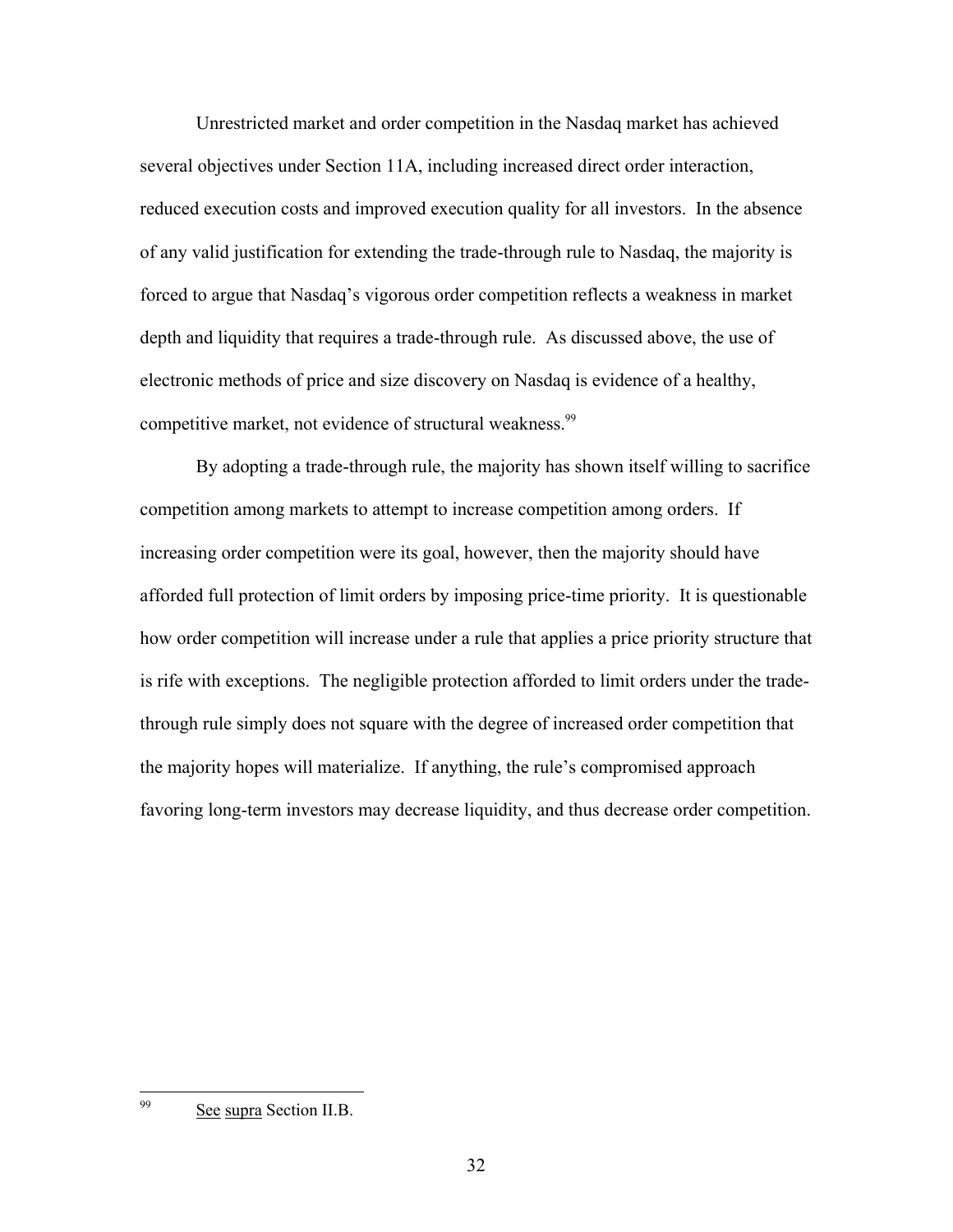### **3. Barriers to Competition.**

The trade-through rule creates barriers to competition.<sup>100</sup> We are concerned that these "regulatory restraints" will prevent new competitors from entering the market and place unnecessary burdens on existing trading centers.[101](#page-32-1) Under the rule, only SRO quotations are protected. Through the SRO registration process, the Commission controls the number of SROs in the national market system. This barrier to entry will likely increase if the Commission adopts proposed regulations that would place restrictions on SRO ownership and substantially increase regulatory burdens pertaining to SRO governance, reporting and recordkeeping requirements.<sup>[102](#page-32-2)</sup>

The Commission's involvement in implementing the access and automated market provisions of Regulation NMS will create additional barriers to entry. The access provisions require that the Commission approve the application of each new participant

<span id="page-32-0"></span><sup>100</sup> See, e.g., SIA Reproposal Comment Letter, supra note 89, at 9 ("[T]he SEC's two Alternatives err too far in the direction of ensuring intermarket interactions, thereby threatening intermarket competition, discouraging innovation, and limiting investor choice. As a result, we are concerned that the TOB and DOB Alternatives ultimately may cause significant harm to investors and imperil the preeminence of the U.S. markets. Specifically, we believe that the TOB and DOB Alternatives will drive the markets toward one uniform market model. Indeed, both proposals push the markets toward intermarket competition that is based solely on displayed price. . . . [B]oth Alternatives raise the specter of competition-stifling, micro-management of market structure by the government."); J.P. Morgan Reproposal Comment Letter, supra note 22, at 7 ("However, such incentives would likely be stronger the greater the extent of the regulatory license provided by the trade-through rule."); TIAA CREF Reproposal Comment Letter, supra note 22, at 8-9 and 11; Citigroup Reproposal Comment Letter, supra note 6, at 2 and 5; Comment Letter of Daniel M. Clifton, Executive Director, American Shareholders Assoc. (Jan. 26, 2005), at 2; Comment Letter of J. Greg Mills, Managing Director, Head of Global Equity Trading, RBC Capital Markets Corp. (Jan. 26, 2005) ("RBC Reproposal Comment Letter"), at 3; Instinet Reproposal Comment Letter, supra note 22, at 5; Archipelago Reproposal Comment Letter, supra note 22, at 9; UBS Reproposal Comment Letter, supra note 22, at 3.

<span id="page-32-1"></span><sup>101</sup> See Senate Report, supra note 3, at 13 ("Unfortunately, because of excessive and unnecessary regulatory restraints, competition in the securities industry has not been as vigorous and as effective in advancing the public interest as it could be.").

<span id="page-32-2"></span><sup>&</sup>lt;sup>102</sup> Securities Exchange Act Release No. 50699 (Nov. 18, 2004), 69 FR 71126 (Dec. 8, 2004).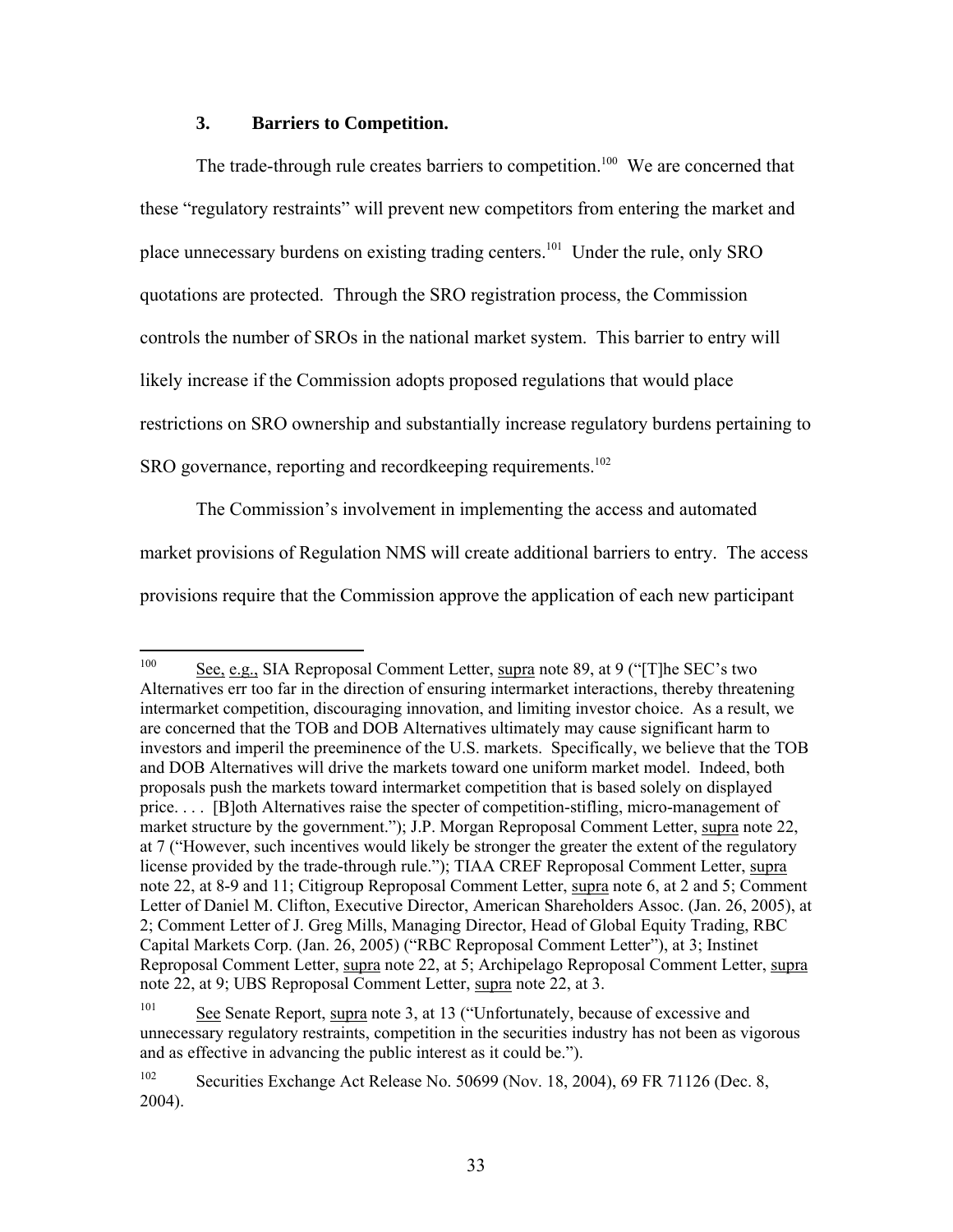in the NASD's Automated Display Facility ("ADF"), outline the requirements of "substantially equivalent" access, and determine whether trading centers engage in unfairly discriminatory practices. The Commission will also be involved in determining which markets comply with the definition of an automated market, involving the Commission in highly technical and subjective judgments, which may neither be fair nor expedient.

We see troubling parallels between the barriers to entry that we foresee under the trade-through rule and the barriers to entry created by the Commission's criteria for recognition of credit rating agencies as nationally recognized statistical rating organizations ("NRSROs").<sup>103</sup> The delay in obtaining a no-action letter from the SEC staff by applicants for NRSRO status, a process that often takes several years, has raised barriers to entry for credit rating agencies. We are concerned that bureaucratic delay may create similar barriers to entry for market participants seeking to register as an SRO, new ADF participants and SROs seeking to make changes to their market operations.<sup>104</sup>

#### **4. Stifling Innovation**

Innovation may be another casualty of the trade-through rule. Decreased competition and increased regulatory barriers create an environment that stifles innovation, depriving investors of the benefits of innovation, including efficiencies and cost savings. Unfortunately, as we saw in the listed market, where technology was antiquated and price discovery hampered, it is difficult to determine whether a regulatory regime impedes innovation until a marketplace is competitively disadvantaged.

<span id="page-33-0"></span><sup>103</sup> Securities Exchange Act Release No. 51572 (Apr. 19, 2005), 70 FR 21306 (Apr. 25, 2005).

<span id="page-33-1"></span><sup>&</sup>lt;sup>104</sup> Nasdaq's application for exchange registration has been pending since March 15, 2001. Securities Exchange Act Release No. 44396 (June 7, 2001), 66 FR 31952 (June 13, 2001)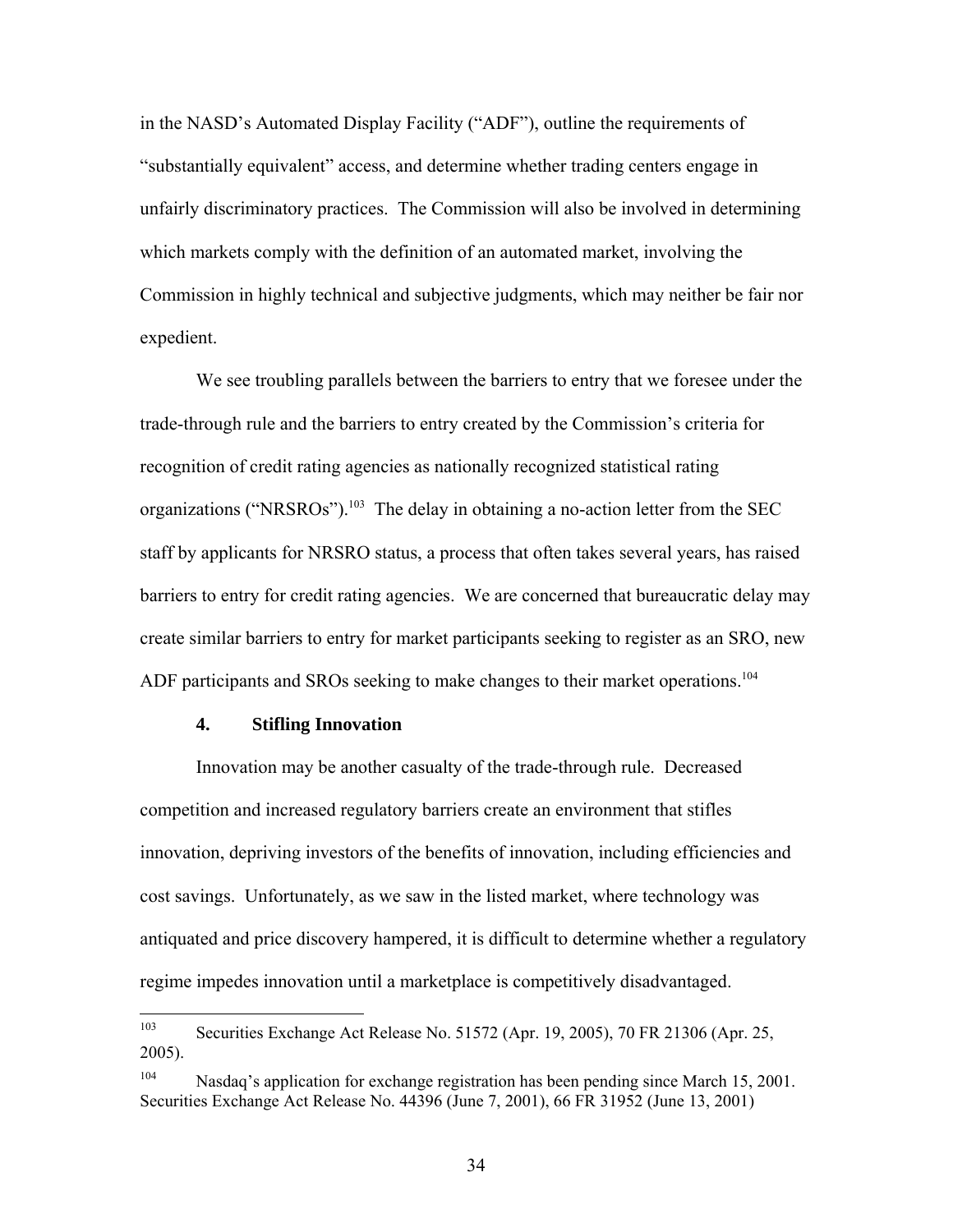By requiring the Commission or its staff to approve changes to an SRO's market operations, Regulation NMS essentially codifies current technologies and methods of trading through the exceptions to the trade-through rule and controls future innovation.<sup>105</sup> Bureaucratic delay creates a competitive barrier that may impede the future development of trading and order routing systems. In other words, the future development of efficient and effective methods of committing capital and pricing securities may be inhibited.

What we find disturbing about the majority's policy determinations in Regulation NMS is that they are contrary to prior Commission statements regarding the importance of fostering innovation and competition. In Regulation ATS, for example, the Commission designed a regulatory framework for alternative trading systems ("ATSs") that "encourage[d] market innovation while ensuring basic investor protections."[106](#page-34-1) To help reduce competitive impediments to innovation by SROs, the Commission approved a temporary exemption permitting SROs to operate new trading systems without filing for approval under certain circumstances.<sup>107</sup>

Likewise, in the order approving Nasdaq's SuperMontage, the Commission acknowledged that "competition and innovation are essential to the health of the securities markets. Indeed, competition is one of the hallmarks of the national market

<span id="page-34-0"></span><sup>105</sup> 105 Schwab Reproposal Comment Letter, supra note 22, at 2 ("A centralized routing algorithm stifles innovation of new mechanisms for handling orders."); Archipelago Reproposal Comment Letter, supra note 22, at 5; Angel Reproposal Comment Letter, supra note 89, at 2.

<span id="page-34-1"></span><sup>&</sup>lt;sup>106</sup> Securities Exchange Act Release No. 40760 (Dec. 8, 1998), 63 FR 70844, at 70847 (Dec. 22, 1998).

<span id="page-34-2"></span><sup>&</sup>lt;sup>107</sup> Id. The Commission stated that the pilot was "to provide registered exchanges and national securities associations with a greater opportunity to compete with alternative trading systems registered as broker-dealers and with foreign markets." Id. at note 29.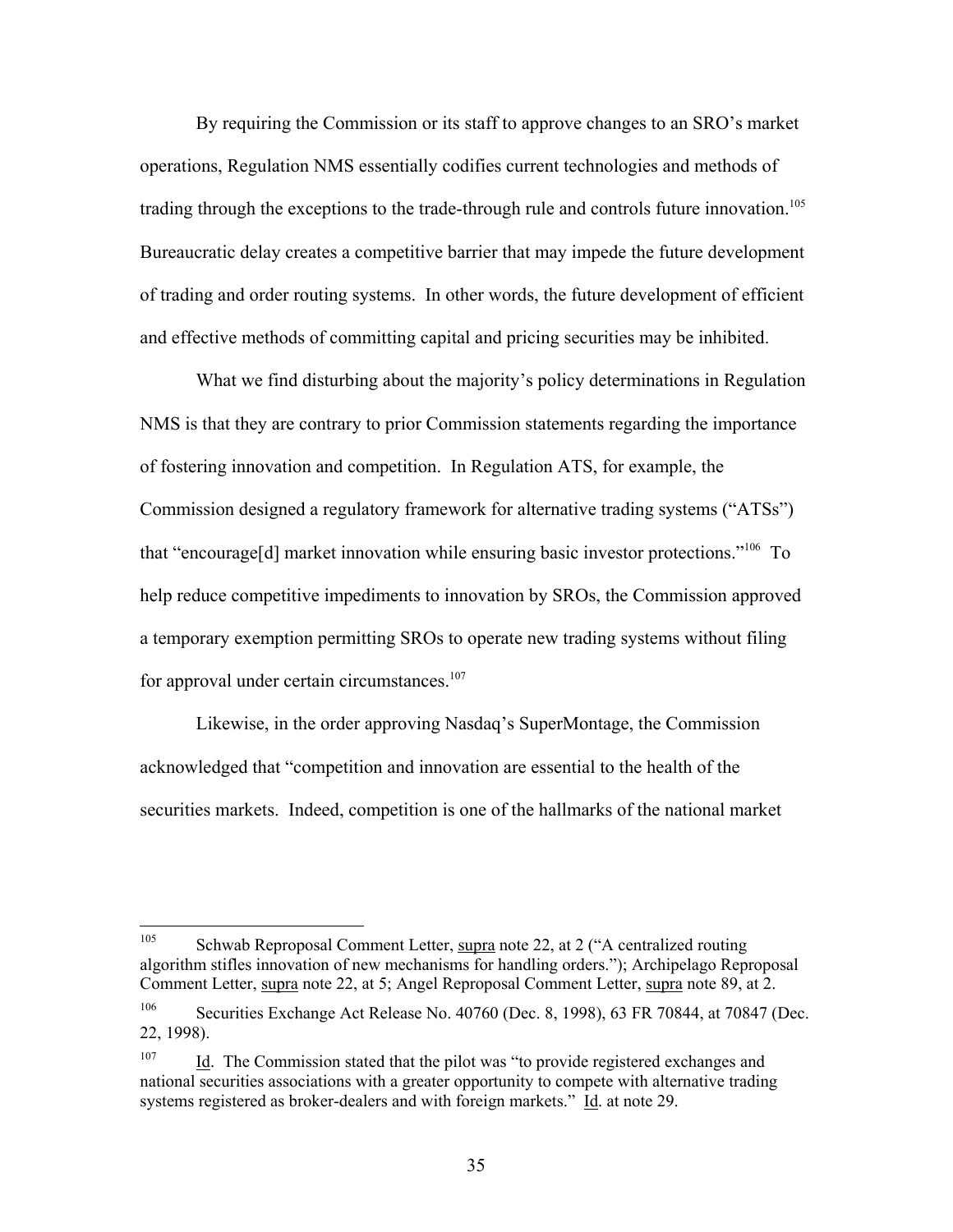system."<sup>108</sup> It stated that the regulatory structure was designed to "provide all market" centers with structural flexibility in order to enhance competition between market centers, while promoting market fairness, efficiency, and transparency."<sup>109</sup> In analyzing the competitive issues involved in approving SuperMontage, the Commission stressed that:

Nasdaq and traditional exchanges must have the flexibility to rethink their structures to permit appropriate responses to the rapidly changing marketplace. Congress instructed the Commission to seek to "enhance competition and to allow economic forces, interacting with a fair regulatory field, to arrive at appropriate variation in practices and services."[110](#page-35-2)

The Commission found SuperMontage consistent with the goals of promoting "price discovery, best execution, liquidity, and market innovation, while continuing to preserve competition among market centers.["111](#page-35-3) Under this policy guidance, the markets automated and real competition emerged, due in large part to the explosive growth of the ECNs, which have been the greatest catalyst for increased competition and technological advances in the Nasdaq market. Under the trade-through rule, ECNs will be able to compete only if they display quotations through an SRO and offer substantially equivalent access. Moreover, the fact that dominant markets can match BBOs undercuts the majority's argument that competition among markets will increase.

Unfortunately, the majority fails to use past experience as a guide. In adopting the trade-through rule, the majority has reversed Commission policy, opting for government-controlled competition, a failure under ITS, instead of unfettered competition, the more successful approach over time as evidenced by the Nasdaq market.

<span id="page-35-3"></span><span id="page-35-2"></span><sup>110</sup> Id. at note 471 and accompanying text (citing Senate Report, supra note 3).  $111$  Id. at 8055.

<span id="page-35-0"></span><sup>108</sup> 108 Securities Exchange Act Release No. 43863 (Jan. 19, 2001), 66 FR 8020, at 8049 (Jan. 26, 2001).

<span id="page-35-1"></span> $109$  Id. at 8052.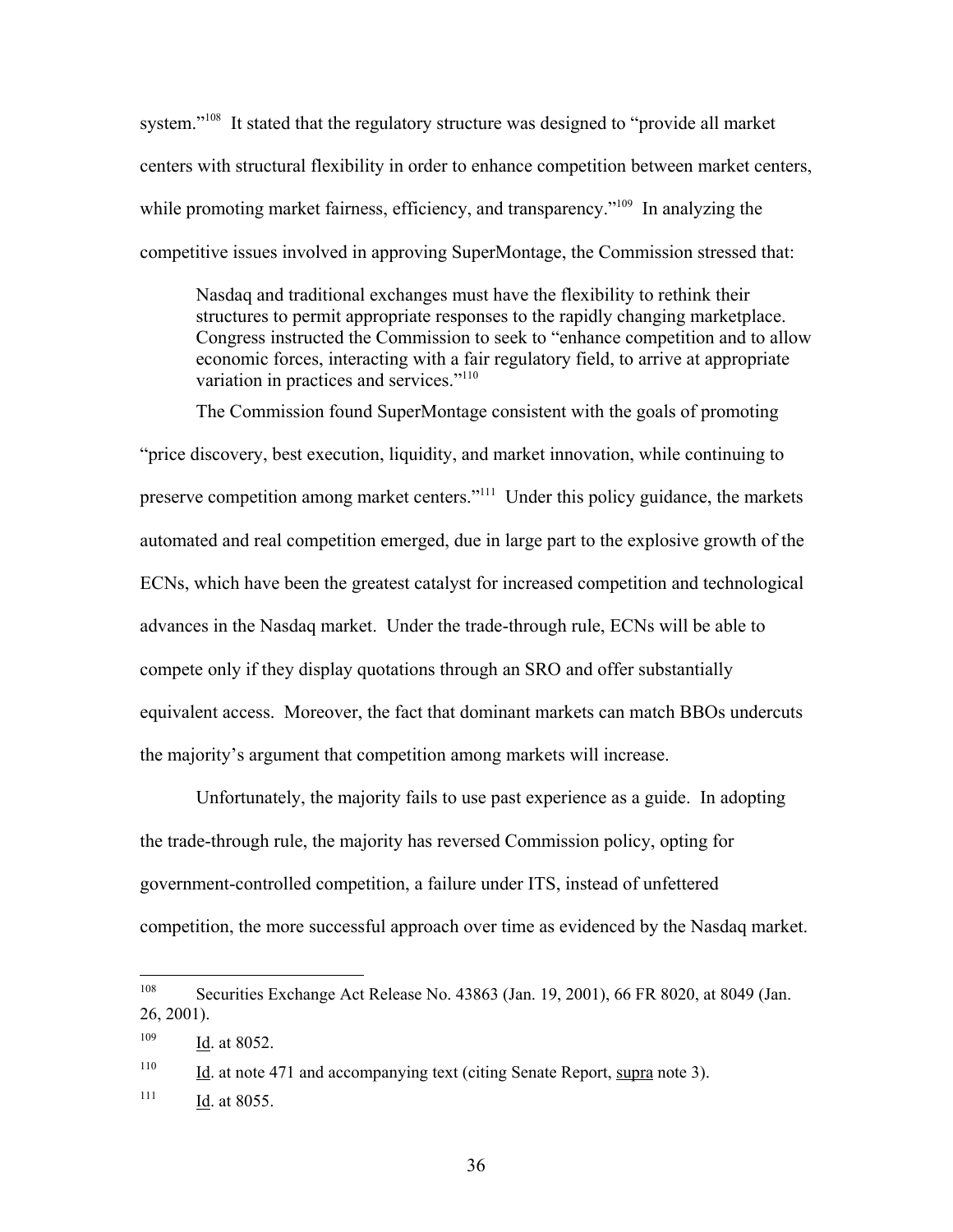The Nasdaq market has developed into an efficient, automated and highly competitive marketplace. Competition among markets trading Nasdaq securities has fulfilled the objectives of Section 11A by creating a fully automated and connected marketplace, decreasing execution costs, and increasing market data distribution. Efficiencies born of competition have benefited investors and issuers alike. The majority's adoption of the trade-through rule assists one market to step forward, while forcing other markets to take two giant steps backward.

### **B. Additional Regulation Is Needed to Address Problems Created by the Trade-Through Rule.**

To have its trade-through rule, the majority has been compelled to engage in rulemaking that otherwise would have been unnecessary. The Commission has historically analyzed a broker's best execution obligation on the basis of several factors, including execution price, speed of execution, the size of the order, the trading characteristics of the security involved, the availability of accurate information affecting choices as to the most favorable market center for execution and the availability of technological aids to process such information, and the cost and difficulty associated with achieving an execution in a particular market center.<sup>112</sup> One of the consequences of limiting investor choice to the sole criterion of price is that the Commission must ensure that markets have comparable access to these prices. This has required the Commission to adopt a cap on access fees so that market participants are not held hostage by outlier markets displaying the best price, but charging excessive access fees.

<span id="page-36-0"></span><sup>112</sup> 112 Newton v. Merrill Lynch, 135 F.3d 266, 270 n.2 (3d Cir. 1998) (citing Securities Exchange Act Release No. 33026 (Oct. 6, 1993), 58 FR 52934 (Oct. 13, 1993).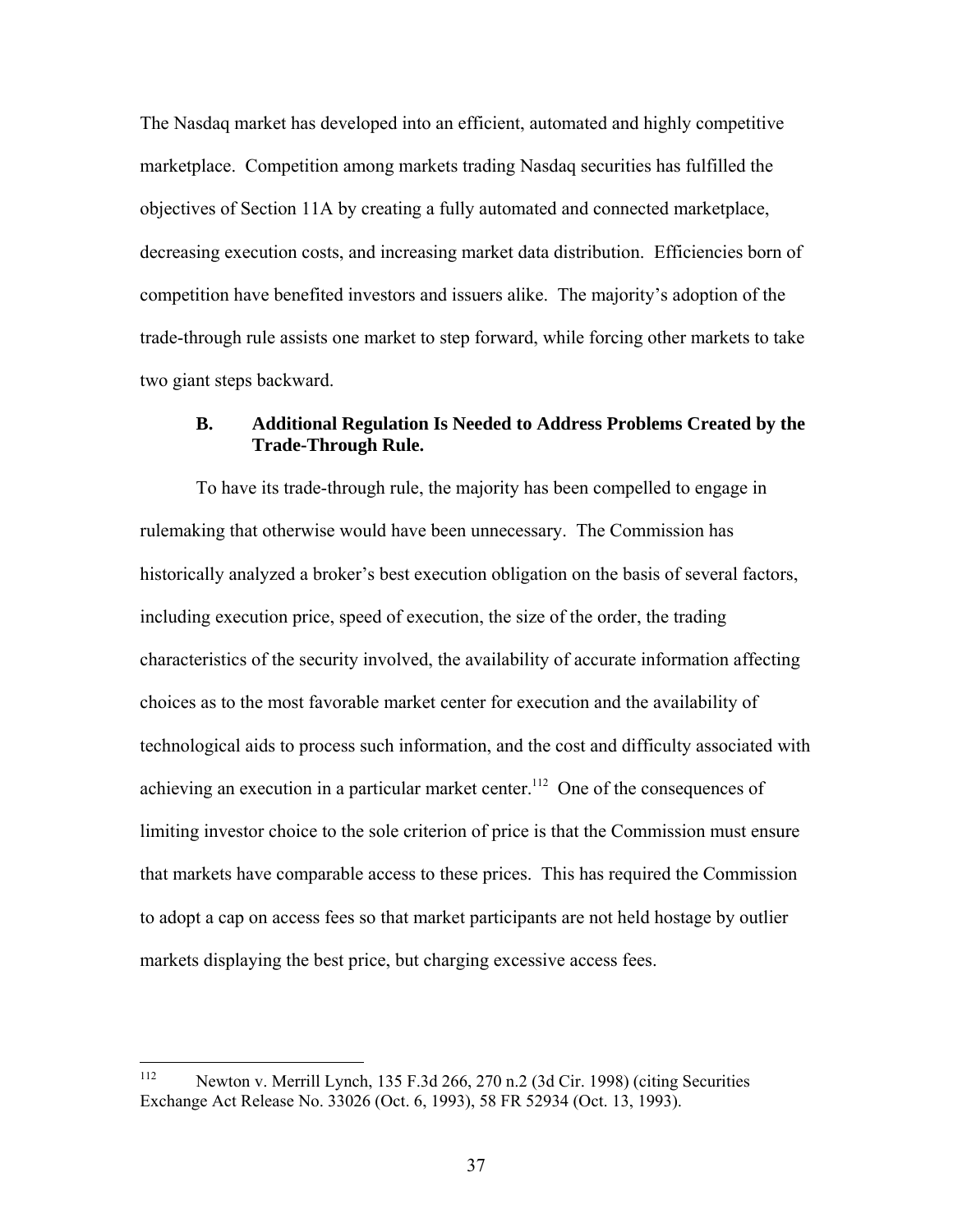As noted above, Regulation NMS will also require Commission involvement in implementation of access standards and approval for new ADF participants. Key standards under trade-through exceptions, including standards for automatic execution, will also require determinations by the Commission and its staff, many involving interpretation of subjective standards. The end result is a highly regulated and micromanaged market that limits competition and innovation. As one commenter observed:

[T]he rule will require lots of filings from SROs, and years of intense fighting over details. It is likely that the Commission staff will end up making numerous important decisions on the important micro-details of market structure with lots of unintended consequences that will take decades to understand and fix.<sup>[113](#page-37-0)</sup>

Indeed, the majority concedes that a trade-through rule may "lessen the competitive discipline" because brokers will not be able to avoid markets that do not provide quality execution services.<sup>114</sup> The majority would replace this competitive discipline with increased regulatory oversight. The Commission now must screen new entrants' ability to meet access requirements and standards for automatic execution through the SRO registration process or the 19b-4 approval process for new ADF participants. The majority notes that the self-regulatory function will also be important in monitoring compliance with all Exchange Act and SRO rules, including compliance with the trade-through rule.<sup>115</sup> Finally, the Adopting Release notes that "[e]ffective implementation of the Order Protection Rule also will depend on the Commission's taking any action that is necessary and appropriate to address trading centers that fail to

<span id="page-37-0"></span><sup>113</sup> Angel Reproposal Comment Letter, supra note 89, at 2.

<span id="page-37-1"></span><sup>&</sup>lt;sup>114</sup> See Adopting Release, supra note 1, at text following note 243.

<span id="page-37-2"></span> $\frac{\text{See}}{\text{See}}$  Adopting Release, supra note 1, at text following note 244.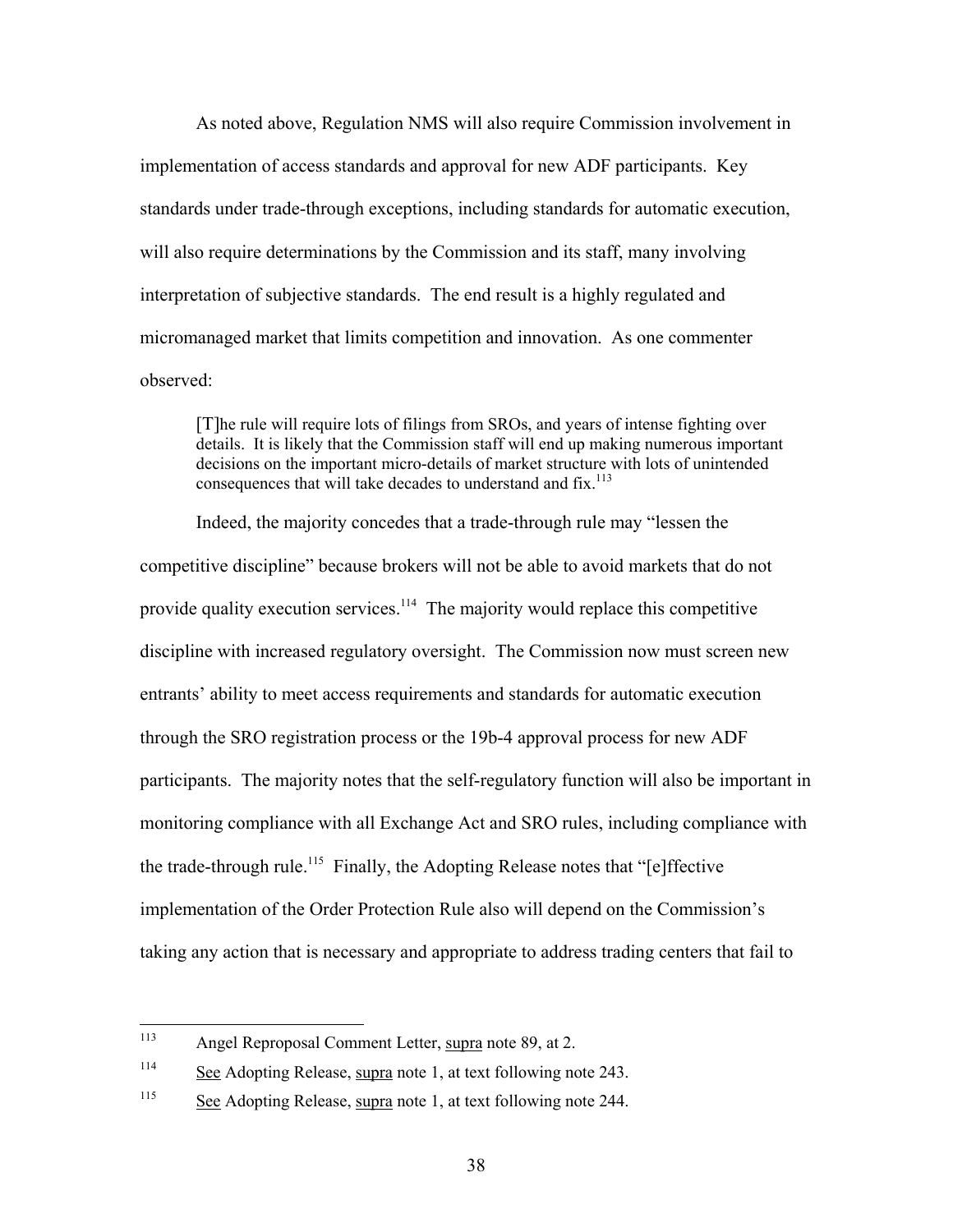meet fully their regulatory requirements.["116](#page-38-0) This would include taking enforcement actions against trading centers that fail to meet regulatory requirements.

Instead of relying on competitive forces to discipline market access and execution services, Regulation NMS establishes a regulatory back-up plan for outlier SROs. We believe the better approach would have been to clarify best execution guidance, outlining the appropriate balancing of factors when routing orders. In any event, the trade-through rule, which does not provide protection to manual quotes, complicates the best execution analysis because manual quotations may not be disregarded. Furthermore, guidance on best execution will still be needed to assist brokers in fulfilling their obligations for assessing the depth of book and manual quotations. $117$ 

#### **C. Implementation Will Be Costly.**

The majority's cost-benefit analysis underestimates the costs associated with implementation and compliance, while overestimating the benefits. Even by the majority's own estimation, the benefits of Regulation NMS will likely be modest. But these modest benefits will come at a very high price. Some of the costs of Regulation NMS will be measured in terms of the dollars it will cost trading centers to modify their

<span id="page-38-0"></span><sup>116</sup> Adopting Release, supra note 1, at text following note 244.

<span id="page-38-1"></span><sup>&</sup>lt;sup>117</sup> See, e.g., SIA Reproposal Comment Letter, supra note 89, at 15 ("[W] e are concerned that broker-dealers will be required, as a business and legal matter, to take account of the full depth-of-book as well as manual quotes in providing best execution to their customers. Although the SEC states only that best execution standards will not change, the SEC will have changed the entire market structure, which would appear to necessitate a re-evaluation of best execution standards. . . . [W]e are concerned that broker-dealers will be held liable by customers and regulatory examiners, far beyond the requirements of the trade-through rule, to a best execution standard based on manual quotes."); Comment Letter of Bernard L. Madoff and Peter B. Madoff, Bernard L. Madoff Investment Securities LLC (Feb. 3, 2005), at 5 ("[W]e urge that the Commission clarify its position by providing specific guidance as to the interplay between the trade-through and the best execution requirement."); RBC Reproposal Comment Letter, supra note 100, at 4; Merrill Lynch Reproposal Comment Letter, supra note 22, at 6; UBS Reproposal Comment Letter, supra note 22, at 2.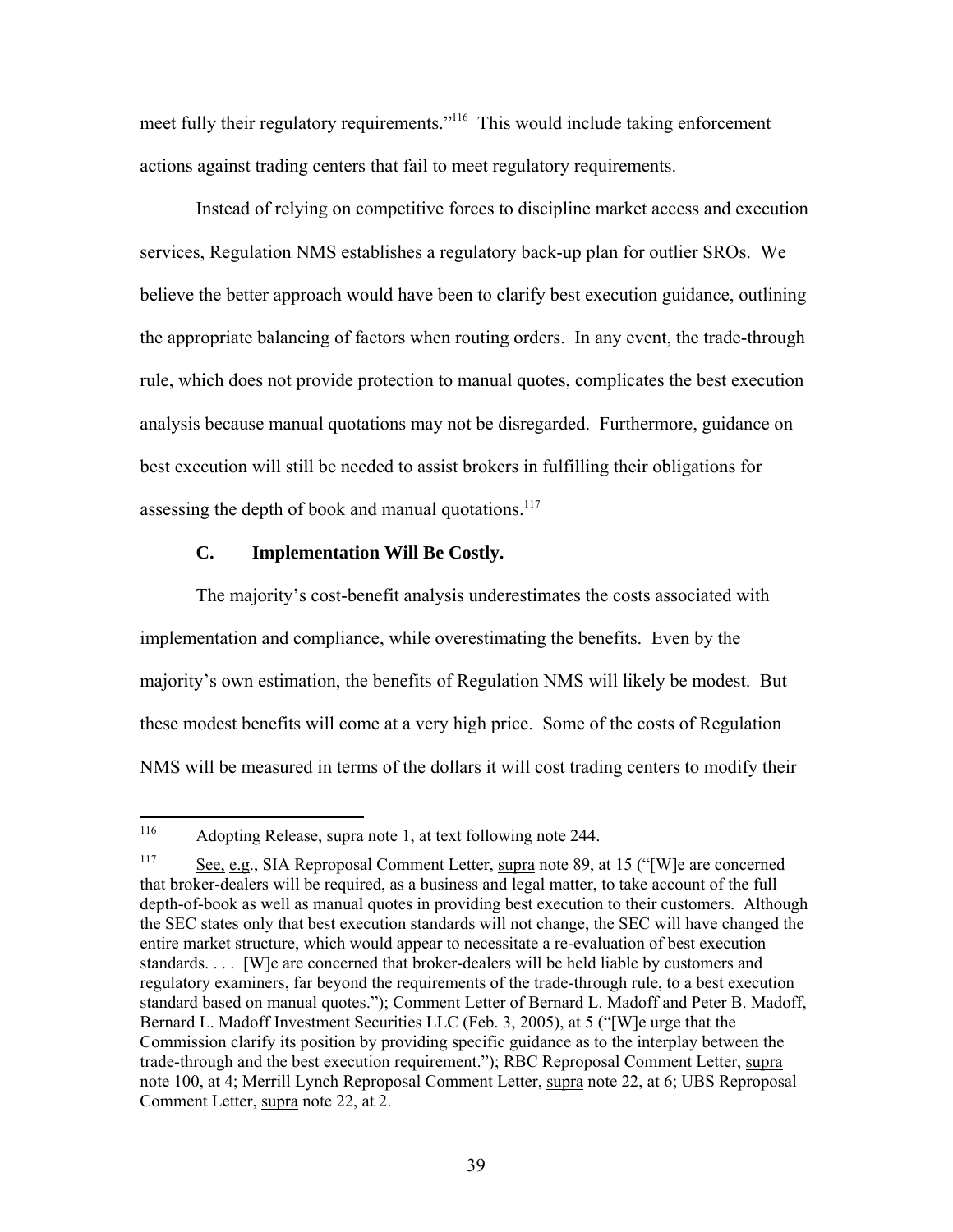policies and procedures and internal systems and monitor compliance with the tradethrough rule on an ongoing basis.<sup>118</sup> The cost-benefit analysis estimates start-up costs at \$143.8 million, with average annual ongoing costs of approximately \$22 million.<sup>119</sup> Market participants will also experience significant costs in terms of the time and effort they will spend negotiating with our staff on the numerous interpretive issues and in explaining to our examination staff that apparent trade-through violations are not really violations[.120](#page-39-2) Thus, even if there are no trade-throughs, there will still be a burden on trading centers to prove the absence of trade-throughs.<sup>121</sup>

UBS Reproposal Comment Letter, supra note 22, at 5. See also CIBC Reproposal Comment Letter, supra note 22, at 4 ("It will result in wasted resources sifting through market data to eliminate false trade-throughs, and trade-throughs for economically insignificant sums. We also believe that this task will be inordinately expensive, both in terms of the hard dollars required to build systems and pay for market data to do surveillance and the lost opportunity cost of resources that could be spent investigating execution quality in less liquid stocks.").

<span id="page-39-3"></span><sup>121</sup> One commenter cautioned against underestimating costs. See Deutsche Bank Reproposal Comment Letter, supra note 22, at 4 ("[W]hat in principle may appear to be a rather

<span id="page-39-0"></span><sup>118</sup> See, e.g., Deutsche Bank Reproposal Comment Letter, supra note 22, at 5 ("In sum, we are concerned that the adoption of Regulation NMS, unless carefully crafted with sensitivity to practical implementation difficulties and expenses, holds the potential to force upon brokerdealers complex challenges and burdensome costs, the scale of which may not be fully appreciated by the Commission."); SIA Reproposal Comment Letter, supra note 89, at 11; Citigroup Reproposal Comment Letter, supra note 6, at 2; Knight Trading Reproposal Comment Letter, supra note 22, at 5.

<span id="page-39-1"></span><sup>&</sup>lt;sup>119</sup> See Adopting Release, supra note 1, at text following note 782.

<span id="page-39-2"></span> $120$  As UBS explained, the difficulties associated with inspecting for violations of the rule are likely to result in a shifting of the burden to firms to prove that they did not violate the rule:

<sup>[</sup>W]e foresee a process, not unlike many current "sweep" regulatory actions in which the SEC (or a SRO) will provide each firm with a list containing hundreds of "exceptions" for which the regulatory surveillance systems have detected a potential trade-through violation. In following current examination practice, a firm will be given an opportunity to demonstrate to the regulator why it believes that it did not trade through the best posted price (thus the firm will be deemed guilty of these violations unless it can satisfactorily demonstrate its innocence). Due to exceptions to the rule, technological limitations, and latency in delivery and receipt of market updates and quotations, there will be a substantial number of "false positives" that would have to be disproved. The likely end result of this review will be a justifiable reason for 98% of the exceptions, but firms such as UBS would, most likely, receive a regulatory sanction for their inability to demonstrate guilt or innocence for the remaining 2%.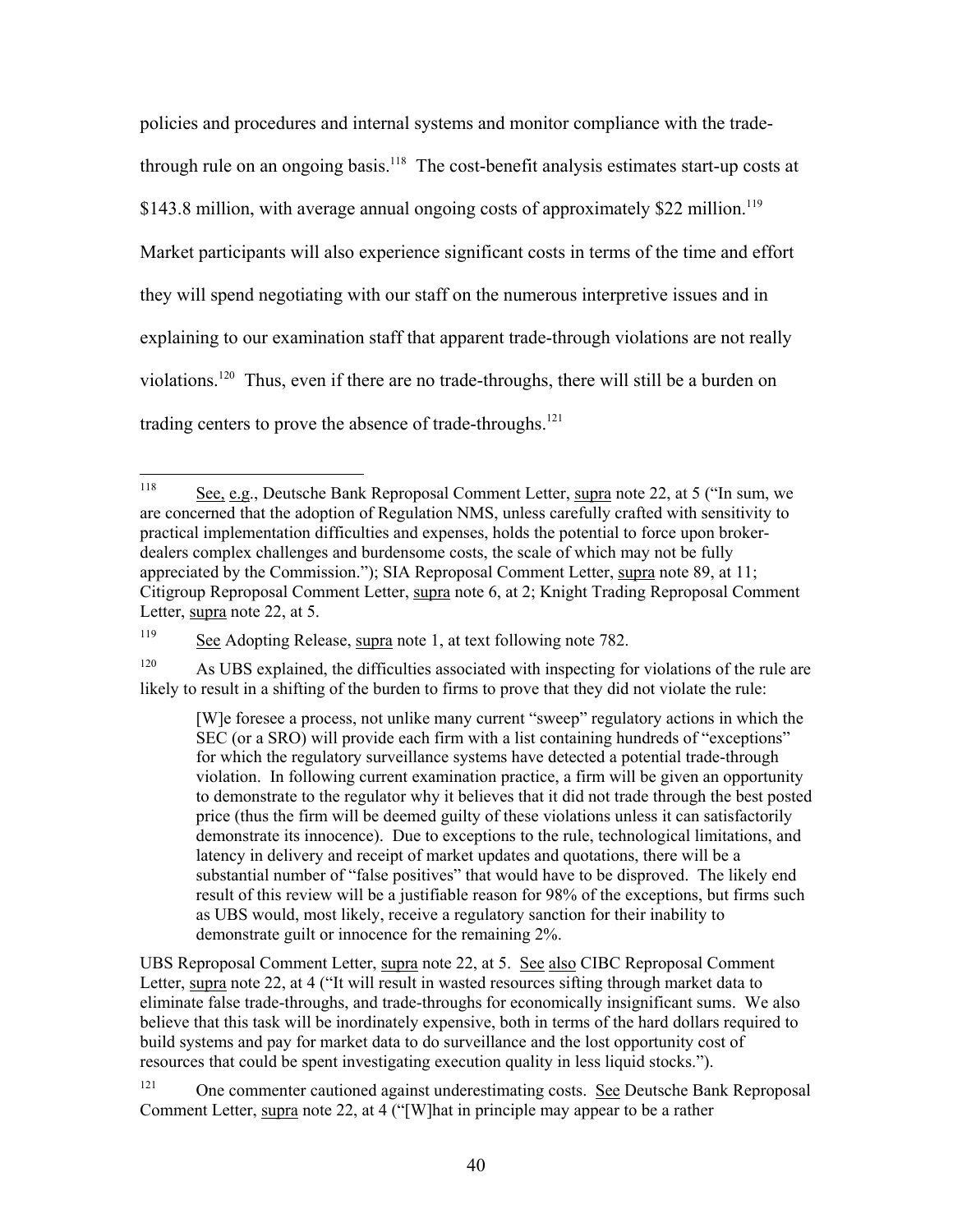### **VI. Market Data Reforms Do Not Address the Real Problem.**

While the discussion above focuses on the trade-through rule, we also believe there are serious problems with the market data reforms included in Regulation NMS. The availability of market data is critical because market data provides transparency within the market and allows investors to evaluate the quality of their executions. Regulation NMS does not address the larger issues surrounding market data, and the majority has indicated that these issues will be addressed in a different forum.

We have concerns about the market data reforms in Regulation NMS, even though they are limited, and a particular concern with respect to the codification of the single consolidator model. By entrenching the single consolidator model, the majority grants a monopoly for the consolidation of market data, which erects another barrier to encouraging competitive solutions for market data consolidation. We intend to advocate a reconsideration of this decision by our colleagues when the Commission considers the market data issue in general.

We are also concerned about the majority's failure to address the level of market data fees. The size of market data revenues and lack of accountability for the use of these revenues by the SROs creates market distortions and inefficient allocation of resources.<sup>122</sup>

<u>.</u>

straightforward measure, most assuredly involves significant changes to a broker-dealer's trading, technology, operations, supervisory and compliance platforms. . . . In our experience to date with Regulation SHO, which was a fairly incremental initiative that built upon existing SRO rules and adopted a fraction of the original Commission proposal, our costs (represented by hundreds of collective hours . . . ) have been real and significant."

<span id="page-40-0"></span><sup>122</sup> See, e.g., Hearing on Proposed Regulation NMS Before the Securities and Exchange Commission (Apr. 21, 2004) ("Regulation NMS Hearings"), at 223-24 (testimony of Robert Greifeld, President and Chief Executive Officer, Nasdaq Stock Market) ("Currently that cost [of market data] for professional investors is around \$20. . . . There was no great wisdom in that number, and we look at the number today, that number is too high. . . . With the current structure, then, data is not provided at a low enough cost and it [creates] unintended results and distortions in our market. The market centers today are the beneficiaries of that excessive rent. . . .");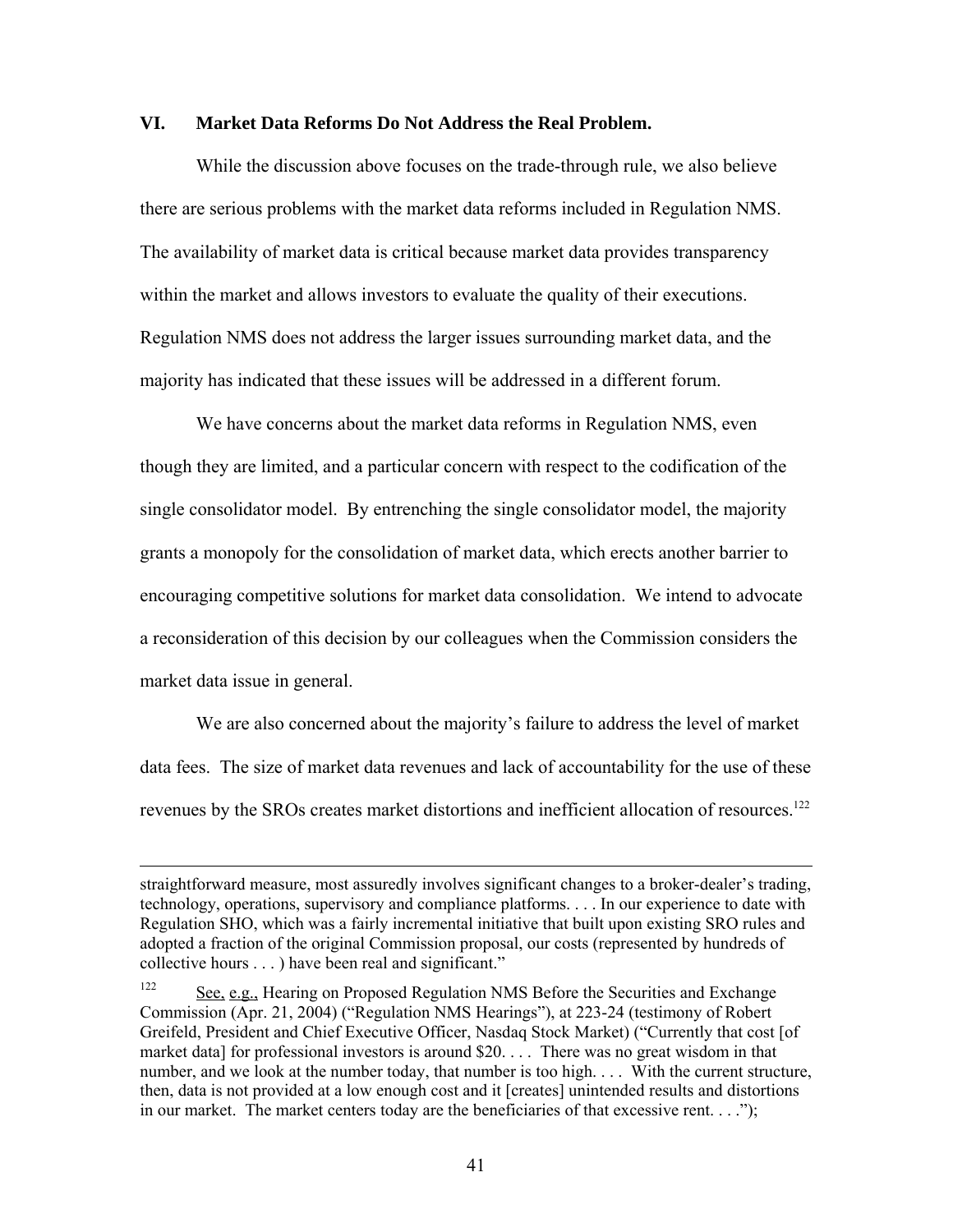By continuing to fail to address the reasonableness of the rates charged by the markets, the majority sidesteps serious questions about whether government-sponsored monopolies should be allowed to charge excessive rents to cross-subsidize other functional costs, and if so, how they should be held accountable for the appropriate use of such funds. What is needed is a heightened sense of accountability for the use of market data revenues and an incentive for the exchanges to increase efficiencies.

Supporters of the current pricing schedule indicate that the extra revenues are needed to fund the regulatory functions performed by exchanges. Even with the current high levels of market data fees, our enforcement docket does not demonstrate that higher funding has led to effective regulatory oversight by SROs.<sup>123</sup> Critics contend that the exchanges charge an excessive rate for consolidating and distributing market data. They note that the relative opaqueness of the market data pricing process inhibits public scrutiny on the current cost of consolidated market information.

It is difficult to argue that, in an era of heightened disclosure requirements, a virtual public utility should not be required to openly justify and account for the use of public funds. Moreover, having chosen to maintain the current single processor system,

 $\overline{a}$ 

Regulation NMS Hearings, at 229 (testimony of Jeffrey T. Brown, General Counsel, Schwab Soundview Capital Markets) ("[L]ast year, the market data cartels took in \$424 million in revenue and had expenses of \$38 million. . . . [T]hat's a profit margin of over a thousand percent. . . . [T]hat excess revenue manifests itself in the types of practices that you're concerned with, . . . tape shredding, market data rebates, excessive pay to executives. And there's clearly a link . . . between market data revenue and these practices.").

<span id="page-41-0"></span><sup>123</sup> See, e.g., Securities Exchange Act Release No. 51163 (Feb. 9, 2005) (Report of Investigation pursuant to Section 21(a) of the Securities Exchange Act of 1934 relating to violations by MarketXT, an NASD member, and registered broker-dealer, which were not adequately addressed by Nasdaq, as overseen by its parent, NASD); Securities Exchange Act Release No. 51524 (Apr. 12, 2005) and SEC Press Release 2005-53 (April 12, 2005) (instituting and simultaneously settling an enforcement action against the NYSE, finding that the NYSE, "over the course of nearly four years, failed to police specialists, who engaged in widespread and unlawful proprietary trading on the floor of the NYSE").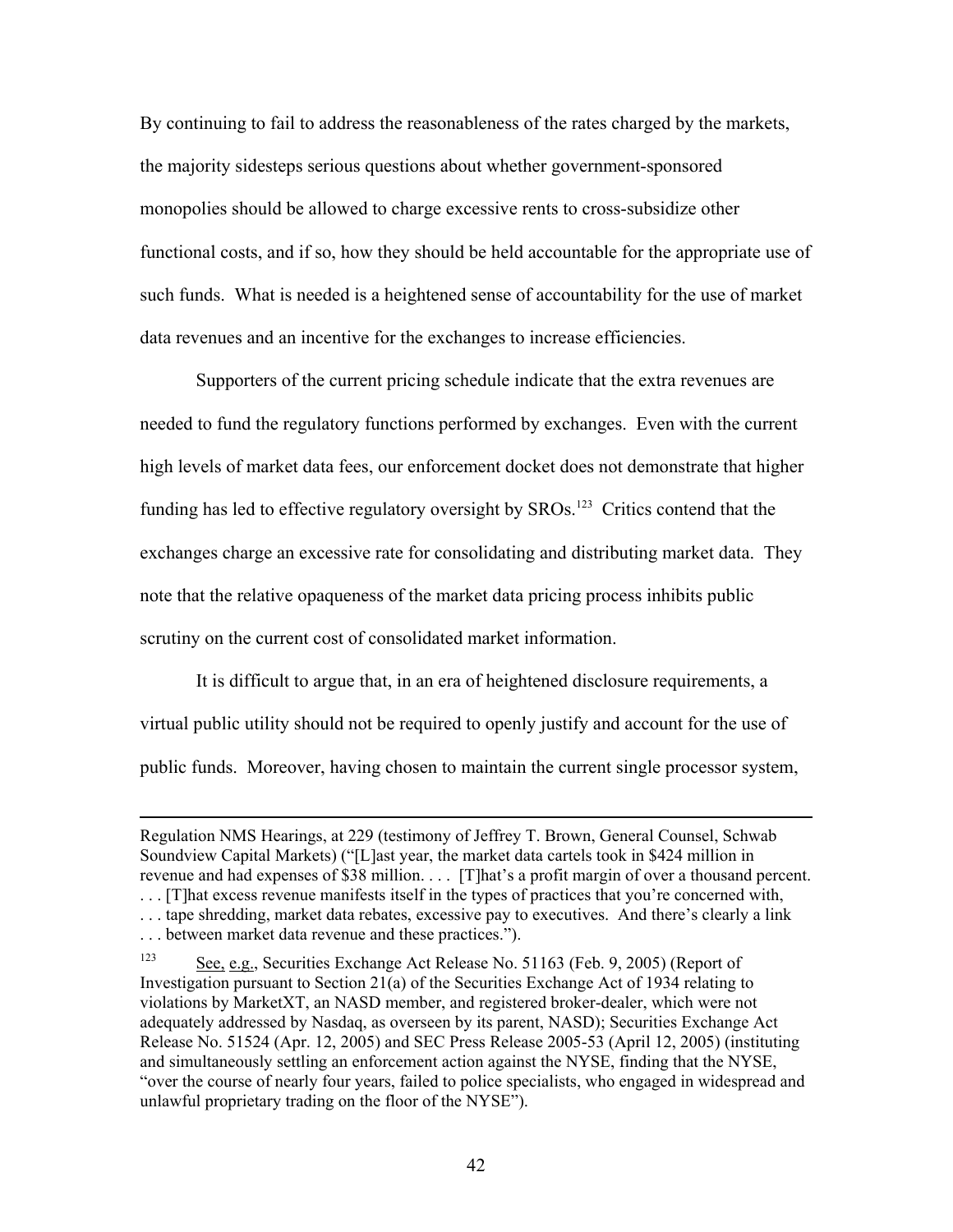the majority, if it is to accomplish its mission of promoting transparency and protecting investors, while allowing competition to flourish, must accept the responsibility for scrutinizing rates charged for market data and monitoring the heavy hand of monopoly power.[124](#page-42-0)

### **CONCLUSION**

We do not believe that Regulation NMS is the appropriate policy choice. Instead of facilitating a national market system in which technology, competition and innovation will produce benefits for all investors, Regulation NMS saddles the marketplace with anachronistic regulation that reduces investor choice and raises investor costs. In the name of investor protection and uniformity, the majority has opted for greater regulation rather than competition to facilitate what it perceives to be fair treatment of customer orders and deep and liquid markets. However, the majority has failed to establish evidence of investor protection concerns, and the goal of uniformity could have been achieved by having no trade-through rule.

Since the Commission voted on Regulation NMS, mergers have been announced between the NYSE and Archipelago and between Nasdaq and The Instinet Group.<sup>125</sup> The timing of these announcements so soon after the adoption of the rule has led some to

<span id="page-42-0"></span><sup>124</sup> The Senate bill required SIPs which act as exclusive processors to register with the Commission and provided the Commission with the authority to require the registration of other categories of SIPs. The reference to exclusive processors did not constitute a mandate for a single securities information processor at any stage in the processing of quotation or transactional data, but merely recognized that where SROs utilize an exclusive processor, that processor takes on certain of the characteristics of a public utility and should be regulated accordingly.

Conference Report, supra note 4, at 93.

<span id="page-42-1"></span><sup>&</sup>lt;sup>125</sup> See, e.g., Aaron Lucchetti et al., NYSE to Acquire Electronic Trader and Go Public, WALL ST. J., Apr. 21, 2005, at A1; Aaron Lucchetti, Nasdaq Chief Plays Hardball in Instinet Deal, WALL ST. J., Apr. 25, 2005, at C1.